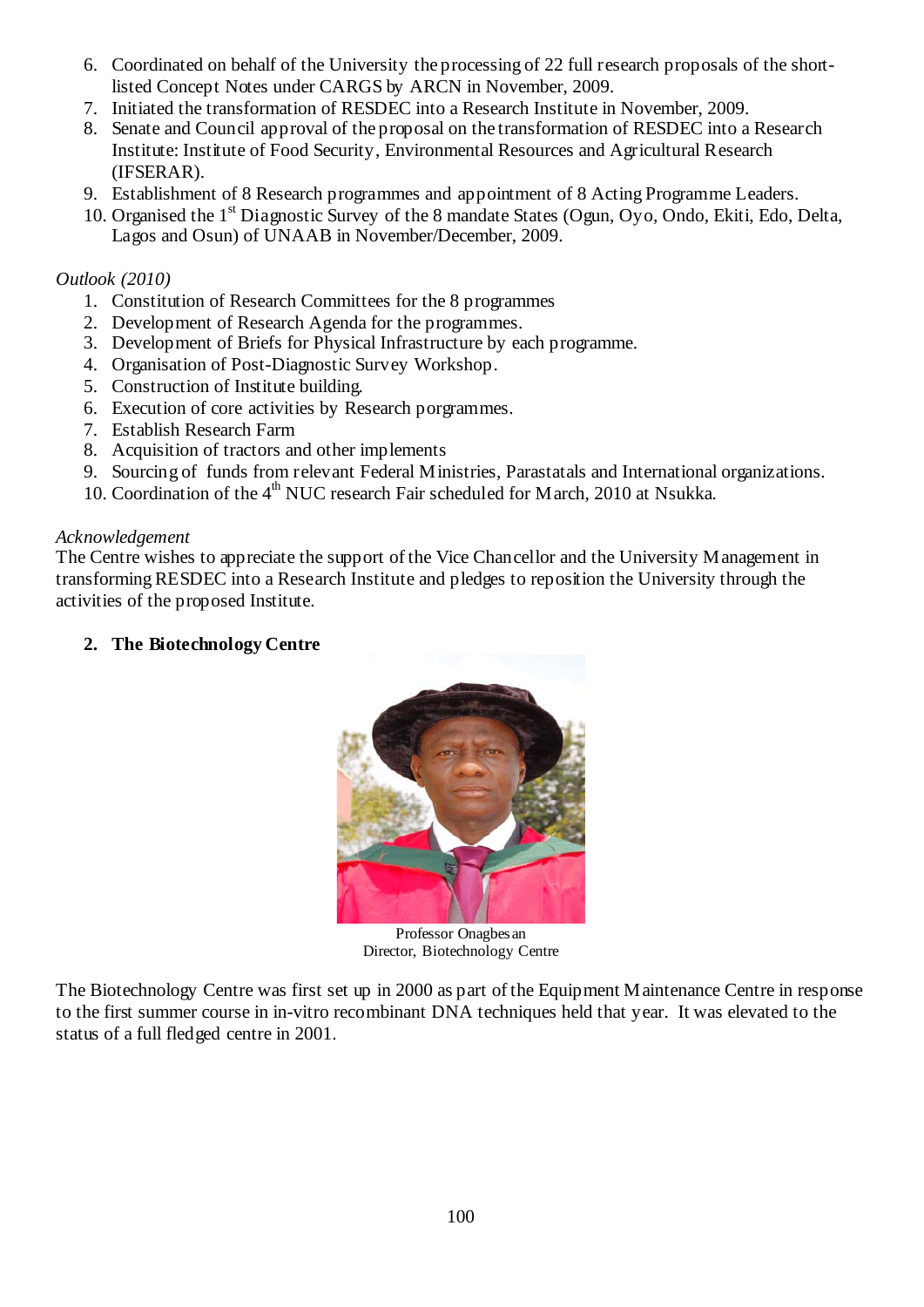

The Centre is to provide Central Molecular Biology Facilities for all the academic departments in the University, drive capacity building in this rapidly developing area, in the University and beyond and also to carry out research and advise the University on all matters pertaining to modern biotechnology creating awareness for modern biotechnology in the University and in the country at large.

# **Extension Unit**

# **The Agricultural Media Resources and Extension Centre (AMREC)**



 Professor Salako Director, AMREC

The Agricultural Media Resources and Extension Centre (AMREC) was established in 1991. The Centre operates through Model Extension Villages are used

- (a) for testing latent agricultural technologies available for the zone (South-West)
- (b) as study villages on extension models
- (c) for training of students in practical extension

 In the context of agricultural development, extension has a very crucial role to play, apart from the tasks and responsibility of transferring and disseminating appropriate agricultural technologies to farmers. The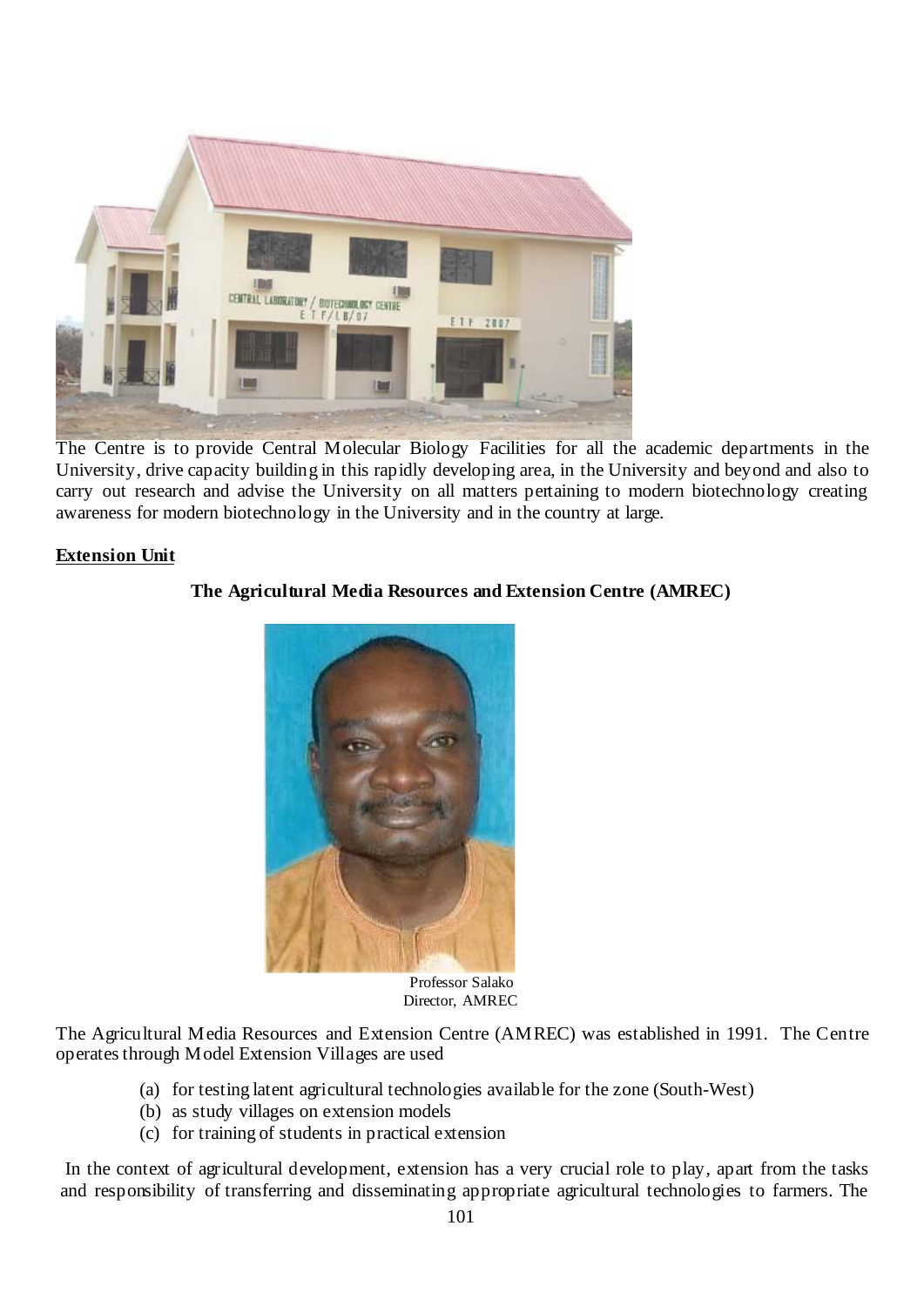Agricultural Media Resources and Extension Centre's (AMREC) approach to extension activities involves the adoption of model extension villages through inter-disciplinary approach in farm technology transfer. However, the major principle underlying this approach is to develop the rural sector through its well articulated agricultural development programmes. The model extension village approach being used is to ensure that the practical training, researches and extension programmes of the University are tested and integrated under the conditions of rural settings to effect their impacts on the quality of lives and living standards of the people concerned.

Some of the criteria used in the selection were that the villages must be:

- (i) relatively new and unexposed to "change" programmes and processes;
- (ii) accessible by roads; and
- (iii) predominantly farming communities.

The Centre in the past one year, has been pro-active and played participatory roles in knowledge/ information initiation, by facilitating mutually meaningful and knowledge-based implementation of projects among primary producers, private sector practitioners as well as Researchers. However, in order to ensure cost effectiveness, AMREC in the reporting year, has been able to integrate agricultural development projects with health and youth development issues to make its activities broad based and holistic in contents and scope. More innovative methods were employed in order to identify farmers' problems and felt needs that informed the development of programmes and activities to solve such problems.

# **1.5 Operating Programmes and Sub-Programmes of AMREC**

Presented below are the list of existing operating programmes and Sub-programmes of AMREC during the reporting year.

| S/N              | <b>Operating Programmes</b>                                                                            | Sub-Programmes                                                                                                                                                                                                                                                                       | Programme                           |
|------------------|--------------------------------------------------------------------------------------------------------|--------------------------------------------------------------------------------------------------------------------------------------------------------------------------------------------------------------------------------------------------------------------------------------|-------------------------------------|
|                  |                                                                                                        |                                                                                                                                                                                                                                                                                      | Leaders                             |
| 1.               | Extension and Adaptive<br>Research                                                                     | (i) Arable crops<br>(ii) OFAR/Extension Demonstration<br>(iii) Input sourcing and procurement<br>(iv) Agro-forestry<br>(v) Seeds and Seedlings procurement<br>(vi)Preventive/healthcare/Livestock<br>production<br>(vii) Freshwater/Aquatic management<br>(viii)Fisheries management | Mr. I.A. Adeniji                    |
| 2.               | Media<br>and<br>Farm<br><b>Broadcast</b>                                                               | (i) Maintenance and Repairs<br>(ii) Audio-visual production<br>(iii) Extension Communication Services                                                                                                                                                                                | Mr. O. Oyekunle                     |
| $\overline{3}$ . | Gender<br><b>Issues</b><br>and<br>Development<br>Youth<br>$(GI\&YD)$                                   | (i) Health and Literacy<br>(ii) Storage, Processing and utilization of<br>agricultural produce<br>(iii) Income-generating Activities<br>(iv)Schools programmes<br>(v) Cooperatives and Group formation<br>(vi) Gender & Youth Development Issues                                     | Dr(Mrs.)G.O.<br>Sokoya              |
| 4.               | Planning<br>Monitoring<br>and<br>Evaluation/<br>Information &<br>Communication<br>Technology (PME/ICT) | (i) Diagnostic Surveys<br>(ii) Programme Monitoring<br>& Evaluation<br>(iii) Statistics and Record keeping<br>(iv) Data Analysis/Interpretation<br>(v) Market price Surveys and Analysis                                                                                             | Dr(Mrs.) <sub>D.A</sub><br>Adegbite |
| $\overline{5}$ . | Training<br>and<br>Farm<br>Demonstration                                                               | (i) Agricultural Training/Workshops<br>(ii)Establishment<br>of<br>Plantations<br>/Demonstration Farms                                                                                                                                                                                | Mr. M.A. Jaiyeola                   |

# **Operating Programmes and Sub-Programmes of AMREC**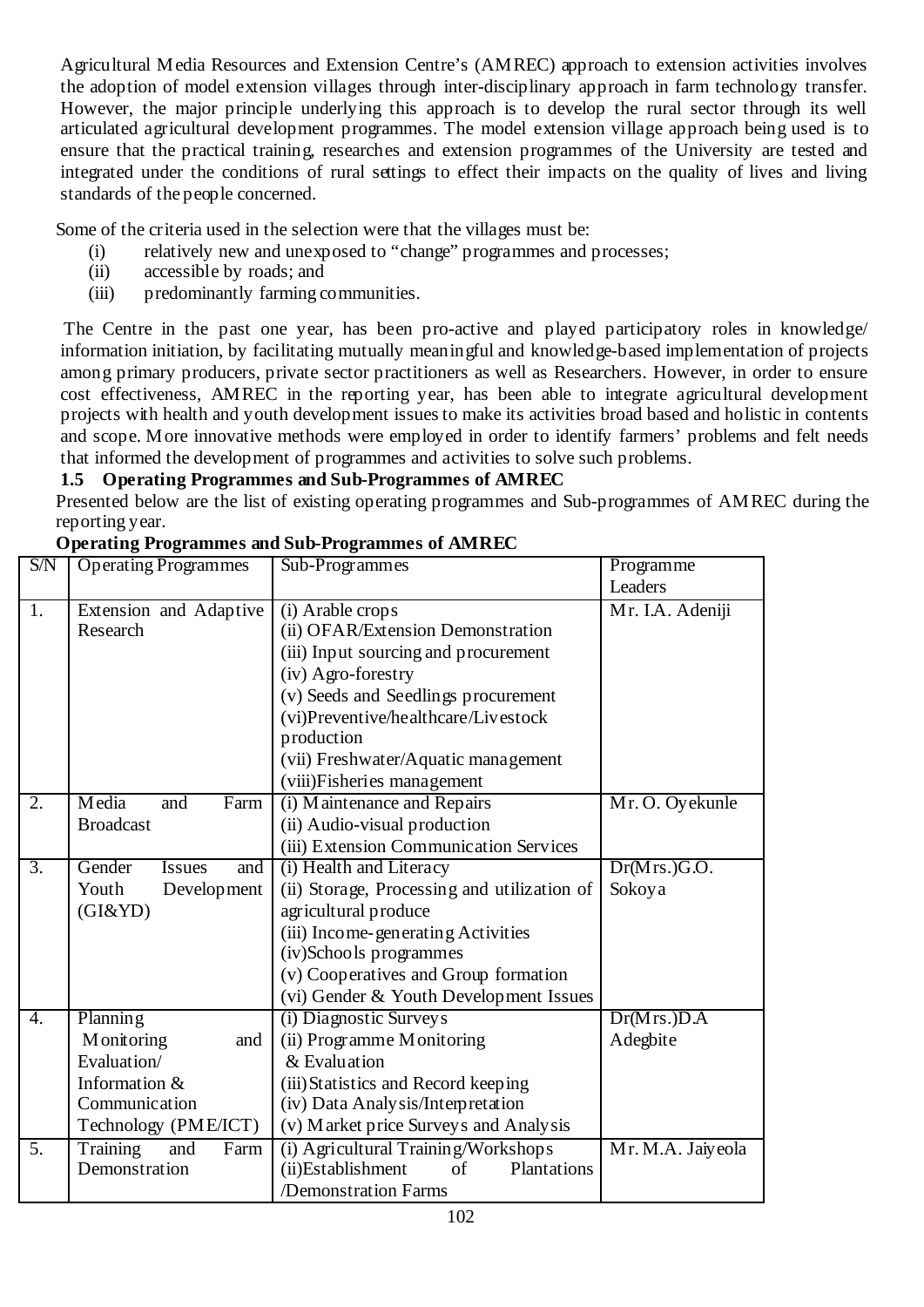|                                                                                  | (iii) Income-generating Ventures     |                |  |  |
|----------------------------------------------------------------------------------|--------------------------------------|----------------|--|--|
| Administration                                                                   | <b>General Administration</b>        | Mrs. O.A. Giwa |  |  |
|                                                                                  | Secretariat/Clerical services<br>(1) |                |  |  |
|                                                                                  | Transportation/Maintenance<br>(11)   |                |  |  |
| Note: The Director's Office is in charge of the overall administration of AMREC. |                                      |                |  |  |

# **Extension and Adaptive Research Programme**

### **Extension Programmes and Activities of the Crop Extension Sub-Programme**

During the reporting year, some of the activities and achievements made by the Crops sub-Programme include :

- (i) Participation in the Annual Sectoral Review Meeting of Research-Extension-Farmers-Input-Linkage-System (REFILS);
- (ii) Participation in the Stakeholders' Forum on Research-Extension-Farmers-Input-Linkage-System (REFILS);
- (iii) Participation in the Odeda L.G.A- UNAAB Partnership Integrated Agricultural Development Project:
- (iv) UNAAB-NESTLE Soya bean Popularization and Production in Southwest Nigeria;

### **(i) Participation in Annual Sectoral Review Meeting of Research-Extension-Farmers-Input-Linkage-System (REFILS)**

The sub-programme participated in the Annual Sectoral Review Meeting of the Research-Extension-Farmers-Input-Linkage System(REFILS), held at the National Food Reserve Agency (NFRA), Moor Plantation, Ibadan between the  $27<sup>th</sup>$  and  $28<sup>th</sup>$  of January, 2009. In attendance were Zonal Coordinator, South West REFILS, the Programme Managers of Agricultural Development Programmes (ADPs), Heads of Federal establishments, Scientists from Universities and NFRA staff. The priority of the Federal Government on extension approach focused on the "adoption of extension villages", was extensively discussed at the meeting. This approach was being adopted following the Minister of Agriculture, Dr Abba Ruma's visit to the National Research Institutes (NRI) where he discovered that the array of existing technologies on shelves was reflection of ineffective dissemination of the technologies for the in farmers to adopt on their farms. The forum however concluded that, adoption of extension villages would be used to create teaching and learning situation under farmers' local conditions at the village levels with a view to improving their productivity.

### **(ii) Participation in the Stakeholders' Forum on Research-Extension-Farmers-Input- Linkage-System (REFILS)**

The  $22^{nd}$  Annual South West Zonal REFILS Workshop was held between the  $23^{rd}$  and  $27^{th}$  of February, 2009 at the Institute of Agricultural Research and Training, Obafemi Awolowo University, Moor Plantation, Ibadan. The theme of the workshop was "Farmers and Intervention Programmes": The Way Forward towards Agricultural Development in Nigeria. The Forum brought together stakeholders in agriculture, private and public agencies as well as technology generation, dissemination and utilization Institutions, to review the status of REFILS in Nigeria. This was with a view to determining the extent to which resolutions made in the past have been successfully implemented.

### **(iii) Participation in the UNAAB-NESTLE Soya bean Popularization and Production in Southwest Nigeria**

The major objective of the project was to stimulate sustainable interest of farmers in sovabean production; with a view to improving their productive capacities and consequently their socio-economic status. However, the specific objectives of the project were to:

- (i) ensure that the crop becomes acceptable and properly integrated into the existing farming systems in the southwestern part of Nigeria by farmers;
- (ii) ensure massive production of high quality seeds that will meet the needs and quality standards required by Nestle Nig. Plc on continuous basis;
- (iii) improve the welfare of the farmers through income that could be generated from production ;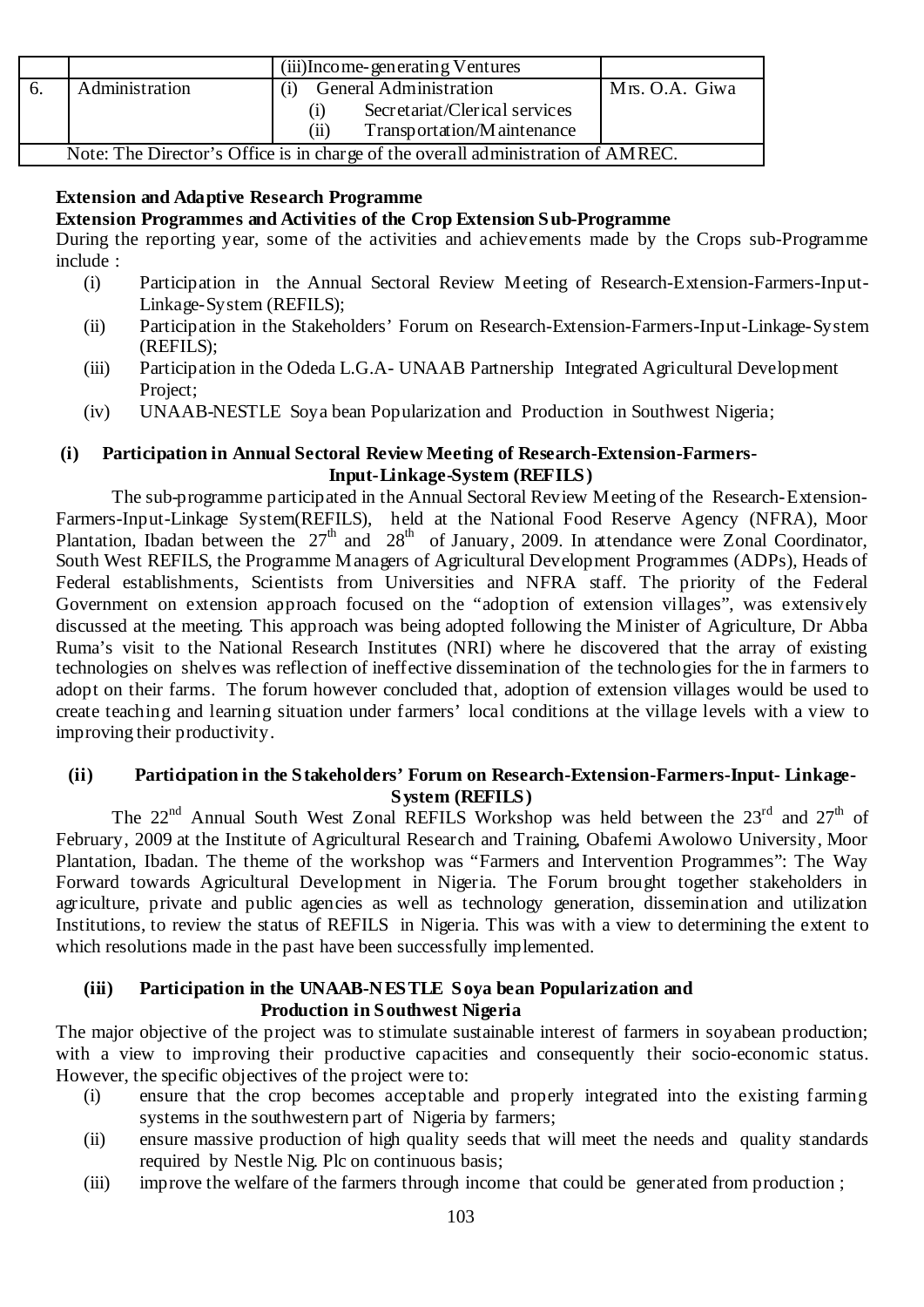generate rural employment in cultivation, post-harvest handling as well as processing of the beans.

### **Extension Programmes and Activities of the Agro-forestry Extension Sub- Programme Activities of the Agro-forestry sub-Programme**

The activities of the sub-programme during the period under review include the following;

- (i) Budding of Citrus seedlings and
- (ii) Production of Honey

# **Budding of Citrus seedlings**

The planting of improved variety of budded citrus seedlings usually ensures higher yield than planting by seed if adequate cultural practices are maintained. Arising from the demand of farmers for citrus seedlings, the agro-forestry sub-programme of the Extension and Adaptive Research Programme of the Centre, embarked on the production of budded citrus seedlings with the establishment of pre-nursery in November, 2007. Then, Citrus that were to be used as root stock were planted using seeds. More than 2,000 seedlings raised were subsequently transplanted to the main nursery in July 2008. Regular nursery maintenance was carried out. About two thousand (2,000) seedlings were budded on the  $15<sup>th</sup>$  and  $16<sup>th</sup>$  of May 2009out of which, one thousand five hundred (1,500) seedlings took to buds.

# **Production of Honey**

The bees in the Apiary established by the sub-programme performed very well during the reporting year. Regular site maintenance continued to be carried out during the period. Harvesting of pure undiluted honey from the beehives in the Apiary located in the AMREC demonstration farm was done in February and March 2009. About eight (8) out of the established ten (10) beehives were fully colonized and harvesting was carried out on those hives. A total of 45 litres of honey was realized from the harvests.

# **Report of the Gender Issues and Youth Development (GIYD) Programme**

The various projects and extension activities were carried out by the programme during the reporting year include:

(i) Follow-up visits to the UNAAB International School (UNIS) for the Nutrition Education Pilot Project (UNEPP),

(ii) Sensitization of new members about the Nutrition Club and the final assessment of all modules taught.

(iii) Monitoring and supervision of the AMREC-UNAAB/Agbede Adult Literacy classes, and the final assessment and graduation ceremony of the beneficiaries.

(iv) Formation and monitoring of Fadama Users Groups,

(v) Economic Empowerment and Entrepreneurship Skills Development through Value-addition project

- (vi) Catering back-up for AMREC Project
- (vii) Involvement in Odeda Local Government Area (LGA) Partnership Projec
- (viii) Involvement in Cassava Adding Value for Africa (C:AVA) Project and Farmers' Pre-Season training
- (iv) Executing NESTLE/UNAAB Farm Family Health Project

# **UNAAB/ UNIS Nutrition Education Pilot Project (UNEPP)**

The UNAAB Nutrition Club was inaugurated on Wednesday, October 8, 2008 with Participants drawn from six (6) secondary schools in Odeda and Abeokuta South Local Government Areas of Ogun State. The Nutrition Education Pilot Project (NEPP) also commenced on the same date with UNAAB International School (UNIS) students. The total number of beneficiaries for the Nutrition Education was 26 (twenty-six) students, Out of the beneficiaries, twelve (12) which represents 46.2% of the beneficiaries population were male and fourteen (14) were female. The beneficiaries were drawn from JSS1 to SSS2 classes of the school. The project covers a 5-module curriculum and practical sessions which are:

Module 1: Introduction to the Study of Nutrition

Module 2: The Food Nutrients

- Module 3: Food Selection and Cultural Values
- Module 4: Meal Planning, Food Selection and Preparation

Module 5: Some Nutritional Problems, their origin, causes and solution

Various practical sessions, including fruit juice processing, food utilization, and preservation were organized to teach the twenty six (26) beneficiaries. In all, thirty-six (36) students benefited from the training on fruit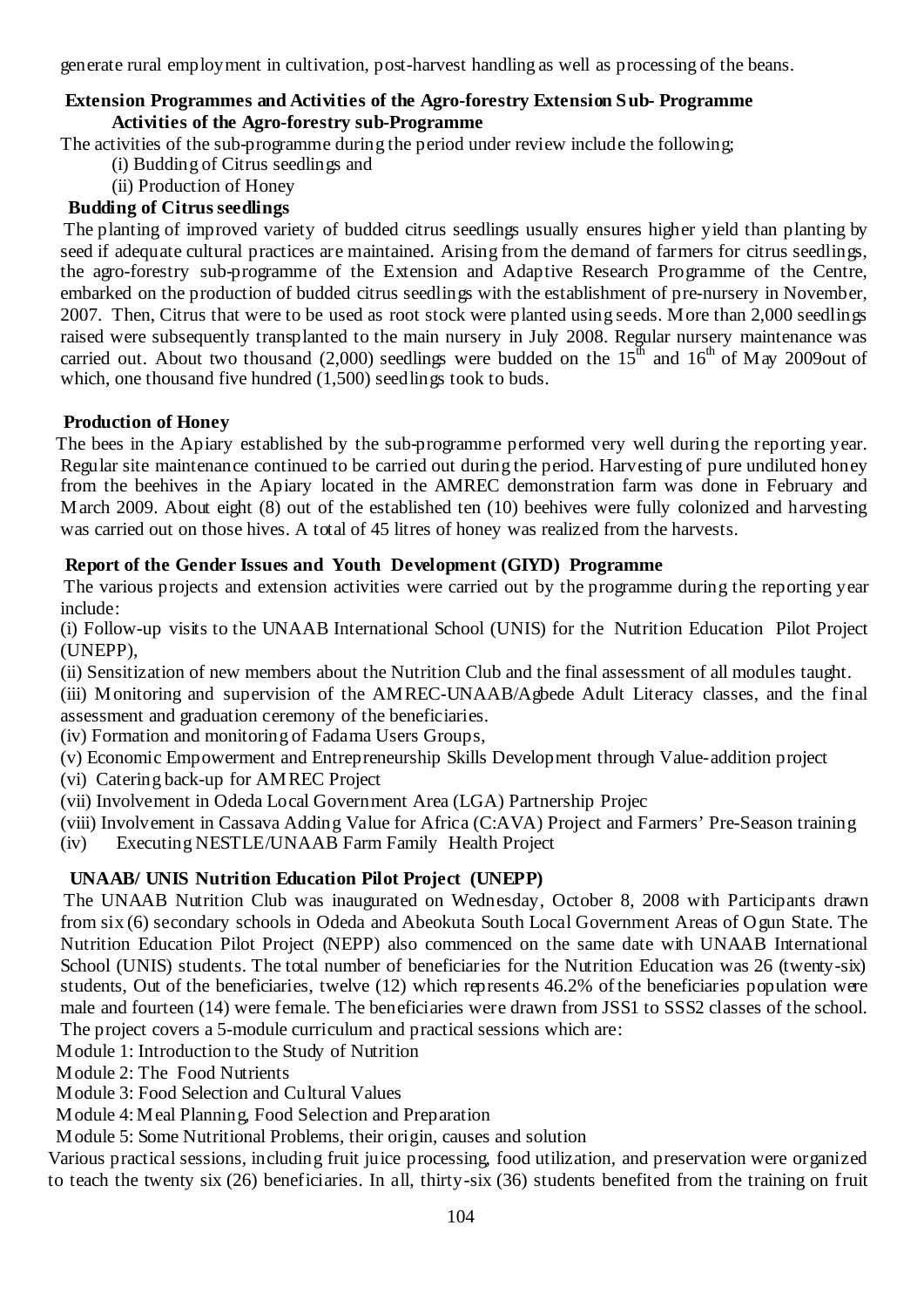juice processing. At the completion of project in January, all beneficiaries were examined on what they have learnt over the 5-months period, to test their knowledge in various modules covered. The highest score was 91% and the lowest was 46%. This result implied that some knowledge were gained on the different modules taught and the practicals. 3.8% of the beneficiaries scored 11.5%, 11.5% of the students involved in the assessment scored about 38.5%, less than one third of the number of participants scored 26.9% and 3.8% scored between 40 and 90 marks. Details of the performance of the beneficiaries on assessment are as presented in Table 3 below.

| <b>Scores</b> | <b>Frequency</b> | Percentage $(\% )$ |
|---------------|------------------|--------------------|
| $40 - 50$     | 03               | 3.8                |
| $51-60$       | 03               | 11.6               |
| 61-70         | 06               | 23.1               |
| 71-80         | 07               | 26.9               |
| 81-90         | 07               | 26.9               |
| $>90$         | 02               | 7.7                |
|               |                  |                    |

### **Invol vement in the AMREC / Odeda partnership Project**

The Gender Issues and Youth Development (GIYD) Programme's intervention in the AMREC-UNAAB/ Odeda Local Government Partnership Project was to enhance participatory capabilities of the farm-families (Women, Men, Youths and Children) in Adao community, to provide practical training opportunities in agricultural production, food processing, skill development, nutrition education, promotion of healthy living and prevention of diseases. In accordance with the project objectives, the project is committed to the empowerment of the beneficiaries with necessary skills, knowledge and attitudes; and to the provision of opportunities for practical demonstrations aimed at enhancing the nutritional and socio-economic status of the entire farm-families.

### *The project is scheduled into four phases as follows:*

- 1. Village-based capacity-building training for farm-families on "Processing and Utilization of Cassava flour into confectioneries like Puff-puff, buns, Chin-chin and bread),
- 2. On-campus capacity-building training for the youths (boys and girls), on nutrition and reproductive health education.
- 3. Capacity-building training and practical demonstration on "Dry season vegetables and backyard gardening for women and youths.
- 4. On-Campus capacity building for women (and youth representatives) on "Food s processing and utilization, waste management and wealth generation".

The first phase commenced on  $31<sup>st</sup>$  July, 2009, with a familiarization visit to Adao community. The visit provided opportunities for the community members and AMREC team to identify priorities areas of need for prompt intervention.

### **Village-based capacity-building training on "Processing and Utilization of Cassava Flour (fortified with soybeans)**

On  $7<sup>th</sup>$  August, 2009, the village-based capacity-building training for farm-families on "Processing and Utilization of Cassava Flour, (fortified with soybeans), into confectionaries (Puff-puff, Buns, Chin-chin and bread) was made. Consequently, between on September and December, 2009 follow-up trainings to reinforce the previous ones were also conducted the  $2<sup>nd</sup>$  and  $3<sup>rd</sup>$  round of the village capacity building were conducted. Participants were drawn from Adao community and environs included women, youths, (out-ofschool males and females), community and religious Leaders as well as children, between 1-10 years of age. A total of 66 participants benefited from the programme.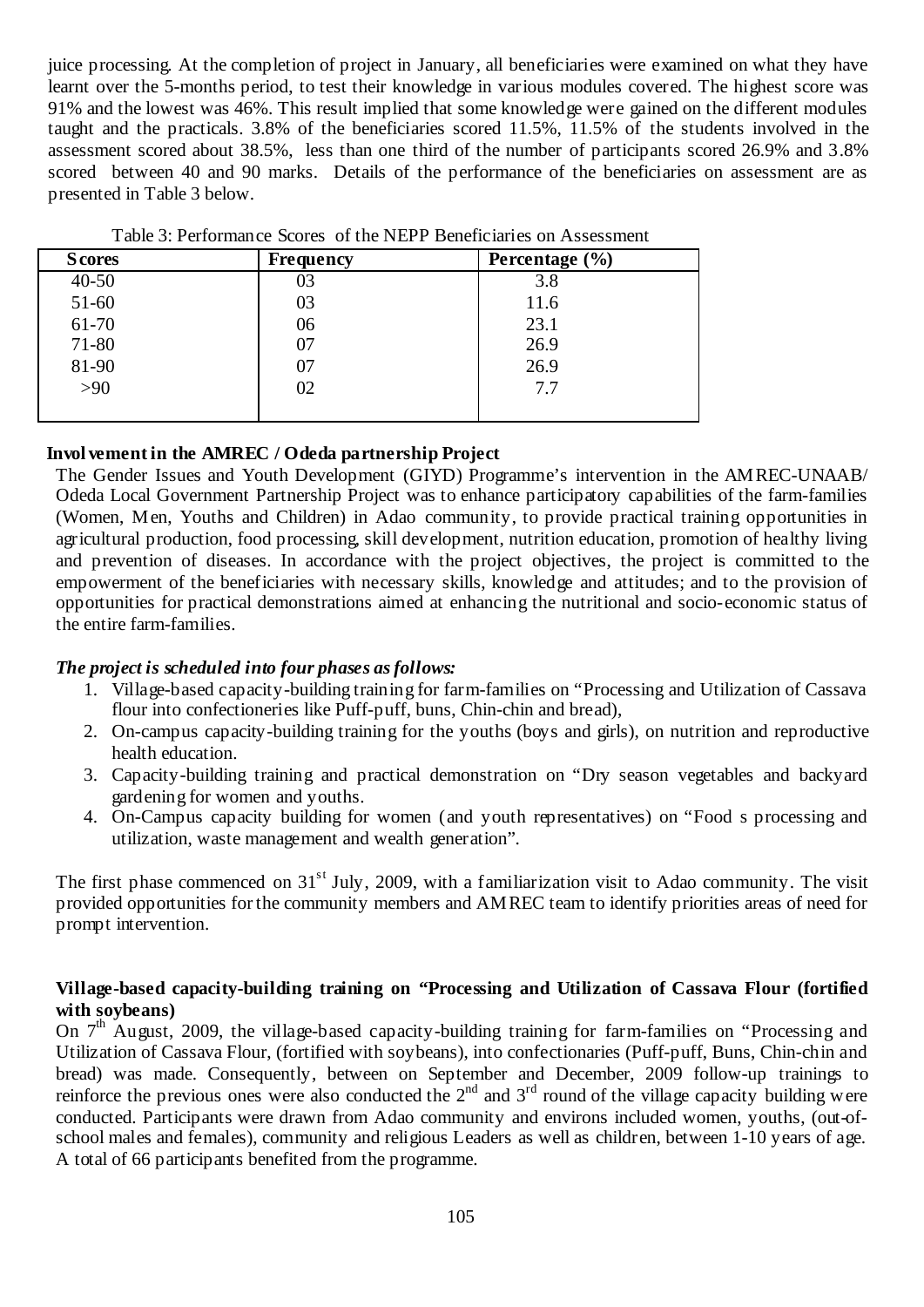Soybeans was processed and the following were learnt and prepared during the practical sessions into *Soybean Cheese (Wara or Tofu)*, *Chinchin and Milk,* the shaft of which could be used as a substitute for melon in vegetable soup preparation and also mixed with cassava flour (Lafun), with flour (Puff/Puff). Research has shown that Soybean is a very good and in-expensive source of protein.

The Adao community women show a high level of commitment to the skill development and they readily volunteered to participate in the practical demonstrations with a request for continued opportunities to learn more new skills.

### **Activities of the Media and Farm Broadcast Programme**

The Media and Farm Broadcast Programme was involved in the following activities: **Graphic/Print Communication** 

# (i) *Design and Printing of the AMREC 2008 Annual Report:*

 Submission on the Report was formatted by the Graphic Art Sub-programme of the Media and Farm Broadcast Programme.

# (ii) *Designs and production of AMREC's flyers.*

Camera ready copy of the flyer contains the general mandates and specific roles of AMREC. It introduces the centre to the University community and the general public. (March 3-12, 2009 )

# (iii) *Development of Communication Concepts and Production of Artworks:*

 Various communication and information materials for the 2009 Pre-Season Training for farmers in AMREC'S Catchments areas. The materials include Banners, training materials and writing pads.(March 16-20 2009 )

# (iv) Production of AMREC's Posters for the UNAAB  $2I<sup>st</sup>$  Anniversary and the  $16<sup>th</sup>$  Convocation *Ceremony:*

 The Posters showcased AMREC's staff performing different functions across the five operation Programmes in the Centre.(January 19-23, 2009)

### (v) *2009 Pre-Convocation Exhibition:*

Design and Production of name tags and labels used in tagging the products exhibited by AMREC.

(vi) *Design and Production of training materials for the implementation of the cassava Adding value for Africa (CAVA) Project* 

The materials include banners, cover for report writing and training documents.

# (vii) *Design and Production of Posters and Flyers for the Odeda Local Government/UNAAB joint Agricultural Project.*

(viii) **Design and production of covers for the 2009 AMREC's Annual report.** 

# **b. Video Documentation of AMREC'S activities**

In fulfilling its mandate as an Agricultural Resource Centre, AMREC, through the Media and Farm Broadcast Programme carried out a number of video coverage of Seminars, Workshops, Trainings and other official activities of the Centre. These included the coverage of :

- (a) AMREC's visit to Ilugun community(January 14,2009)
- (b) 2009 Pre- Convocation Exhibition (January 27-29 2009)
- (c) Visit to Odeda Local Government for the presentation of Project Proposal (February 9, 2009)
- (d) Adult Literacy Classes organized by the Gender Issues and Youth Development Programme of AMREC (January 8,15, 29,February 12, 26 March 2, 19 and April 2, 2009)
- (e) Cassava Adding Value for Africa(C:AVA) project activities.(April-June, 2009) The activities include: Preparation of the survey instrument by the Ogun C:AVA team, Training the trainers' workshop organized for the enumerators of the Service Providers for C:AVA Nigeria, conduct of Participatory Rural Appraisal and Participatory Needs Assessment and distribution of cassava cuttings.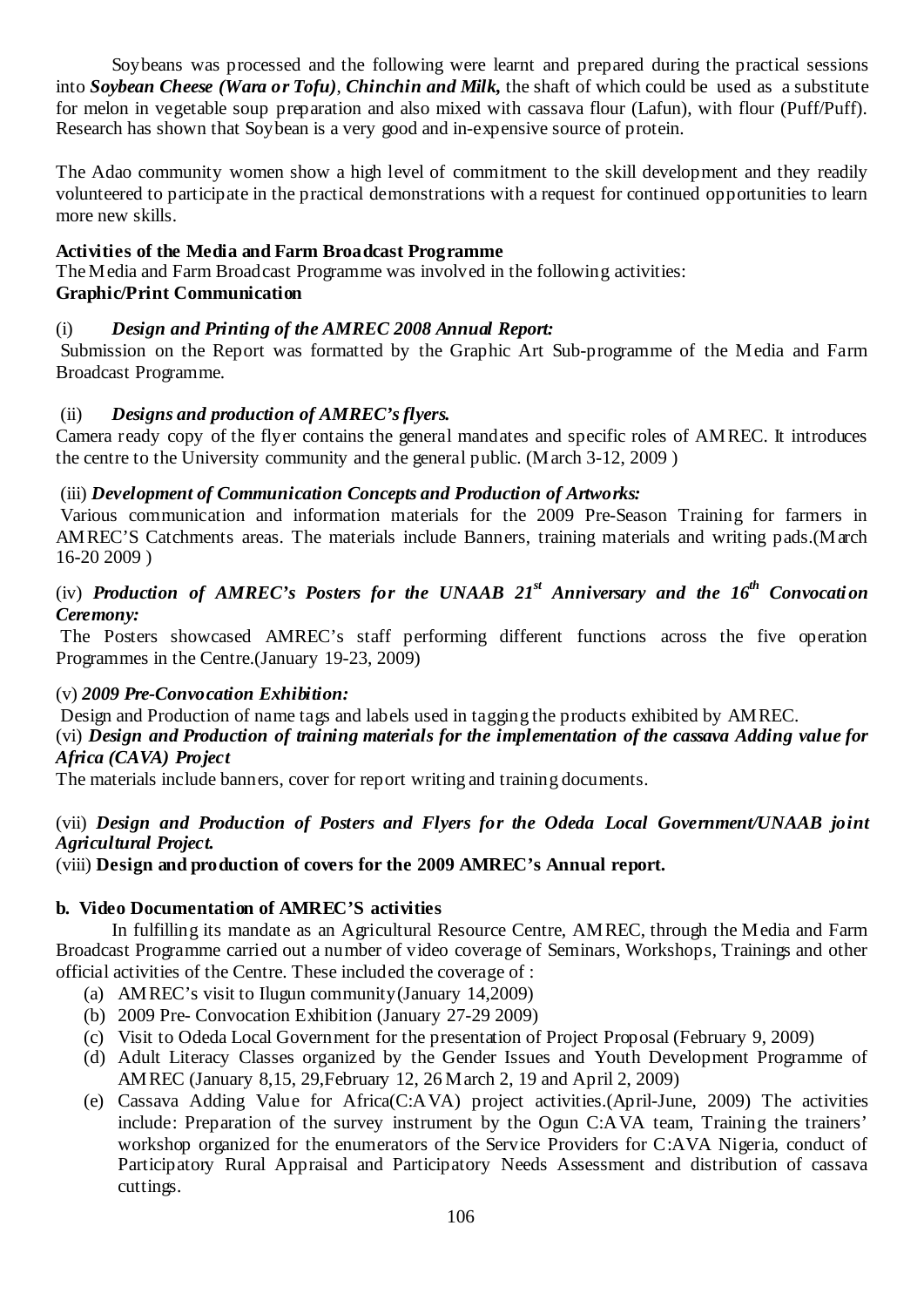- (f) 2009 Research Extension Farmers Input Linkage System (REFILS) workshop held at the Institute of Agricultural Research and Training (IAR&T),Ibadan.(Feb 24-27 2009)
- (g) 2009 Pre-season training organized for farmers in UNAAB catchment's area (April 16, 2009)
- (h) Budding of citrus in the AMREC's demonstration farm(May 15, 2009)
- (i) Budding of citrus in the AMREC's demonstration farm(May 15, 2009)
- (j) Capacity building trainings organized for Cassava farmers in Odeda Local Government Area (Adao and Olorunda Communities) May 21 and 26, 2009.
- (k) Sensitization visits to Alabata and Olorunda communities on the Soyabean production and popularization (October 7-14, 2009)
- (l) Administration of questionnaires for the baseline survey of the socio-economic characteristics of the soyabean farmers in Southwest Nigeria. (October 7-December 18, 2009)
- (m) Women Empowerment Programme at Adao Village in Odeda Local Government. (December 2, 2009)
- (n) Sensitization visits to Saki and Iseyin in Oyo State on soyabean production and popularization.(December 2-3, 2009)

### **c**. **Still Photographic Documentation of activities**

In order to have a good record of photographs of AMREC's activities, the Media Programme took shots of important activities and events organized by AMREC. Such activities and events included:

- (a) AMREC's visit to Ilugun community(January 14,2009)
- (b) 2009 Pre- Convocation exhibition (January 27-29 2009)
- (c) Visit to Odeda Local Government for the presentation of Project Proposal (February 9, 2009)
- (d) Adult literacy classes organized by the Gender Issues and Youth Development Programme of AMREC (January 8,15, 29,February 12, 26 March 2, 19 and April 2, 2009)
- (e) Cassava Adding Value for Africa(C:AVA) project activities.(April-June, 2009) The activities include: Preparation of the survey instrument by the Ogun C:AVA team, Training the trainers' workshop organized for the enumerators of the Service Providers for C:AVA Nigeria, conduct of Participatory Rural Appraisaland Participatory Needs Assessment and distribution of cassava cuttings.
- (f) 2009 Research Extension Farmers Input Linkage System (REFILS) workshop held at the Institute of Agricultural Research and Training (IAR&T),Ibadan.(Feb 24-27 2009)
- (g) 2009 Pre-season training organized for farmers in UNAAB catchment's area (April 16, 2009)
- (h) Budding of citrus in the AMREC's demonstration farm(May 15, 2009)
- (i) Budding of citrus in the AMREC's demonstration farm(May 15, 2009)
- (j) Capacity building trainings organized for Cassava farmers in Odeda Local Government Area (Adao and Olorunda Communities ) May 21 and 26, 2009.
- (k) Sensitization visits to Alabata and Olorunda communities on the Soyabean production and popularization (October 7-14, 2009)
- (l) Administration of questionnaires for the baseline survey of the socio-economic characteristics of the soyabean farmers in Southwest Nigeria. (October 7-December 18, 2009)
- (m) Women Empowerment Programme at Adao Village in Odeda Local Government. (December 2, 2009)
- (n) Sensitization visits to Saki and Iseyin in Oyo State on soyabean production and popularization.(December 2-3, 2009)

# **Achievements of the Training and Demonstration Programme Activities of the Training and Farm Demonstration Programme**

# **UNAAB/Odeda Local Government Joint Integrated Rural Agricultural Development Project**

# **A. Establishment of model farms and training of farmers**

With Nigerian reliance on oil, agriculture offers an opportunity for the country to diversity her economy. It was with this thinking that the University of Agriculture Abeokuta entered into a partnership with Odeda Local Government Council of Ogun State on an integrated rural agricultural development project. It all started early in 2009 when a proposal was requested at the instance of Odeda Local Government from Agricultural Media Resources and Extension centre (AMREC) on this project. The proposal was later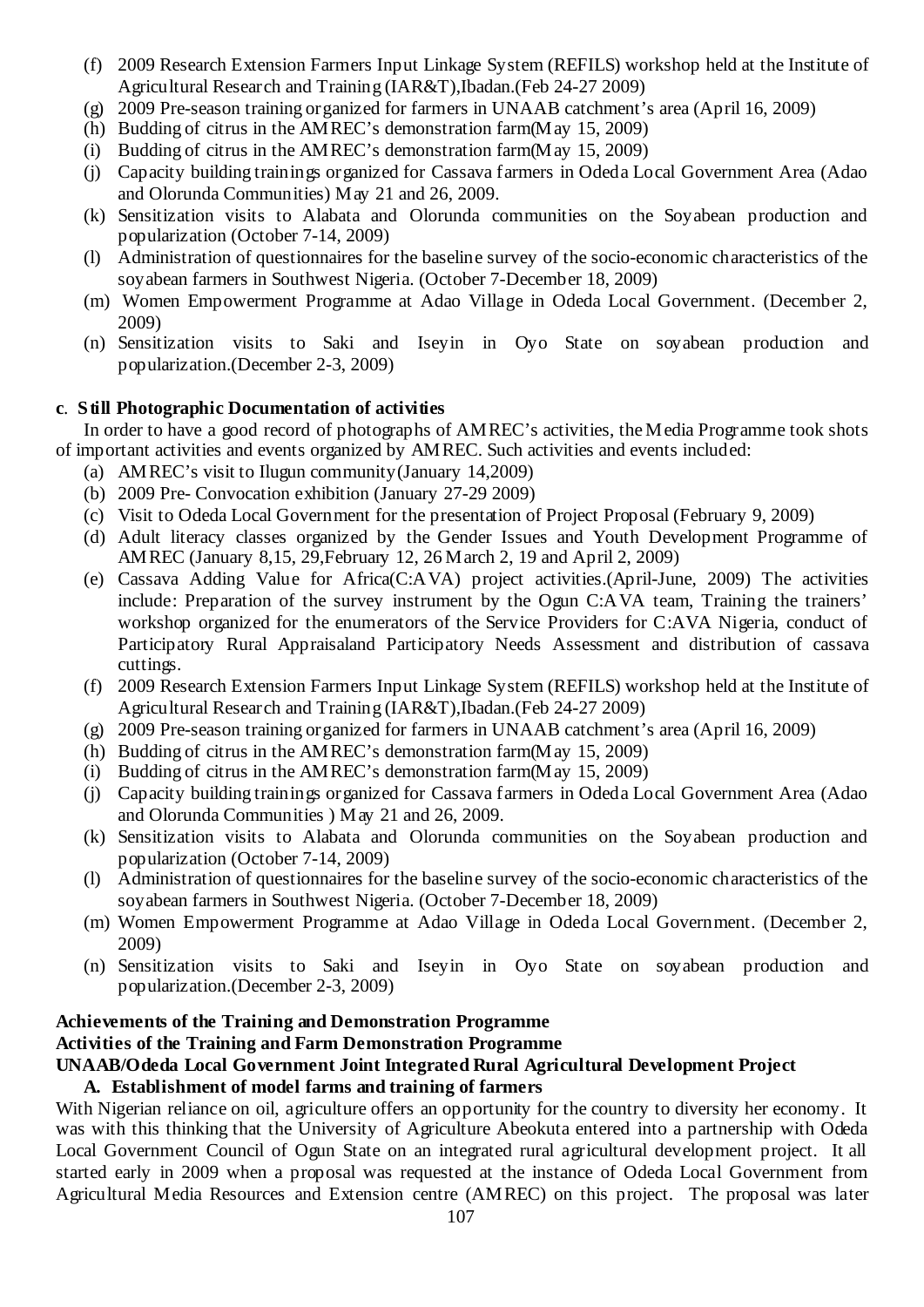approved in principle but due to paucity of funds, implementation could not be effected until early July, 2009.

The implementation sub-committee on the establishment of model farms and farmers training went into action immediately the fund was released. It was observed that for successful implementation of the project, there is the need to fast-track the activities involved. In this Agro-ecological zone of the six months of regular rainfall (April – September), three months have gone, when the fund was released.

### **(i) Establishment of Model Farms in Apena Kemta.**

The sub-committee held a meeting with the farmers at Apena Kemta Community on July 5th, purposely to request for a suitable land for the sitting of the model farms and for their cooperation during implementation process. The farmers, who are mostly aged, were very enthusiastic in receiving the project to the village. Immediately, a 10ha forest land was made available for the project. The land appeared to be fertile and suitable for the cultivation of permanent and arable crops. An apartment was equally made available for the farm workers to stay. Land clearing started immediately. A three hectare (3ha) land was quickly opened for the planting of plantain and yams as planned for 2009 cropping season.

### (ii) **Plantain Demonstration Farm**.

One hectare (1ha) was initially planned for plantain production. However, the number of cultivated hectares was increased to two (2ha) consequent on availability of vast fertile deep soil suitable for plantain cultivation. After the bush clearing, the farm was line-out. This was followed by holing. Planting of the two hectares (2ha) with early maturing sword suckers was completed on July 25, 2009.

### **(iii)Yams Demonstration Farm.**

One hectare (1Ha) of land was cleared and planned for the cultivation of yam. Yam is one of the crops whose potential can be harnessed to ensure poverty reduction and food security. The aim is to revive yam cultivation whose production is now on decline. Yam variety that processes distinguishable attributes of high yield, early maturity as well as good adaptability of this agroecology have been booked and will be planted. The heaping of the plot will begin in October when the soil is still moist.

### **(B) Establishment of Model Farms in Adao Village**

The farmers at Adao Village were passive and initially not forthcoming when asked for a suitable site to locate the Model Demonstration Farms. But when they realized that the project might be relocated to another village, a community leader decided to donate his own farm land far away from the village for the project. The offer was rejected so as to prevent the project being hijacked by an individual. The community later decided to donate a two hectare (2ha) closed to the village when they heard of the spontaneous and very progressive attitude of Apena Kemta Community towards their own project. The land was examined and found to be suitable. It is fertile and easily accessible to the village.

### **(i) Plantain Demonstration Farm.**

A 2-hectares (2ha) land was cleared, lined-out and planted with early maturing plantain sword suckers. The planting was concluded on September 14, 2009.

### **(ii) 5,000 Cocoa Seedlings Production.**

An important felt-need of the Adao Farmers is the rehabilitation of their old cocoa farms. Consequently, a five thousand (5,000) Hybrid cocoa seedlings nursery is being prepared closed to the plantain farm. Improved hybrid seeds from CRIN, Ibadan will be used for planting. Shed construction will commence later in the year and nursery planting will be done in January.

### **Report of the Activities of the Livestock Sub-component of the Training and Farm Demonstration Programme**

### **Achievements of the Livestock Component of the AMREC-UNAAB/Odeda Local Government Agricultural Project**

(i) Construction of livestock holding paddock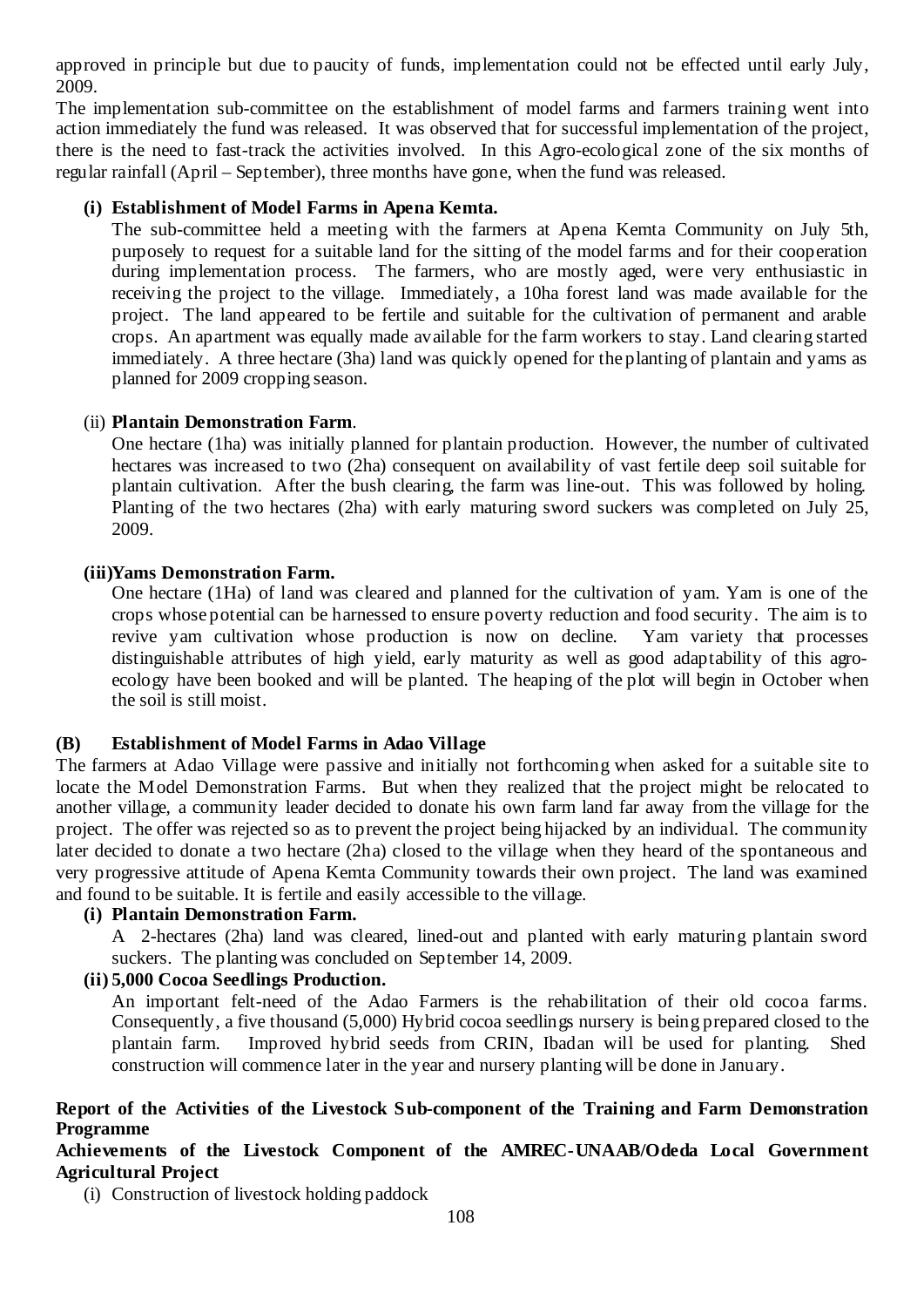- (ii) Planting of browse plants round the paddock for dry season grassing, e.g. Iyeye plant (Spodias monbin)
- (iii)First phase of diseases prevention and control programme in which about two hundred animals (200) [sheep/goat] were treated.
- (iv)Disease prevention and control through treatment of some ailments as in the table below.
- (v) Animals were dewormed
- (vi)Manage treatment (scabies)
- (vii) Trap wound treatment
- (viii) Treatment of other diseases according to the signs and symptoms presented during handlings of the animals.
- (ix) Supply of salt blocks in the paddock and two strategies points where animals congregate mostly during the day and night. The salt blocks serves as supplement to supply necessary minerals to improve the diet of the animals.

In all, about two hundred and fifty three (253) animals were handled. Details as presented on Table 4 below

#### **Table 4: Details of Animal health and treatment Programmes in UNAAB-Odeda Integrated Farm Partnership Project**

| S/N | <b>Treatment</b>                                    | Nos of sheep | Nos of Goats | <b>Total</b> |
|-----|-----------------------------------------------------|--------------|--------------|--------------|
|     | Helminth control, using oral dewormer               | 163          | 40           | 203          |
|     | Mange/endo and Ecto parasite treatment              | 163          | 40           | 203          |
|     | Treatment using antibiotics and thy losan injection | 40           | 33           |              |
|     | due to discharges from eyes/nose                    |              |              |              |
|     | Prolapsed of vaginal cervix                         |              |              |              |
|     | Trap wound flushing and treatment                   |              |              |              |

# **Upgrading of local breed.**

Two (2) Rams and one (1) Buck (he-goat) were supplied to mate the local females for the purpose of upgrading the offspring thereafter produced. In addition, five (5) improved breeder cocks were also supplied to mate the local females (hens) to upgrade the existing breeds of stock in the community.

# **Report of the Planning, Monitoring and Evaluation programme**

# **Compilation of AMREC Comprehensive Work plan for 2009**

The work plans proposed for the 2009 extension and outreach programmes were also compiled with their associated budget implications for each of the on operating Programmes However, this was done as a follow-up to the previous years' programme sustainability.

### **Monitoring of the Centre's Extension Services Programme and Activities**

The purpose of the monitoring was to assess and control the performance of the Centre's projects. The efforts which involved collection, analysis of data and information and interpretation of results and constraints to implementation have provided during the year, at most of the Centre's meetings; the bases for suggestions for corrective actions in order to regain consistency with the work plans made. Notable among the projects monitored is the UNAAB-Odeda Joint partnership projects at Adao and Apena-Kemta communities.

### **The objectives of the Project**

The objectives of AMREC on the joint partnership project are therefore to:

- (i) facilitate increased food production , productivity and income of farmers who have been estimated to constitute over 260,000 farm families in Ogun state;
- (ii) foster continual linkages between research, extension and the farmers and initiate the development of appropriately tailored technologies for farmers through the Local Government partnership project,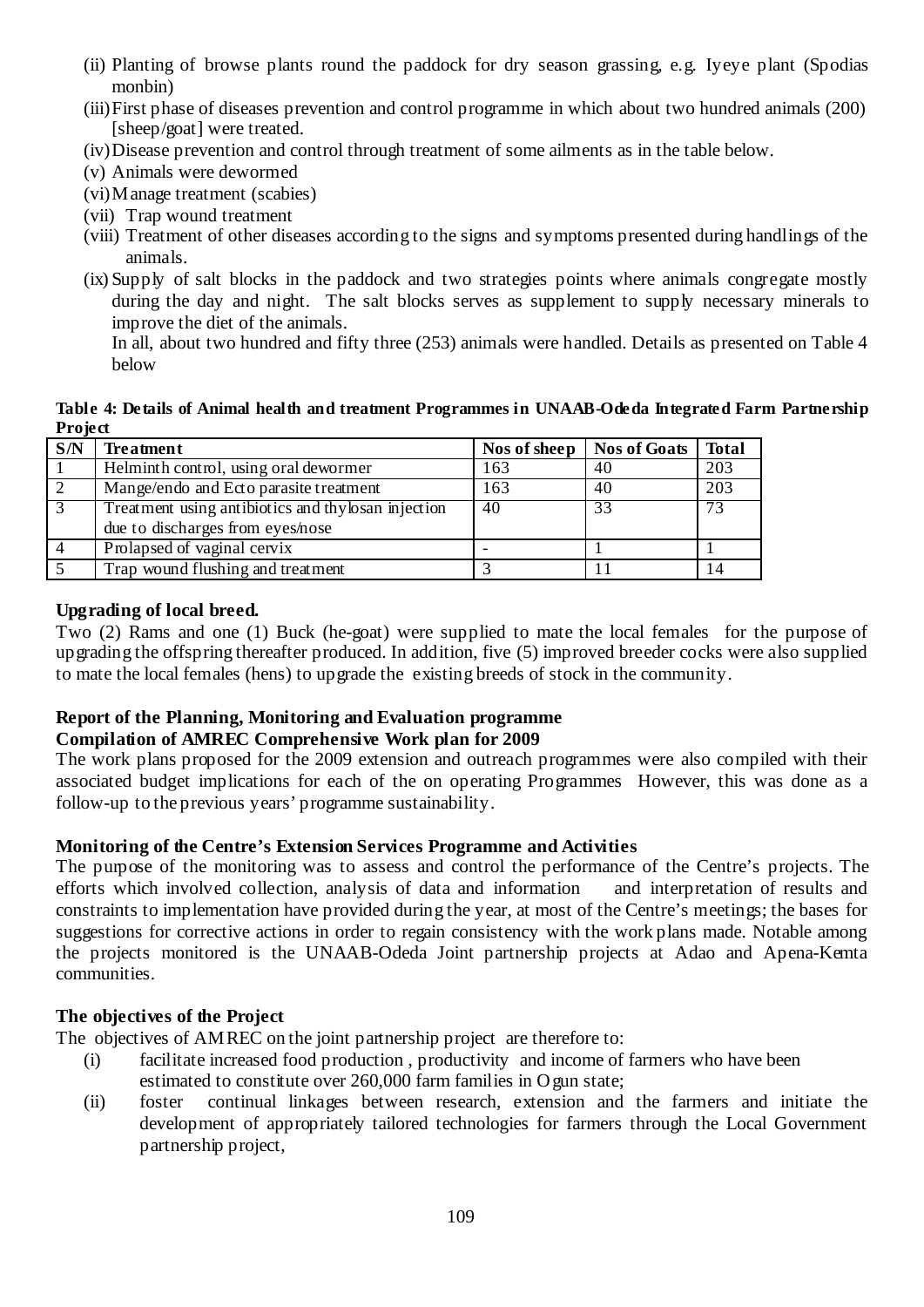- (iii) collaborate with the Odeda Local Government Administration to improve the efficiency and effectiveness of the community development services delivery through the provision of technical and advisory services to the target beneficiaries and to
- (iv) cooperate with the Local Government Council on agricultural/rural development efforts within the State.

The idea of developing these two communities into model extension villages and establishing demonstration farms in each, was conceived by the management of Odeda local Government Area and was explicitly discussed by the Chairman of the Council with the Director of AMREC and representative members of staff of the Centre on the  $12<sup>th</sup>$  of January 2009, following the Chairman's visit to the Centre.

# **6.0. Major Project focus and Intervention Areas as implemented by AMREC**

The project has been focused on the:

- (i) establishment of integrated farms (crops and livestock),one in each of the two communities targeted. Specifically, a two-hectare plantain farm was established between the  $5<sup>th</sup>$  and  $25<sup>th</sup>$  of July 2009 at Apena–Kemta community and in mid- September at Adao community ;
- (ii) establishment of one hectare yam farm at Apena-Kemta;
- (iii) establishment of a 5,000 seedlings nursery at Adao, in October 2009
- (iv) GIYD regular training and capacity-building on produce processing for home consumption and sales;
- (v) Health and youth development support in the two targeted communities.
- (vi) Livestock improvement programmes in the area of feed-garden establishment to supplement the feeding of semi-intensively managed small ruminants at Adao
- (vii) One-hectare Yam farm at Adao
- (viii) Pre-season and specialized training on all aspects of the integrated development programmes proposed for the project. This is expected to include training on the cultivation of crops already established in the communities, training in cassava based food and confectionaries processing fortified with soya beans and other protein food sources; livestock management and health improvement strategies as well as women and youth development .

The specific areas of the Project intervention by UNAAB-AMREC project team are as summarized on Table 5 of this report

The principle backing up the community development intervention was borne out of the need to develop rural areas within the Local Government Area through well articulated agricultural development projects and services .However, following the Chairman's visit and discussion with the Centre, some representative members of staff in AMREC guided by Mr. Yinusa Olajide, one of the Advisers to the Chairman, paid a familiarization-maiden visits to Adao and Apena-Kemta villages where the proposed project were targeted. (Report of the Visit to the Local Government Area Office is as presented in Section of this Report).

To ensure that the programmes implemented were in line with the set targets in the Centre's work plan, the PME programme was consistently represented in the weekly progress review meetings of the Centre during the period under review The meetings were meant to collectively see the efforts made in the past weeks by each of the operating programmes, problems identified on the field, the constraints to effective performance, if any, levels of achievements as well as the future proposals in line with the work plans. During such meeting which served as a monitoring strategy, the Programme was able to use the opportunity to see the extent to which the available resources were used to generate the expected impact, the circumstances found critical to the activities of the Centre and what could be done to correct the situations.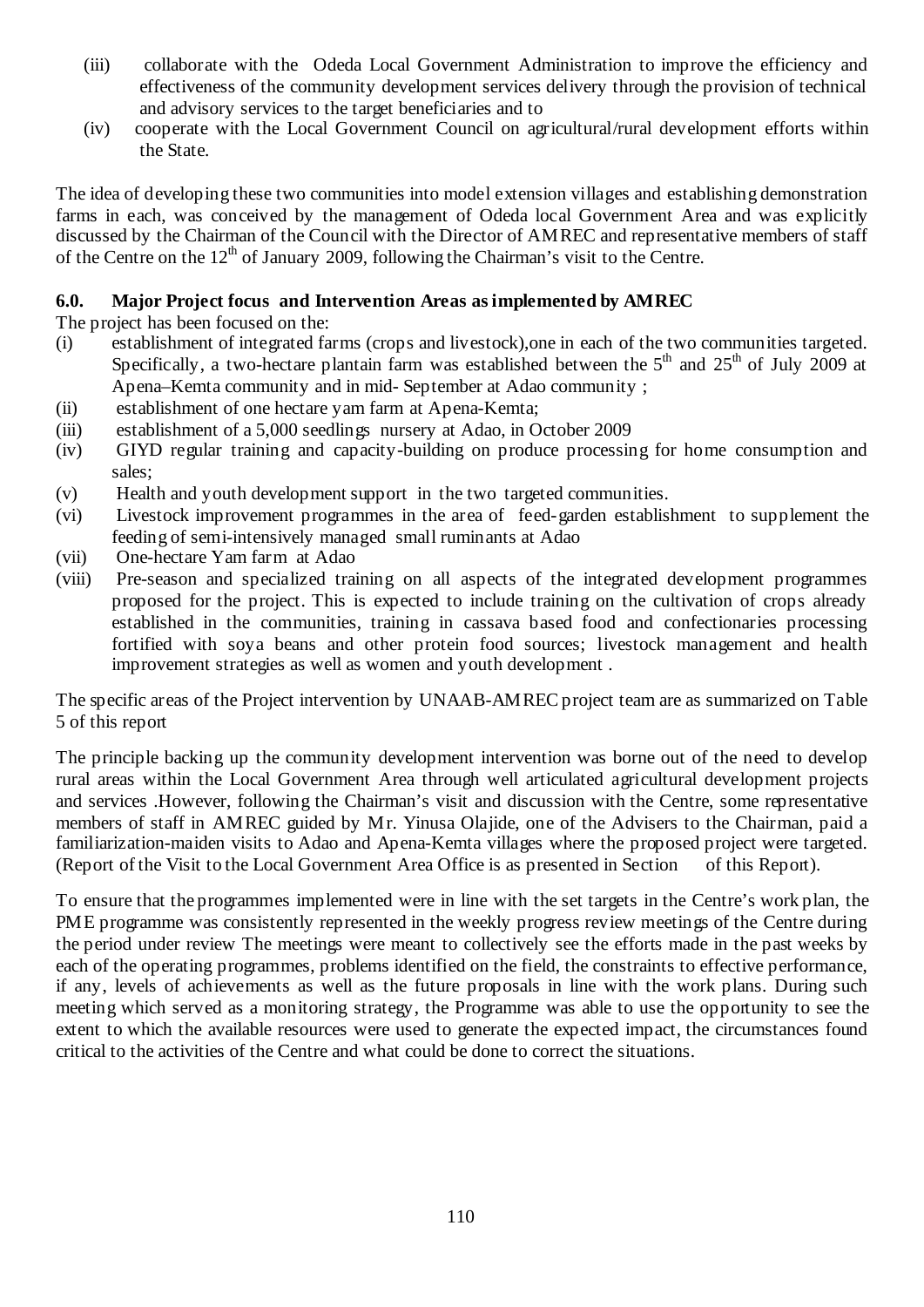| Enterprise/Activity/                                                         | <b>Intervention</b>                                                                                                  | <b>Desired</b>                                                                          | <b>Targeted</b>                           | <b>Remarks</b>                                                                                                                                                                           | <b>Desired Changes</b>                                                                                                                                                                                                                                                                                                                                                                    | <b>Demotivational Factors</b>                                                                                                                                                                                                                                                                      |
|------------------------------------------------------------------------------|----------------------------------------------------------------------------------------------------------------------|-----------------------------------------------------------------------------------------|-------------------------------------------|------------------------------------------------------------------------------------------------------------------------------------------------------------------------------------------|-------------------------------------------------------------------------------------------------------------------------------------------------------------------------------------------------------------------------------------------------------------------------------------------------------------------------------------------------------------------------------------------|----------------------------------------------------------------------------------------------------------------------------------------------------------------------------------------------------------------------------------------------------------------------------------------------------|
| operation                                                                    |                                                                                                                      | Characteristics                                                                         | Community                                 |                                                                                                                                                                                          |                                                                                                                                                                                                                                                                                                                                                                                           |                                                                                                                                                                                                                                                                                                    |
| A. Crops production<br>enterprises<br>(i) Establishment of<br>Plantain farms | (i) Development of a<br>model/demonstration<br>farms<br>(ii) increase in the level<br>of cultivation of<br>plantains | (i)Early maturing<br>(ii) high yielding<br>and<br>(iii) diseases<br>resistant varieties | Adao<br>and<br>Apena-Kemta<br>communities | 2 hectares<br>cultivated in<br>each community<br>Farm established<br>at Apena-Kemta<br>community in<br><b>July 2009</b><br>Farm established<br>in Adao<br>community<br>in mid-Sept. 2009 | (i) Increase in the skills<br>and knowledge through<br>capacity building and<br>regular technical and<br>advisory services on<br>propagation the crop for<br>income generation<br>(ii) Agric. and socio-<br>economic development of<br>the communities<br>(iii) Increase in and<br>availability of suckers for<br>future propagation and<br>farm expansion by<br>members of the community | (i) High cost of labour<br>services<br>(ii) High cost of<br>insecticides<br>(iii) rocky terrain at Apena-<br>Kemta<br>(iv) Target beneficiaries<br>though willing are too old<br>at<br>Apena-Kemta<br>$(v)$ The initial<br>unresponsive/<br>uncooperative attitudes of<br>people at Adao community |
|                                                                              |                                                                                                                      |                                                                                         |                                           |                                                                                                                                                                                          |                                                                                                                                                                                                                                                                                                                                                                                           | of<br>formal<br>Lack<br>(vi)<br>education of most of the<br>project beneficiaries                                                                                                                                                                                                                  |
| (ii) Establishment of a<br>model yam farm                                    | (i) Development of a<br>model/demonstration<br>farms<br>(ii) increase in the level<br>of cultivation                 | (i) high yielding and<br>(ii) diseases-<br>resistant varieties                          | Apena-Kemta<br>Community                  | (i) A One-hect.<br>farm to be<br>established at<br>Apena-Kemta<br>community in<br>Dec./Jan. 2009<br>(ii)Land<br>preparation<br>started in                                                | (i) Increase in the skills<br>and knowledge through<br>capacity building and<br>regular technical and<br>advisory services on<br>propagation the crop for<br>income generation<br>(ii) Agric. and socio-<br>economic development of                                                                                                                                                       | (i) High cost of labour<br>services<br>(ii) High cost of<br>insecticides<br>(iii) rocky terrain at Apena-<br>Kemta<br>(iv) Target beneficiaries                                                                                                                                                    |

# **Table 6: O deda L.G.A- UNAAB Partnership: Areas of Intervention by AMREC**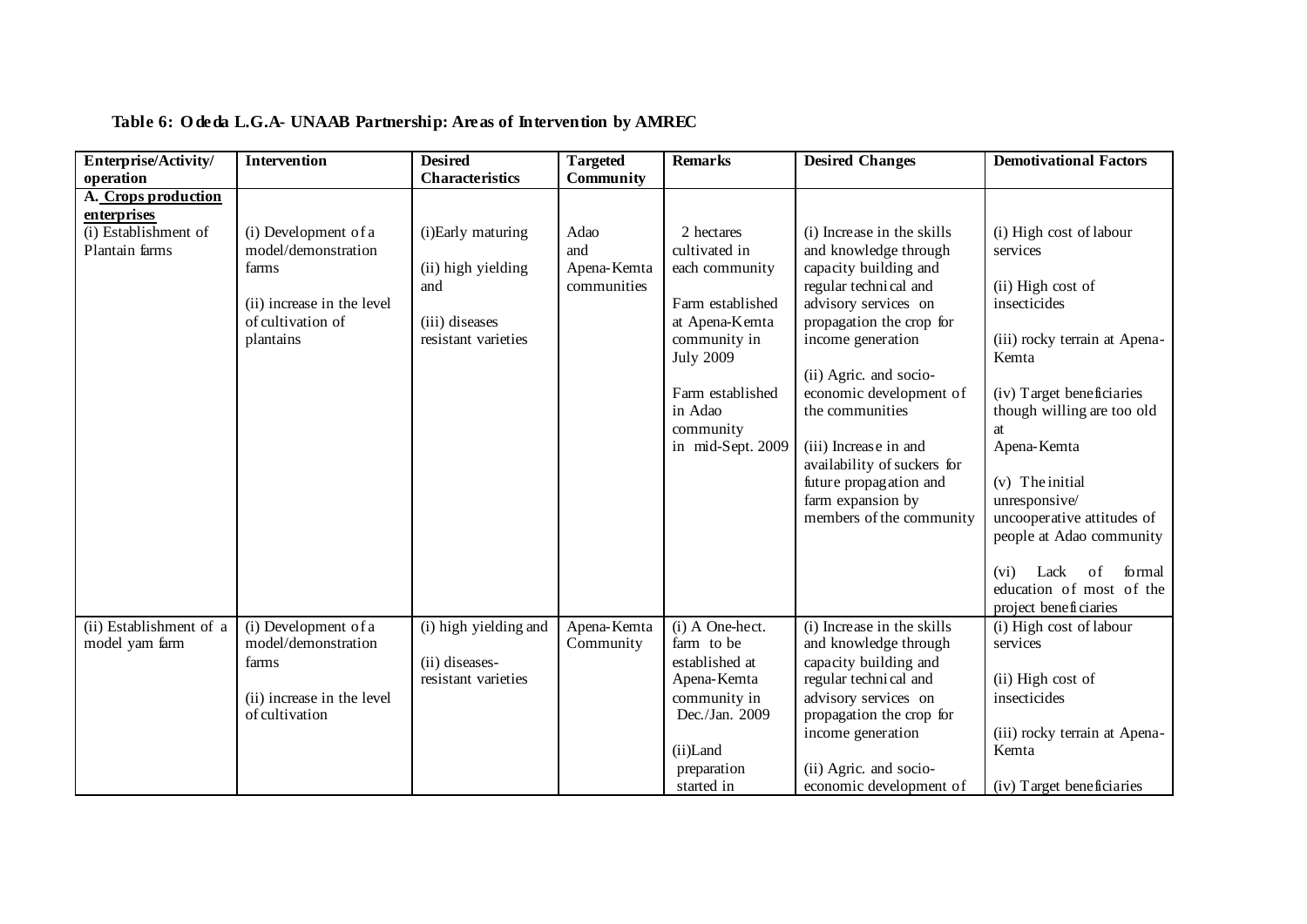|                                                                |                                                                                                                                                         |                                                                |                          | Oct. 2009                                                                                                                                                                               | the communities<br>(iii) Increase in and<br>availability of yam setts<br>for future propagation and<br>farm expansion by<br>members of the community                                                                                                                                                                                                                                        | though willing are too old<br>at<br>Apena-Kemta<br>$(v)$ Lack<br>of<br>formal<br>education of most of the<br>project beneficiaries                                                                                                                                           |
|----------------------------------------------------------------|---------------------------------------------------------------------------------------------------------------------------------------------------------|----------------------------------------------------------------|--------------------------|-----------------------------------------------------------------------------------------------------------------------------------------------------------------------------------------|---------------------------------------------------------------------------------------------------------------------------------------------------------------------------------------------------------------------------------------------------------------------------------------------------------------------------------------------------------------------------------------------|------------------------------------------------------------------------------------------------------------------------------------------------------------------------------------------------------------------------------------------------------------------------------|
| (ii) Establishment of a<br>model yam farm                      | (i) Development of a<br>model/demonstration<br>farms<br>(ii) increase in the level<br>of cultivation                                                    | (i) high yielding and<br>(ii) diseases-<br>resistant varieties | Apena-Kemta<br>Community | (i) A One-hect.<br>farm to be<br>established at<br>Apena-Kemta<br>community in<br>Dec./Jan. 2009<br>(ii)Land<br>preparation<br>started in<br>Oct. 2009                                  | (i) Increase in the skills<br>and knowledge through<br>capacity building and<br>regular technical and<br>advisory services on<br>propagation the crop for<br>income generation<br>(ii) Agric. and socio-<br>economic development of<br>the communities<br>(iii) Increase in and<br>availability of yam setts<br>for future propagation and<br>farm expansion by<br>members of the community | (i) High cost of labour<br>services<br>(ii) High cost of<br>insecticides<br>(iii) rocky terrain at Apena-<br>Kemta<br>(iv) Target beneficiaries<br>though willing are too old<br>at<br>Apena-Kemta<br>(v)Lack of formal<br>education of most of the<br>project beneficiaries |
| (iii) Establishment of a<br>5,000 Cocoa<br>seedling<br>Nursery | (i)Rehabilitation of the<br>moribund cocoa farms<br>(ii) Development of<br>model/demonstration<br>farms<br>(ii) increase in the level<br>of cultivation | (i) high yielding and<br>(ii) diseases-<br>resistant varieties | Adao<br>Community        | (i) 5,000(Nos.)<br>Cocoa trees to be<br>transplanted in<br>April/May 2010<br>to replace old<br>trees on farms.<br>(ii) Sheds and<br>other facility to be<br>gradually<br>constructed to | (i) Increase in the skills<br>and knowledge through<br>capacity building and<br>regular technical and<br>advisory services on<br>propagation the crop for<br>income generation<br>(ii) Agric. and socio-<br>economic development of<br>the communities                                                                                                                                      | (i) High cost of labour<br>services<br>(ii) High cost of<br>insecticides<br>(iii) rocky terrain at Apena-<br>Kemta<br>(iv) Target beneficiaries<br>though willing are too old                                                                                                |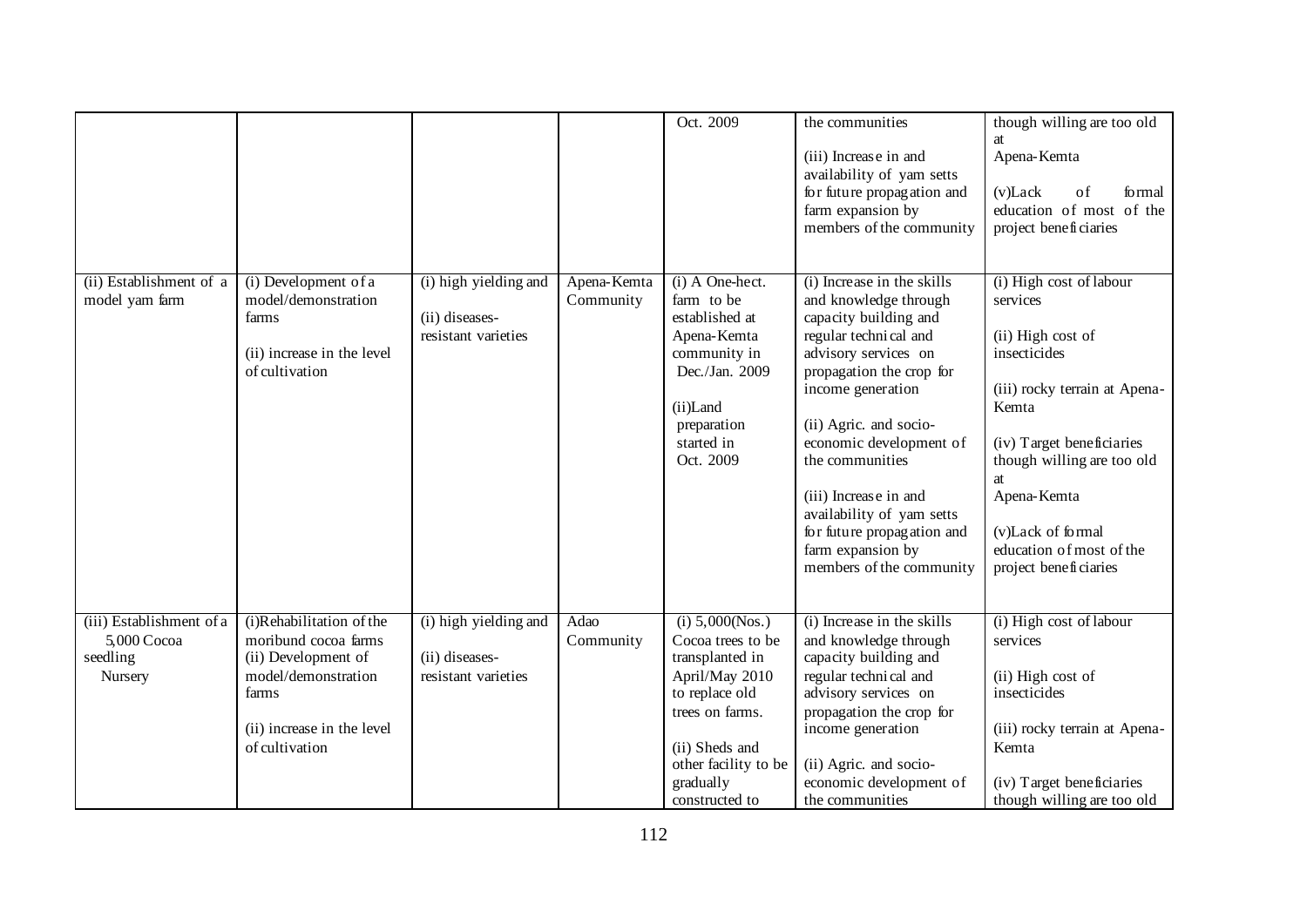|                                                                                                                                                      |                                                                                                          |                   | nurture seedlings<br>and establish<br>farms | (iii) Increase in and<br>availability of yam setts<br>for future propagation and<br>farm expansion by<br>members of the community                                       | at<br>Apena-Kemta<br>(v) The initial<br>unresponsive/<br>uncooperative attitudes of<br>people at Adao community<br>(vi) Lack of formal<br>education of most of the<br>project beneficiaries |
|------------------------------------------------------------------------------------------------------------------------------------------------------|----------------------------------------------------------------------------------------------------------|-------------------|---------------------------------------------|-------------------------------------------------------------------------------------------------------------------------------------------------------------------------|---------------------------------------------------------------------------------------------------------------------------------------------------------------------------------------------|
| <b>B.</b> Livestock<br>Management<br>& Improvement<br>Programme<br>Sheep, Goats and<br>Poultry                                                       | (i) Improvement in<br>Livestock breeds                                                                   | Adao<br>Community |                                             | (i) Early maturing<br>(ii) Prolific and diseases<br>resistant                                                                                                           | (i) Non-availability<br>of improved stock<br>breeds<br>(ii) (iv) High mortality<br>rates of local breeds                                                                                    |
| Feeding practices                                                                                                                                    | (ii) Indigenous<br>knowledge feeding<br>and health<br>management                                         |                   |                                             | (iii) locally sourced<br>growth-promoting feed<br>materials                                                                                                             | (iii)Slow maturity of<br>the local breeds<br>(iv) low productivity                                                                                                                          |
| Animal confinement                                                                                                                                   | (iii) Improved housing<br>techniques especially<br>for goats                                             |                   |                                             | (iv) Confinement practices<br>that could minimize farm<br>destruction by animals and<br>associated hazards                                                              | (v) Mostly orthodox<br>and expensive<br>(vi) Problems<br>associated with<br>confinement of<br>animals                                                                                       |
| C. Integrated<br><b>Gender and Youth</b><br>Development Sub-<br><b>Programme</b><br>Farm family health<br>support programmes<br>Capacity training on | Introduction and<br>training on good health<br>management practices<br>and hygiene in farm<br>households | Adao<br>community |                                             | Adoption of sustainable<br>healthy living and habits<br>for enhanced productivity<br>of farm family members<br>Attitudinal changes in<br>health management<br>practices | (i) High rate of maternal<br>and child mortality<br>(ii) Unhygienic and dirty<br>environment<br>(iii) Unhealthy nutrition<br>and food intake<br>(iv) general incidence of<br>poverty        |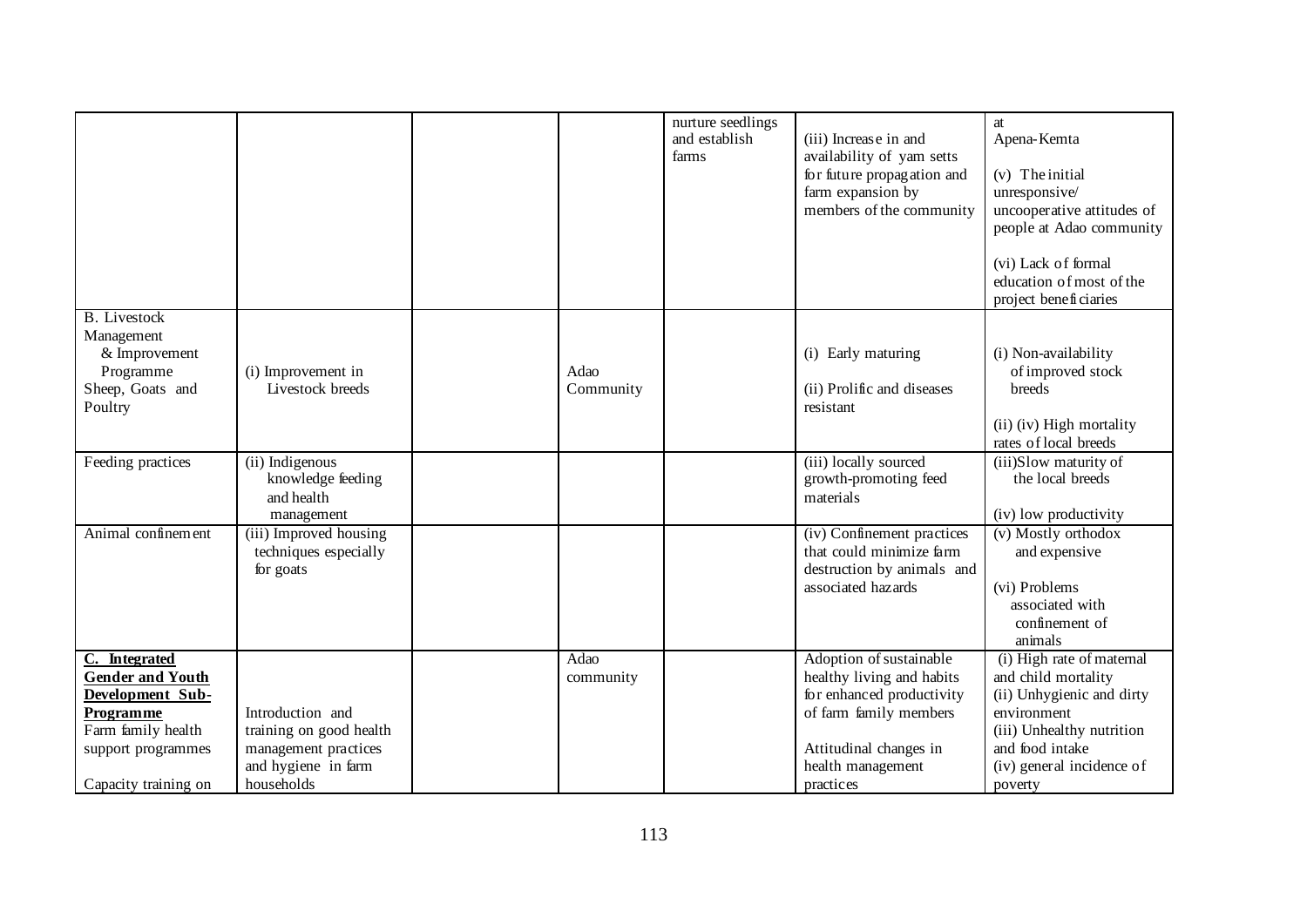| food processing and<br>hygiene |                        |  | Improvement in hygiene<br>and environmental | $(v)$ Unplanned/un<br>controlled childbirth and |
|--------------------------------|------------------------|--|---------------------------------------------|-------------------------------------------------|
|                                | Development and        |  | cleanliness                                 | (vi) incidence                                  |
| Youth development for          | training in skills and |  |                                             | &widespread of diseases                         |
| a sustainable                  | knowledge for income   |  | Development of girl and                     |                                                 |
| livelihood                     | generation and         |  | boy children into                           |                                                 |
|                                | employment             |  | responsible youths                          |                                                 |
| Development of                 |                        |  |                                             |                                                 |
| Income generating              |                        |  | Enhanced income                             |                                                 |
| capacities and waste           |                        |  | generating sources                          |                                                 |
| management                     |                        |  |                                             |                                                 |
|                                |                        |  |                                             |                                                 |

*Source: Field Monitoring Visits, October, 2009.* 

- *Notes: (i) Consequent on the training on food processing, a number women at Adao community have producing the soya-based snacks for sales on market days and in neighbourhood schools. This is believed has generated another source of income to the women and their respective households. Some jobs have been indirectly created in Adao community.* 
	- *(ii) The establishments of the demonstration farms have stimulated the people of the targeted communities towards the willingness to cultivate the established on their individual farm plots in the current and subsequent seasons. This has some implications for increased food production, assurance of food security of the community households, enhancement of their socio-economic statuses and the overall development of the communities.*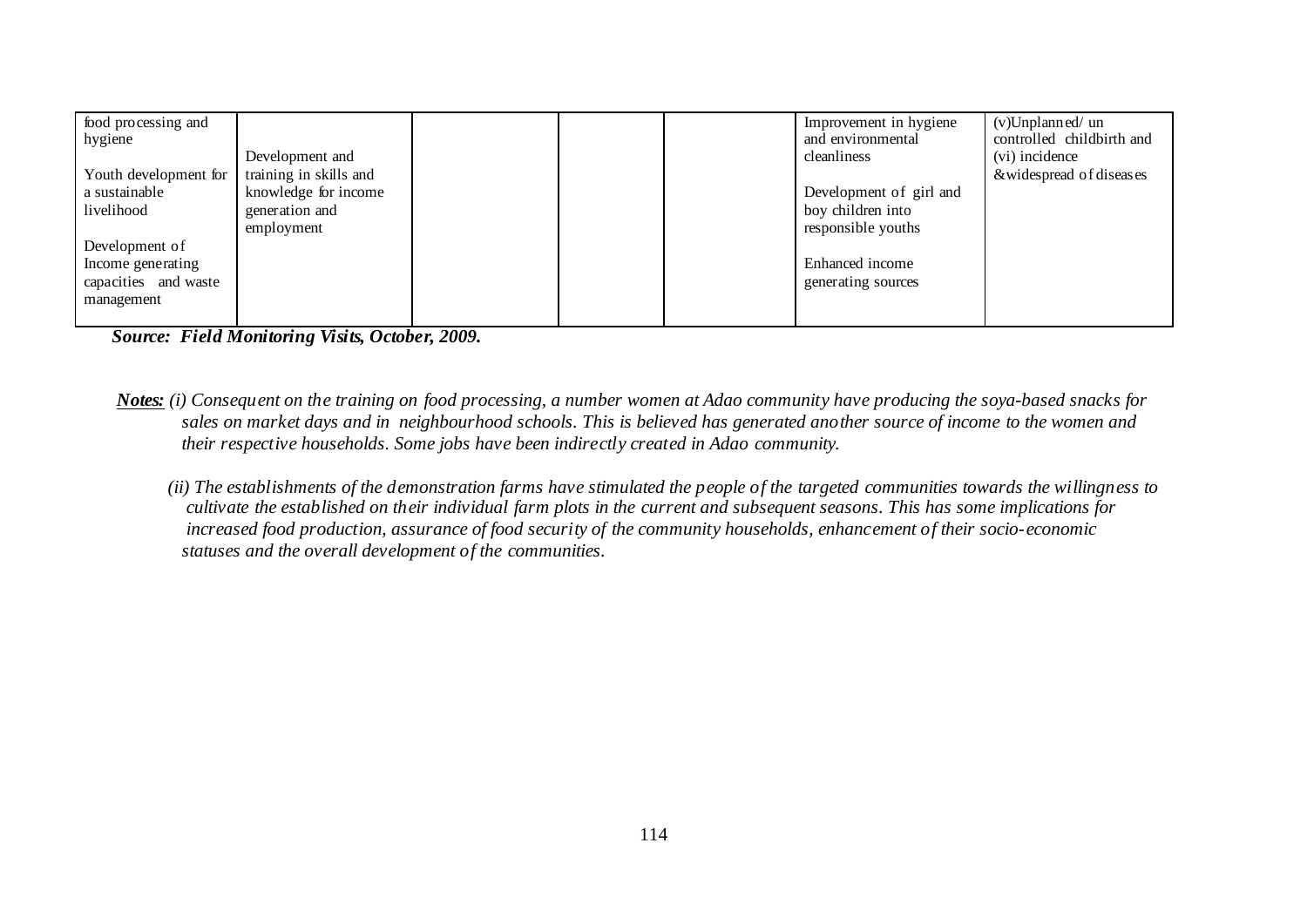#### **S ocio-economic survey of UNAAB Neighbourhood communities Introduction**

Experience over the last two decades of establishing the University of Agriculture, Abeokuta UNAAB), has demonstrated the technical versatility and positive response potentials of people in the University neighbourhood communities. It has also shown that the conditions of rural development and community services that could raise peoples' relative incomes by off and on-farm incentives; appear to be the quickest and the most effective means of raising aggregate domestic food production of these people who are mostly farmers

The current challenge facing the Universities of Agriculture nationwide,(University of Agriculture, Abeokuta inclusive), has been one of the evolving patterns of production and farming systems, that could combine the attributes of the people in the University neighbourhood communities who are mostly farmers), in terms of flexibility, with high prospects of productivity enhanced through the University's extension services delivery and outreaches. The acceptance and working towards the challenge become highly necessary as the University of Agriculture, Abeokuta (UNAAB), continues to develop, so that the communities and the people in its immediate neighbourhood can be jointly pulled along for ecological sustainability and socioeconomic development. All these informed the rationale for the conduct of the socio-economic survey of villages within the University neighbourhood.

The survey report shows the:

(i) kinds of supporting institutions and extension services delivery system that are needed to motivate and sustain the people in communities around the University neighbourhood, bearing in mind the demographic shifts from their original base communities in the course of development in the last two decades;

(ii) kind of farming management practices in the different agro-ecologies of the villages/communities, that can save labour, raise productivity, minimize production risks and sustain peoples' livelihood; and to

(iii) investigate the kinds of rural development efforts that need to be put in place to bridge the emerging gaps in the development between the University and the communities.

All these, were meant to reveal the state of arts in the living standards as well as the demo-socio-economic milieu of the people in their respective environments.

### **Objectives of the Survey**

The major objective of the survey was to critically explore the University neighbourhood communities with a view to identifying what needs to be done to strengthen the capacities of the residents in the process of integrating them into the development plan process of the University.

#### *Specifically,* the survey was meant to:

(i)explore, investigate and analyze the economic statuses of the people and their environment in the University neighbourhood;

(ii) collect and collate specific data and information on the communities served in the past University extension services and other neighbourhood communities;

(iii) establish a data bank on the demographic and socio-economic characteristics of the communities;

(v) assess the development needs and capacity constraints of the communities for the purpose of designing future development interventions by the University.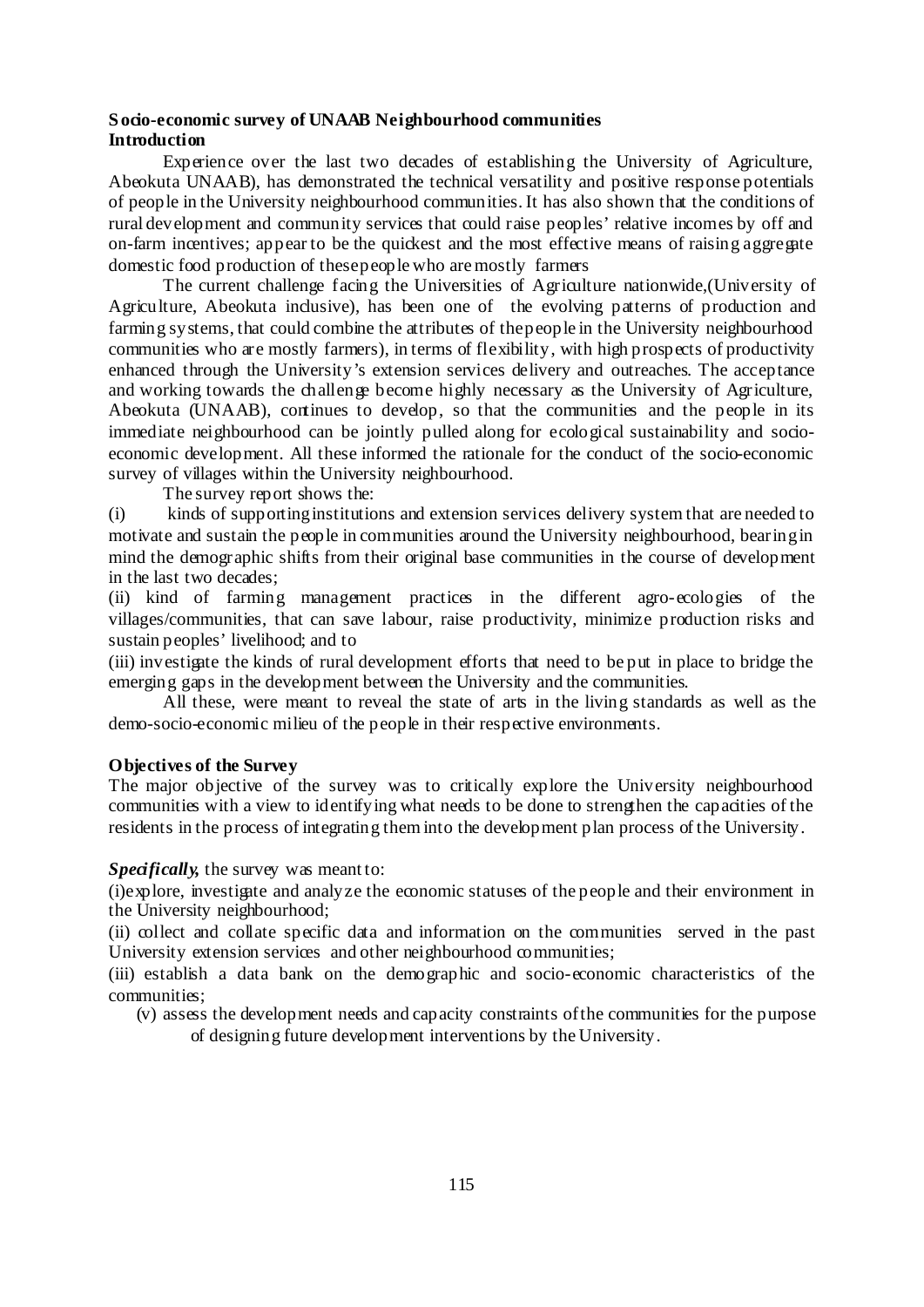| S/N               | Name of Community | Distance<br>from            | from<br>Distance           | <b>GPS</b> location                               |
|-------------------|-------------------|-----------------------------|----------------------------|---------------------------------------------------|
|                   |                   | University<br>the<br>Campus | the major Road<br>Junction |                                                   |
| $\overline{1}$ .  | <b>UNAAB</b> Gate | 0.00km                      | 6.5km                      | $N07^{0}$ 13'35.7"                                |
|                   |                   |                             |                            | $E03^0$ 26'33.7"                                  |
| 2.                | Isolu School      | $2.1 \text{ km}$            | 4.4km                      | $N07^{0}12'46.0"$                                 |
|                   |                   |                             |                            | $E03^0$ 26'35.6"                                  |
| 3.                | Isolu Erin        | $1.9 \mathrm{km}$           | 4.6km                      | $N07^{0}$ 13'35.7"                                |
|                   |                   |                             |                            | $E03^0$ 27'06.7"                                  |
| 4.                | Isolu Church      | 1.6 km                      | 4.9km                      | $N07''$ 12'53.8"                                  |
|                   |                   |                             |                            | $E03^0$ 26'38.4"                                  |
| 5.                | Owe               | 3.1 km                      | 9.2km                      | $N07^{\circ}13'28.3"$                             |
|                   |                   |                             |                            | $E03^0$ 27' 58.8"                                 |
| 6.                | Kango             | $2.3 \mathrm{km}$           | 8.3km                      | $\overline{N07}^0$ 13'08.6"<br>$E03^0 27'$ .41.0" |
|                   |                   |                             |                            |                                                   |
| 7.                | Ogboja            | $2.5 \mathrm{km}$           | 7.0km                      | $N07^{0}12'40.0"$<br>$E03^0$ 27.28.6"             |
|                   |                   |                             |                            | $N07^{\circ}12'31.9"$                             |
| 8.                | Apena             | $3.1 \mathrm{km}$           | 8.6km                      | $E03^0$ 27'40.7"                                  |
| 9.                | Ikeiye            | 4.1km                       | 10.0km                     | $N07^{0}12'58.5"$                                 |
|                   |                   |                             |                            | $E03^0$ 28'05.2"                                  |
| 10.               | Kofesu-Alaro      | $0.2$ km                    | 6.7 km                     | $N07^{0}$ 13'47.8"                                |
|                   |                   |                             |                            | $E03^0$ 27'06.7"                                  |
| $\overline{11}$ . | Agbede            | $0.6 \mathrm{km}$           | 7.3km                      | $N07^{0}$ 13'49.3"                                |
|                   |                   |                             |                            | $E03^0$ 27' 26.5"                                 |
| $\overline{12}$ . | Labuta I          | 1.4 km                      | 7.9km                      | $N07^{0}$ 14'08.9"                                |
|                   |                   |                             |                            | $E03^0 27'27.1''$                                 |
| 13.               | Labuta II         | 1.8 km                      | 8.3km                      | $N07^{0}$ 14' 17.3"                               |
|                   |                   |                             |                            | $E03^{0}$ 27'35.7"                                |
| 14.               | Oojo-Oluwo        | 2.5km                       | 9.0km                      | $N07''$ 14'20.3"                                  |
|                   |                   |                             |                            | $E03^0$ 27'40.0"                                  |
| 15.               | Alabata           | 11.2 km                     | 17.7km                     | $N07^{\circ}18'42.1"$                             |
|                   |                   |                             |                            | $E03^{0}$ 29'56.4"                                |
|                   |                   |                             |                            |                                                   |

**Table 5: The surveyed Communities and their respective Locations.** 

A total number of fourteen communities were identified for exploration as extension villages in the University of Agriculture, (UNAAB) neighbourhood. The surveyed communities are Isolu community, (comprising of Isolu School, Isolu Erin and Isolu Church), O gboja, Apena ,Ikeiye, Kango, Owe, Kofesu-Alaro, Agbede, Labuta, (comprising of (Labuta I and Labuta II), Oojo-Oluwo and Alabata communities. The total population of the residents of the communities as at the time of the survey was two thousand three hundred and ten (2,310) people in three hundred and nine (309) households.

The Yoruba tribe dominated and constituted the major ethnic group accounting for 96% on the average, in each of the communities. The Igedes are the second major ethnic group constituted an average of 3% while other tribes like, Fulanis, Sabes Igbos, Eguns Cotonous and Hausaa all

*Source : Field Survey, 2009*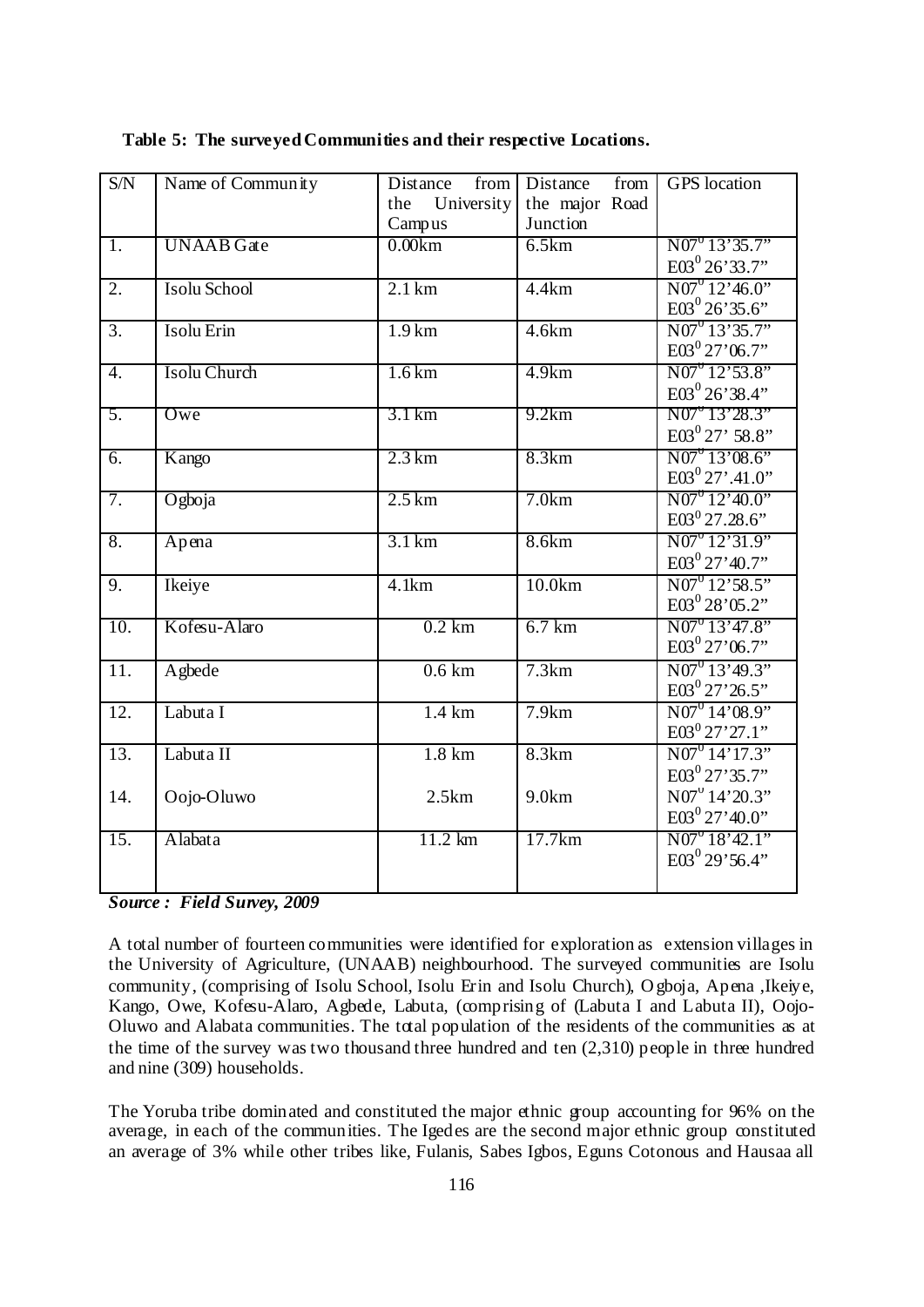constituted just 1% of the total population on the average in all the communities where they were found to be residing

Farming was found to be the major occupation in all the communities with an average of about 35.2% of the people involved,(Adults only), while trading was the secondary/minor occupation in all the fourteen (92%) of all the communities as well. None of the communities explored could be accessed by good tarred roads though 64.2% and 35.8% are accessible by damaged tarred and track untarred roads. Of the 64.2% found along the major badly damaged and undulating UNAAB-Alabata Road, only 21% are located within 5 km distance from the major Camp-Abeokuta-Ibadan Road junction.

Streams and Rivers form the major sources of water supply in all the communities though boreholes were also found in three, (Isolu, Oojo-Oluwo and Alabata) communities in addition to these sources. The unconventional method of sewage disposal in bushes formed the major means of disposing faeces and other domestic wastes in all the communities though the use of septic tanks/water closet and pit latrines were adopted in 42.8% and 35.7 cases respectively, in Kango, Isolu and Alabata communities.

M ajority of the communities, (63.6%), have no electricity supply though 36.4% were supplied by PHCN grid at Isolu and Alabata communities In addition, there are private ownership of transformer and generators at some parts of Kofesu-Alaro and Kango communities. However, only 45.5% are found within distance of 2.5km and 5km to the public health centres, dispensary or hospitals. Primary schools as important institutions are found within 2.5km reach of 81.8 % of the total number of the communities explored while 14.2%, (Ikeiye and Kango), have theirs within 2.5 and 5 km distance. Also the secondary schools exist within 2.5km distance making a 35.7% at Isolu and Alabata communities while 64.3% have theirs within 2.5 and 5 km distances. M ore than 90% operate 5-day market cycles of which 88% are rural markets. The study further revealed that majority of the villagers travel to over 10km distances to procure farm inputs.

#### **NESTLE-UNAAB S oybeans Popularization and Production Project (S BPPP): Conduct of a Baseline/Socio-economic survey of the participating S tates**

The Soybeans Popularization and Production Project (SBPPP) initiative as sponsored by the Nestle Nig. Plc., for popularization and production Project among farmers in southwest Nigeria in collaboration with the University of Agriculture, Abeokuta (UNAAB) and the respective Agricultural Development Programmes (ADPs) in all the participating States started during the Year 2009 with the conduct of a baseline/socio-economic survey of the participating states. The PM E/ICT Programme is currently conducting the survey in all the proposed states for the project.

The project was saddle with the responsibilities of sensitizing farmers on the potential economic gains and environmental/edaphic merits in the production of soybean, extending appropriate technologies in the production and of ensuring mass production and multiplication of seeds as raw materials for local private and public industries. The long-term goal was to improve the quality of life of the beneficiaries through timely and appropriate harnessing of extension/advisory services and capacity-building/Training activities, with the ultimate of increasing productivity at farm levels.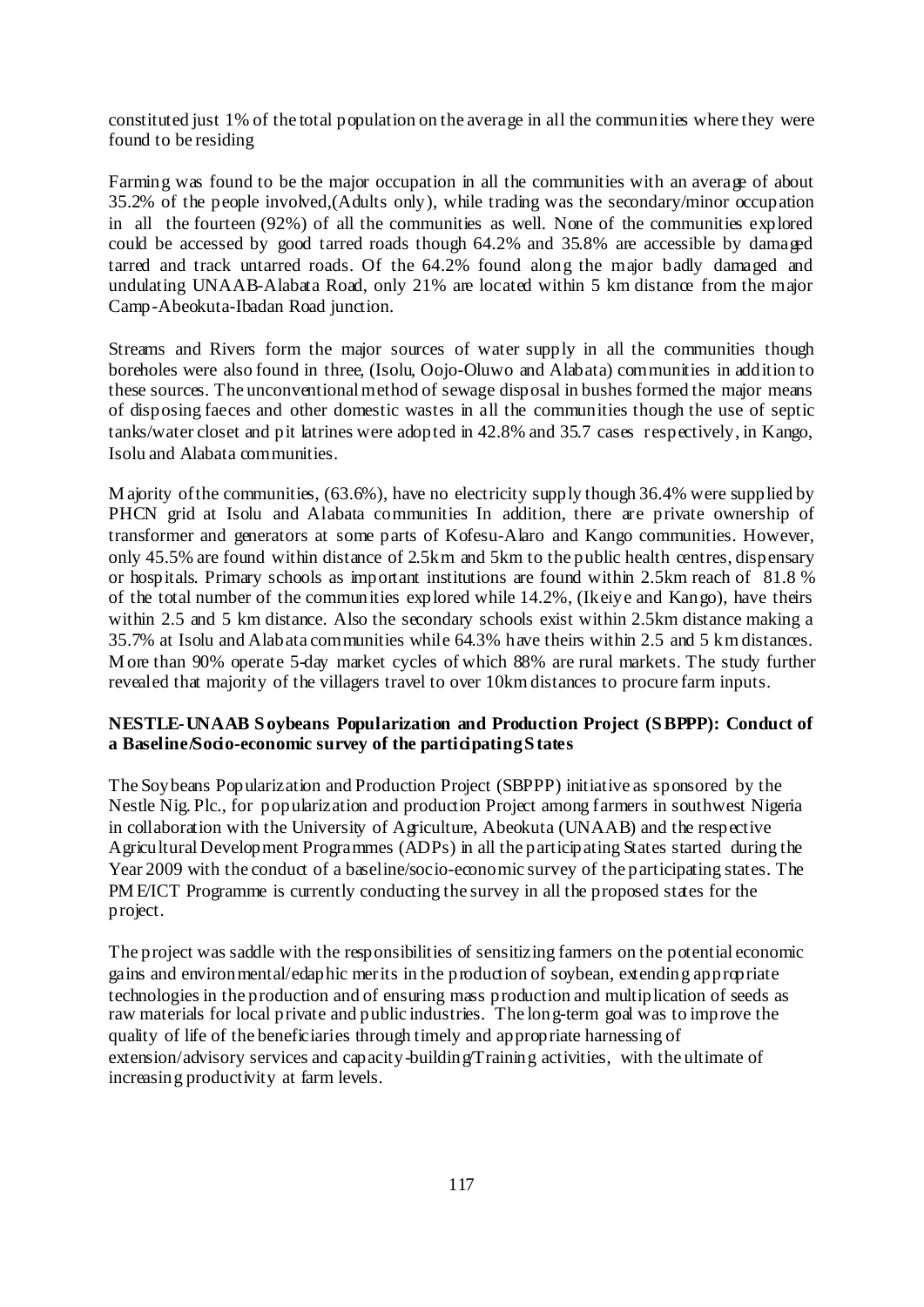### **Participation in the Cassava: Adding Value for Africa Project**

To facilitate the efforts made by AM REC as a service provider for the C:AVA project the PME /ICT programme contributed efforts towards the successful implementation of the project Activities . Notable among these were the

(i) conduct of surveys on the participatory Rural Appraisal and needs Assessment of the selected project Communities ;

(ii) participation in the training of the beneficiaries of C:AVA projects;

(iii) M onitoring of the project communities for effective performance on the project;

#### **Conclusion**

The growing realization that "development is about people and for people rather than for things", will always show the effectiveness in UNAAB-AMREC extension services for changes. Development Planners and executors have always been concerned with the level of achievements made within their planned objectives. In recent times, development agencies are more concerned with the relevance of development plans and the "effectiveness" of their implementation. By every standard, the relevance of the University of Agriculture, Abeokuta(UNAAB)'s extension activities as specified by the mandates, the arrangements and clarity of priorities, the time set for the project activities, the selective but flexible means of achieving set of comprehensive objectives and most importantly, the wide catchment area, are all evidences of the peopleoriented and people-managed services for future income generation and sustenance of livelihood and food security in the communities.

### **Extension Programme sustainability by AMREC: The Ways Forward**

Future agricultural development efforts in Nigeria will depend on the extent to which the Government and all the stakeholders in the agricultural sector, can be mobilized to solve the problems facing agricultural production, financing and marketing in the nation. In addition, the success of any development intervention in the new millennium dispensation is also a function of the:

- various efforts geared towards provision of effective community /development services that are relevant to farmers/beneficiaries' needs;
- linkages and provision of sustainable financing options;
- **interaction of well trained and experienced extension/community development personnel** with the target beneficiaries; as well as
- the use of participatory strategies in harnessing appropriate knowledge and skills and in building capacities under stable policies and sustainable institutional arrangements .



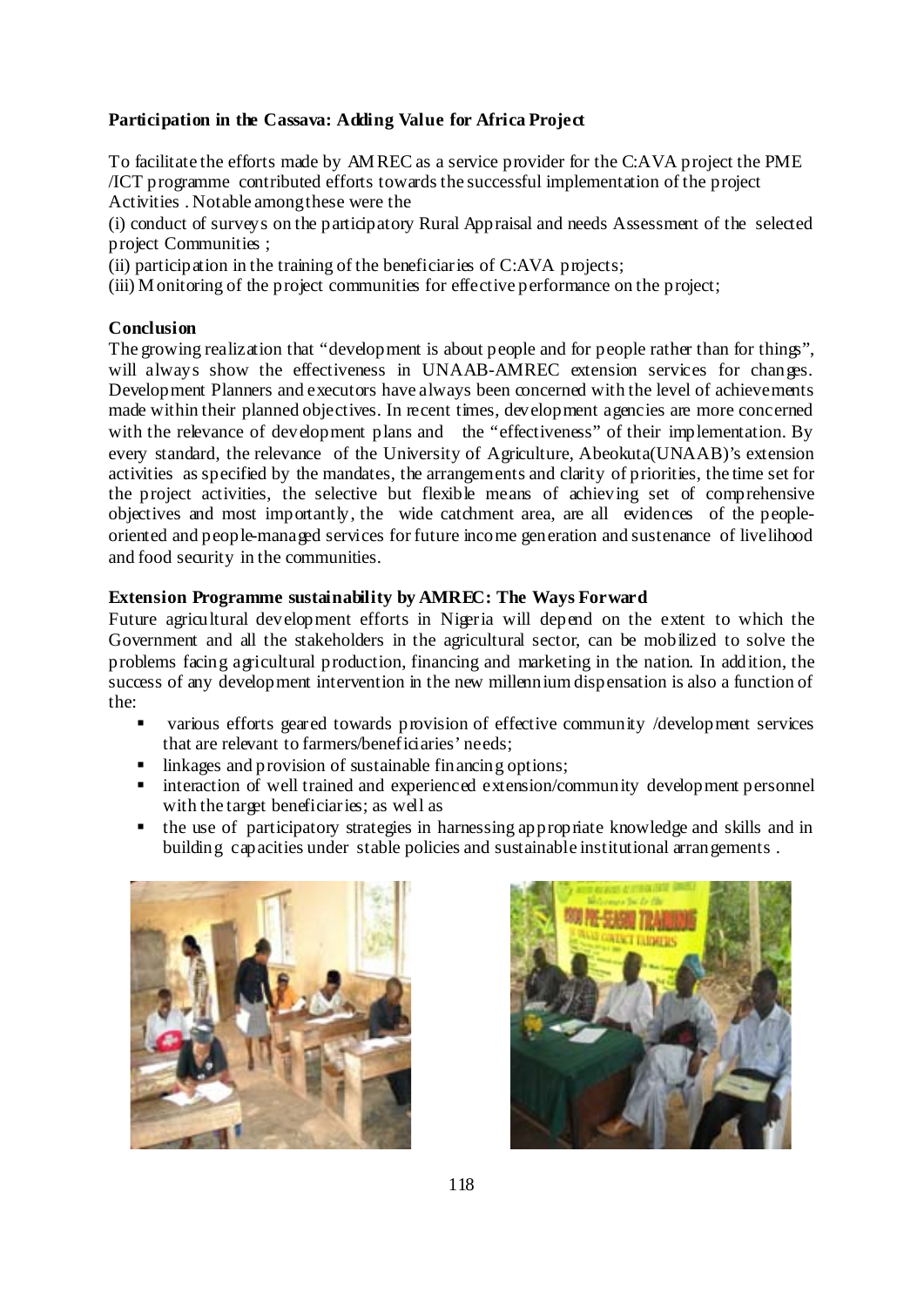



#### **UNIVERS ITY HEALTH CENTRE**



Dr Amusan Director, Health Services

The University health services Department operates at both temporary site (Isale Igbein) and main campus at Alabata.

- (1) The main health centre is at Alabata Campus. T he health centre operates 24hrs throughout the week including public holidays. It has 7 bed in-patient facility for admission. The new extension (Phase 2) recently built but yet to be occupied has 21 beds space. The phase 2 when occupied will nullify all the unmet infrastructural needs of the health services department.
- (2) The clinic at the mini campus caters for the health needs of the section of staff and school children/students in that location. The clinic runs two shifts (morning and afternoon). The mini campus clinic has no overnight admission facility.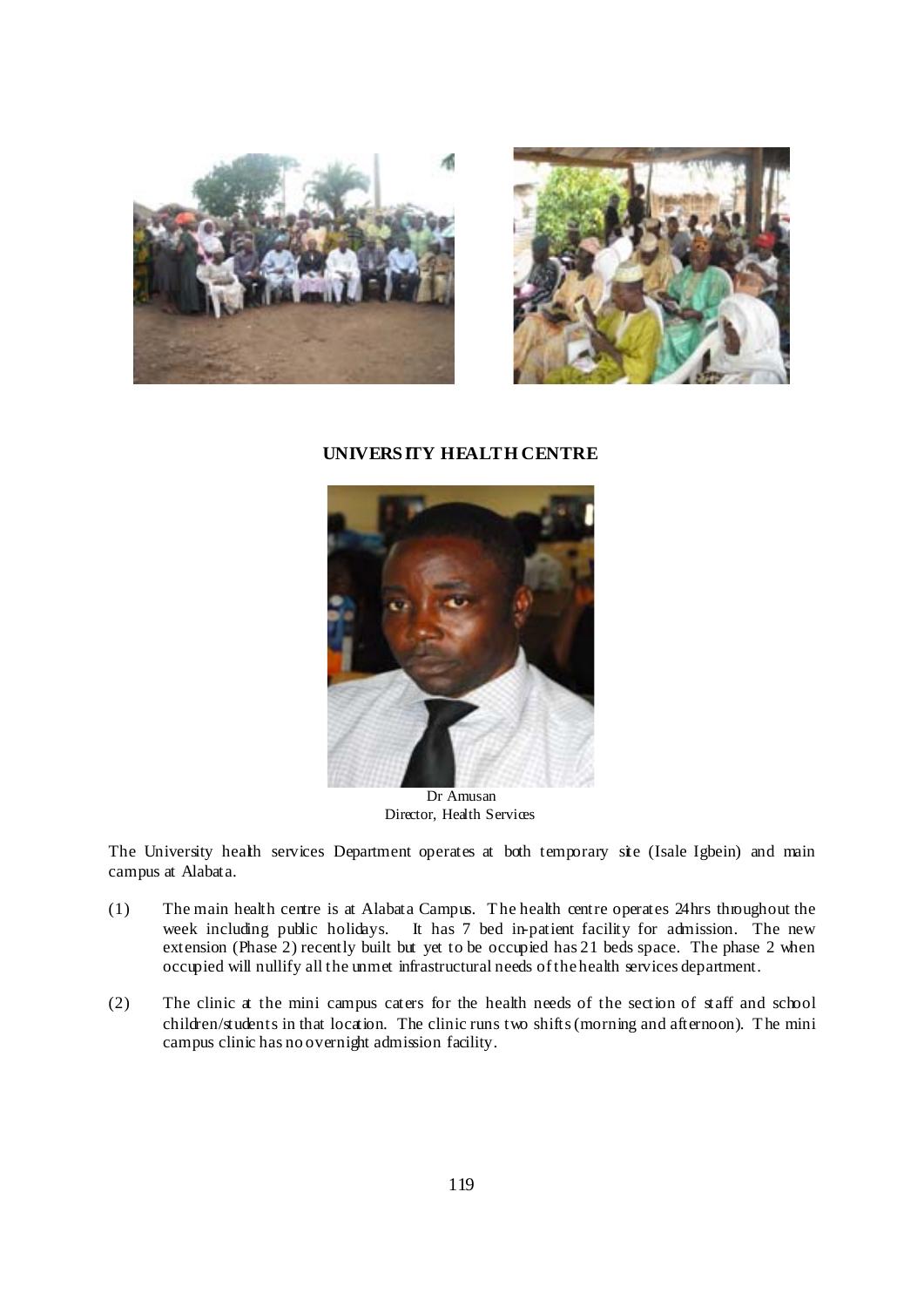

### **WORKING S TRUCTURE OF UN AAB HEALTH S ERVIC E**

The University Health Services department is in charge of rendering health care services to the university students (full time and part time) and staff members including their dependants. The clinic at the main campus Alabata operates round the clock everyday of the week with doctors on seat 24 hours daily. The clinic at the temporary site (Isale Igbehin) operates only 8 hours daily  $(8.a.m - 4p.m)$  only on week days. Emergencies from the temporary site after 4 p.m. are transferred to the main campus clinic at Alabata via our ambulance service. Drug prescribed by doctors are given free to students while staff and dependants registered under the National Health Insurance Scheme only pay 10% of drug cost on each visit. Presently the centre has 10 doctors, 17 nurses, 2 pharmacists, 3 medical record officers and 3 laboratory Scientists. UNAAB health centre has NHIS accreditation for primary care consultation, and secondary level accreditation for both pharmacy and laboratory services.

|            |   |                 |           | <b>MONTHLY STATISTICS OF CLINIC ATTENDANCE\</b> |       |              |               |              |               |      |
|------------|---|-----------------|-----------|-------------------------------------------------|-------|--------------|---------------|--------------|---------------|------|
|            |   | <b>STUDENTS</b> |           | <b>UNIS</b>                                     |       |              | <b>SENIOR</b> |              | <b>JUNIOR</b> |      |
|            |   |                 |           |                                                 |       | <b>STAFF</b> |               | <b>STAFF</b> |               |      |
| Jan        |   | 75              | $\pm$     | 45                                              | $+$   | 151          | $\ddot{}$     | 113          | $=$           | 386  |
| <b>Feb</b> |   | 41              | $\pm$     | 80                                              | $\pm$ | 166          | $\ddot{}$     | 102          | $=$           | 389  |
| Mar        |   | 170             | $\ddot{}$ | 46                                              | $+$   | 169          | $+$           | 121          | $=$           | 506  |
| Apr        | ۰ | 757             | $\pm$     | 55                                              | $+$   | 182          | $+$           | 128          | $=$           | 1122 |
| <b>May</b> |   | 788             | $\ddot{}$ | 208                                             | $+$   | 200          | $+$           | 172          | $=$           | 1368 |
| June       |   | 892             | $\ddot{}$ | 160                                             | $+$   | 211          | $+$           | 131          | $=$           | 1394 |
| July       | ۰ | 21              | $\ddot{}$ | 27                                              | $+$   | 31           | $+$           | 27           | $=$           | 106  |
| Aug        |   | 2               | $+$       | ٠                                               | $+$   | 6            | $+$           | 2            | $=$           | 10   |
| Sept.      | ۰ | 10              | $\ddot{}$ | 5                                               | $+$   | 30           | $+$           | 16           | $=$           | 61   |
| Oct.       |   | 355             | $\pm$     | 38                                              | $+$   | 155          | $\ddot{}$     | 87           | $=$           | 635  |
| Nov.       |   | 924             | $\ddot{}$ | 246                                             | $+$   | 273          | $\ddot{}$     | 201          | $=$           | 1644 |
| Dec.       |   | 892             | $\ddot{}$ | 99                                              | $+$   | 186          | $\ddot{}$     | 116          | $=$           | 1293 |
|            |   |                 |           | <b>GRAND TOTAL</b>                              |       |              |               |              |               | 8914 |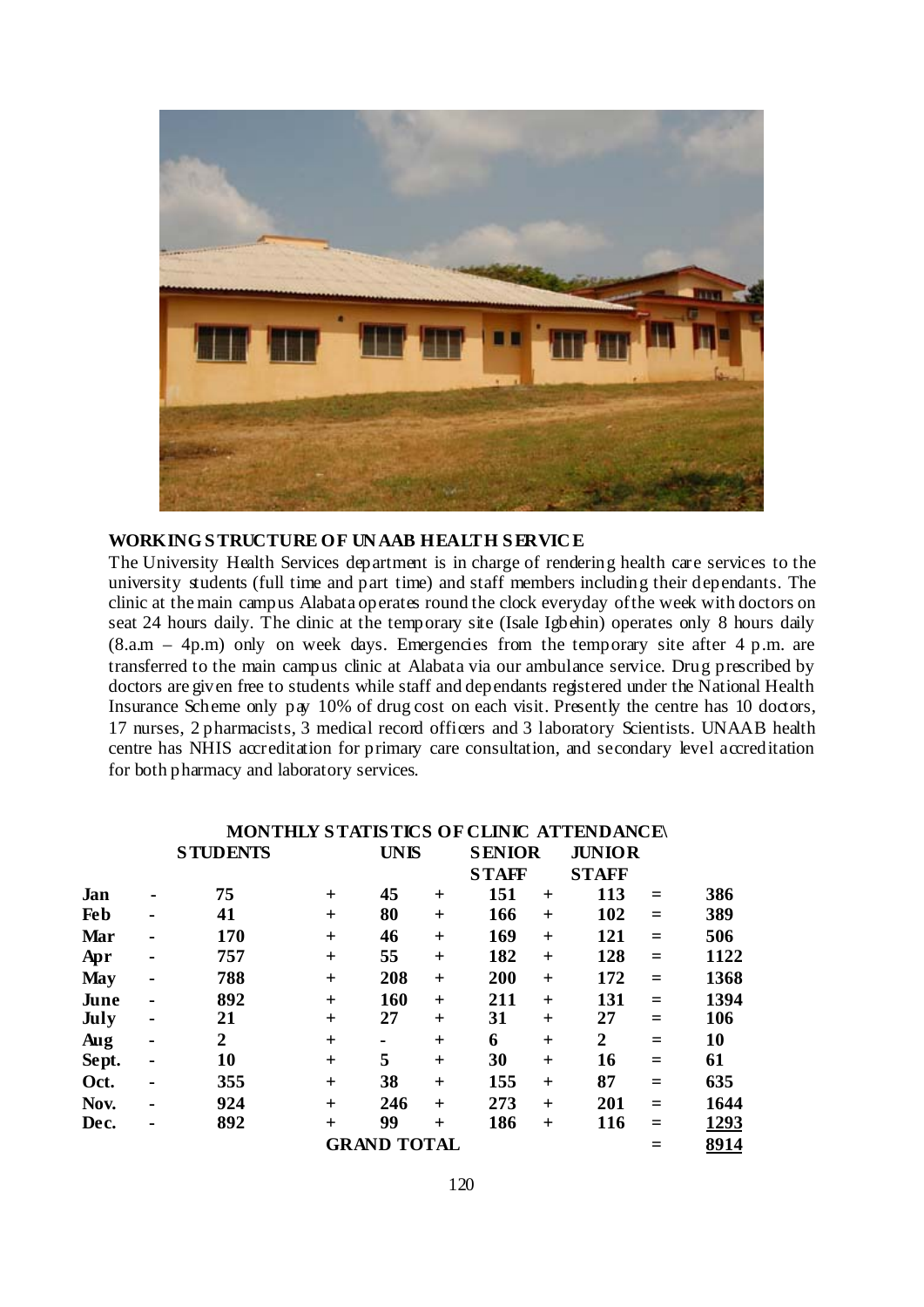

# **PHARMACY UNIT**

### **[A] PERS ONNEL: -**

The status quo of staff strength remains the same as it was last year. The attendance at the centre kept increasing thus posing more pressure on the personnel's schedule and drug usage. The unit has one pharmacist and three pharmacy-technicians.

### **[B] S PACE: -**

The unit moved during the year to the new phase II building of the health centre, the new location afforded the unit a dispensing room, a drug store and the pharmacist office.

### **[C] OPERATIONS : -**

### [1] **NATIONAL HEALTH INS URANCE SCHEME: -**

The scheme took off in earnest in the first month of this year thou the pharmaceutical requirements for the take-off of the scheme was not met until the middle of the second month hence the initial needs was catered for drugs on ground in the pharmacy.

However the scheme had henceforth been functional but for some teething problems particularly as regards policy for replenishment to avoid drugs completely running out of stock. As reported by the NHIS Coordinator, drug procurement to date under the scheme is **N1,232,541.57** 

### [2] **S TUDENT PHARMACY S CHEME: -**

The unit has been to run parallel scheme for the students who unlike staffs under NHIS Scheme who pays 10% of the cost of their drugs are to collect their medication without any payment thus the sourcing of drug under this scheme had been the institution management. Procurement was made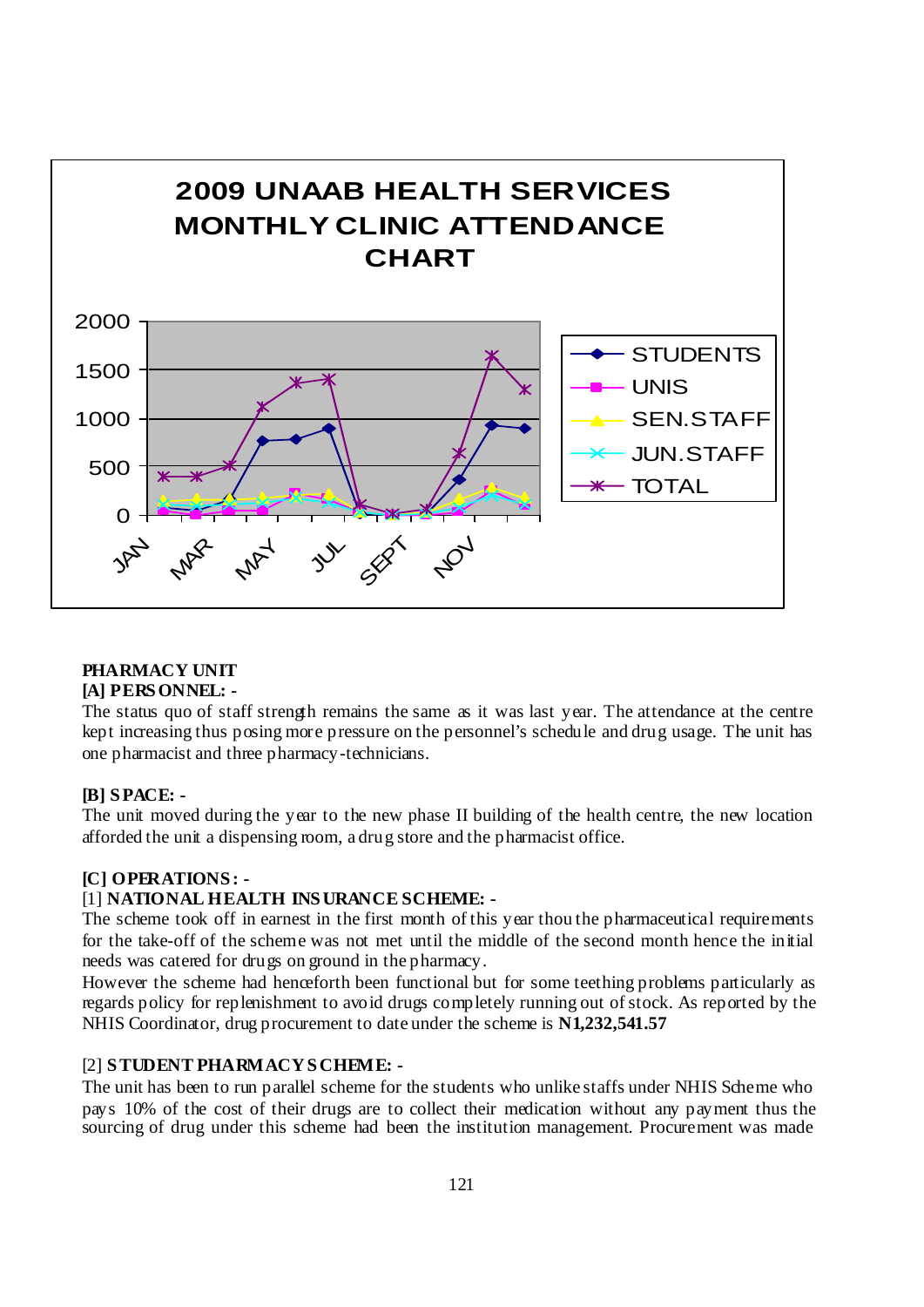twice last year; M arch and July though the latter was only put to use in October after the strike period. The breakdown of the purchases is as follows;

| <b>TOTAL</b> |      | $N795,066.00 + N1,232,541.57 = N2,027,607.57$ |
|--------------|------|-----------------------------------------------|
| July         | 2009 | N394,500.00                                   |
| March 2009   |      | N400,566.00                                   |

#### **VOLUNTARY COUNS ELLING AND TESTING (VCT) CENTRE**

This Voluntary Counseling and testing (VCT) center is a very dynamic center and a sensitive one that could change dramatically if given necessary attention. I came into unit at a very boring time when we hardly record an average of 1 client patronage per week which rose up to 6 clients/week last year but now we are recording almost 10 clients/week as a result of transfer of a permanent staff (M rs. Sodimu) coupled with her effort on creating awareness one on one as well as the presence of a standby Laboratory Scientist around the Health Center (Mr. Amusan).

#### **STATISTICS**

We were able to get two hundred and fifty eight (258) clients tested through the year with five (5) testing positive for screening test (i.e. yet unconfirmed). A detail of the statistical figure is attached to this report.

#### **REAGENT COLLECTION**

The left over of last year's test kit was used halfway into the year before its expiration. After which getting reagent has been a major challenge. However, the university provided few that cannot meet up with the upsurge of our patronage.

#### **RE-AGENT STORAGE**

This has never been a problem as long as there is light we use refrigerator.

#### **SUGGES TED SOLUTION**

- Employment of a trained counselor receptionist is necessary for efficient counseling and testing of clients: (i.e. National guidelines for HIV/AID VCT recommend that the counselor should take care of five (5) clients per day to counsel effectively towards a sure behavioral change of the clients.
- Encouraging new intakes to pass through HIV counseling so as to have access to right information on HIV/AIDS hence take informed decision.
- $\triangle$  A change of style of service delivery i.e. running HIV test and disclosing result same day, this will tackle delayed test result and increase VCT patronage at an alarming level.
- $\triangle$  Monthly recharge card is also necessary to get in contact with necessary people, i.e. for test kit request and follow up-as-well.

#### **OUR VIS ION FOR VCT CENTER NEXT YEAR 2010**

- Run this VCT center in such a way that people will receive their test result in a matter of hours or even minutes.
- To organize capacity building training for leaders of Faith based organization and student based associations as peer educators on STI/HIV/AIDS.
- $\div$  To increase the weekly patronage to 20-25 clients next year.
- Establishment of a youth friendly center for UNAAB.

#### **PHYS ICAL FACILITIES**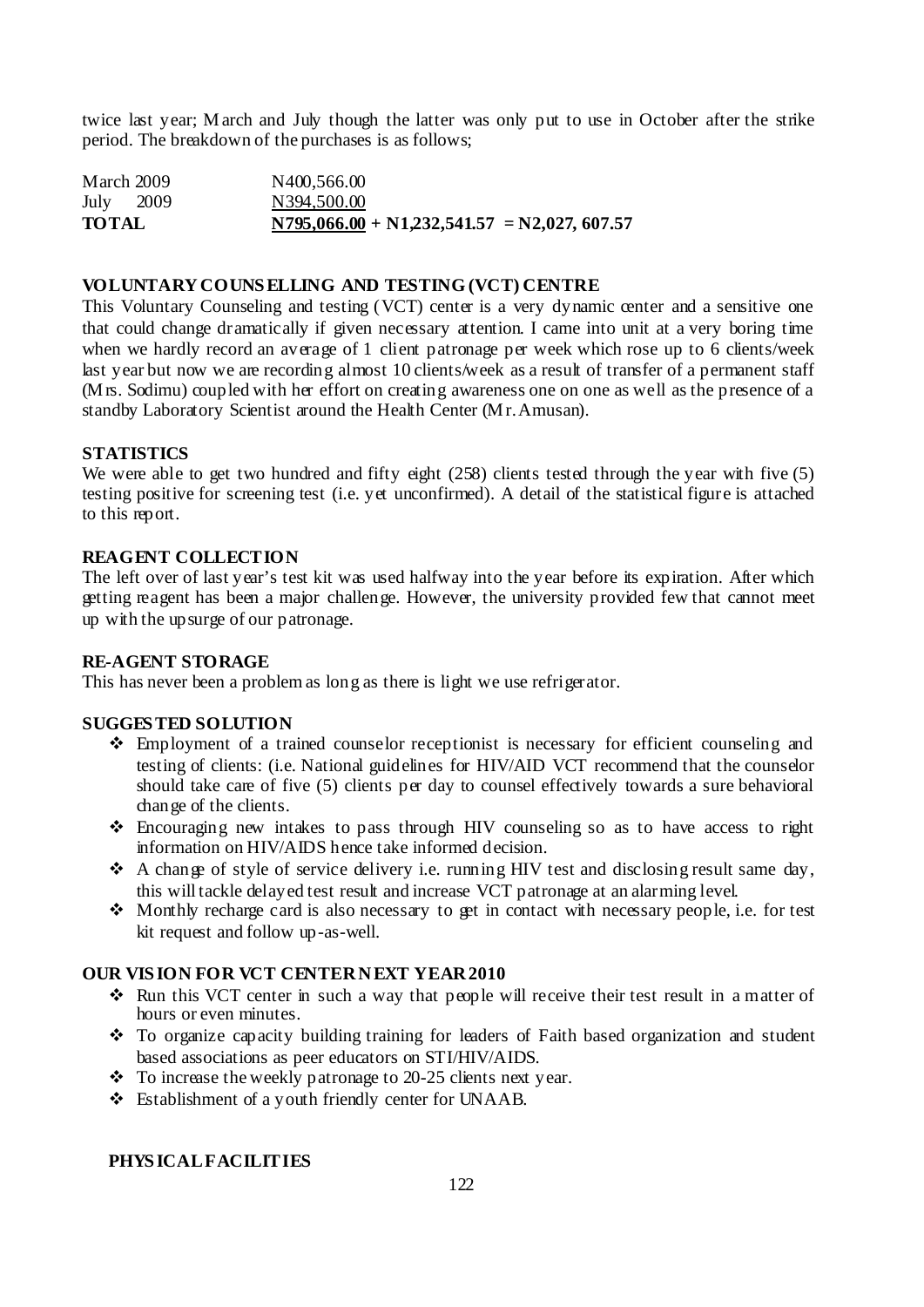- **(A) Admission Facilities:** The University Health Services presently has 7 beds in-patient facility at the main campus for admission of patients. The 21 bed space expansion in the newly constructed phase 2 of the Health Centre is still awaiting furnishing.
- **(B) Laboratory:** The laboratory unit was upgraded to secondary level by the National Health Insurance Scheme in 2009 based on the available equipment and personal caliber. Hours of service has also increased from 8 to 12 (8  $a.m - 8 p.m.$ ) while scientists are placed on call at night in case of emergency.
- **(C) Medical Records:** This unit has been energized by the employment of a computer literate M edical Records Officer who has been very efficient, diligent and highly committed. She computes the monthly statistics manually for now pending the awaited purchase of a desktop computer for the unit.
- **(D) Transport Unit:** The Toyota ambulance bus is the only function vehicle in the health centre. This is grossly inadequate. A back-up Peugeot ambulance will be needed with a bus to convey staff on evening and weekend shifts to the town.

#### **National Health Insurance Scheme (NHIS) Unit**

The NHIS Unit is a new unit both in the University and in the Health Services, created in November, 2008. The aim and objective of the Scheme is to look after the health of the enrollees according to the laid down guidelines of the propgramme as mandated by the Federal Government of Nigeria. The motto of the Scheme is "Easy Access to Healthcare for All."

The function of the unit created as part of the Health Services is to coordinate the participation of UNAAB Health Centre in the National Health Insurance Scheme in the form of:

- (1) Primary Healthcare Provider
- (2) Pharmacy Service Provider
- (3) Medical Laboratory Service Provider

Both the Pharmacy and the M edical laboratory Service were registered as and regarded as Secondary Service Providers under the Scheme.

The NHIS is a Creation of the Federal Government. The Scheme is a Social Health Security System in which the Health Care of employees in the formal sector (UNAAB is one of such) is paid for from funds created by pooling the contributions of employees and employers.

The period November to December, 2008 was spent on planning and preparing for the full take off of the scheme by January, 2009, when the programme was actually started.

The Vice Chancellor inaugurated a committee that has Prof. E.B. Otesile as Chairman. The Committee among other responsibilities is to act in supervisory capacity on issues that will ensure the smooth running of the HNIS in line with the guidelines from the Federal Government. M embership of the Committee cuts across the various stake holder groups in the university.

The NHIS commenced earnestly in January, 2009 as earlier stated. To date we have one thousand four hundred and thirty five (1,435) enrollees, on whom capitation is paid monthly, by our assigned Health M anagement Organisation (HM O) – MAAYOIT Health Care Limited. In addition there are other eight enrollees; under two separate HMOs on whom capitation is also paid. The breakdowns of the enrollees are as follows:

#### **Health Management Organisation**

| M aay oit                |   | 1,435 |
|--------------------------|---|-------|
| Int. Health Mgt. Service | - |       |
| Princeton                |   |       |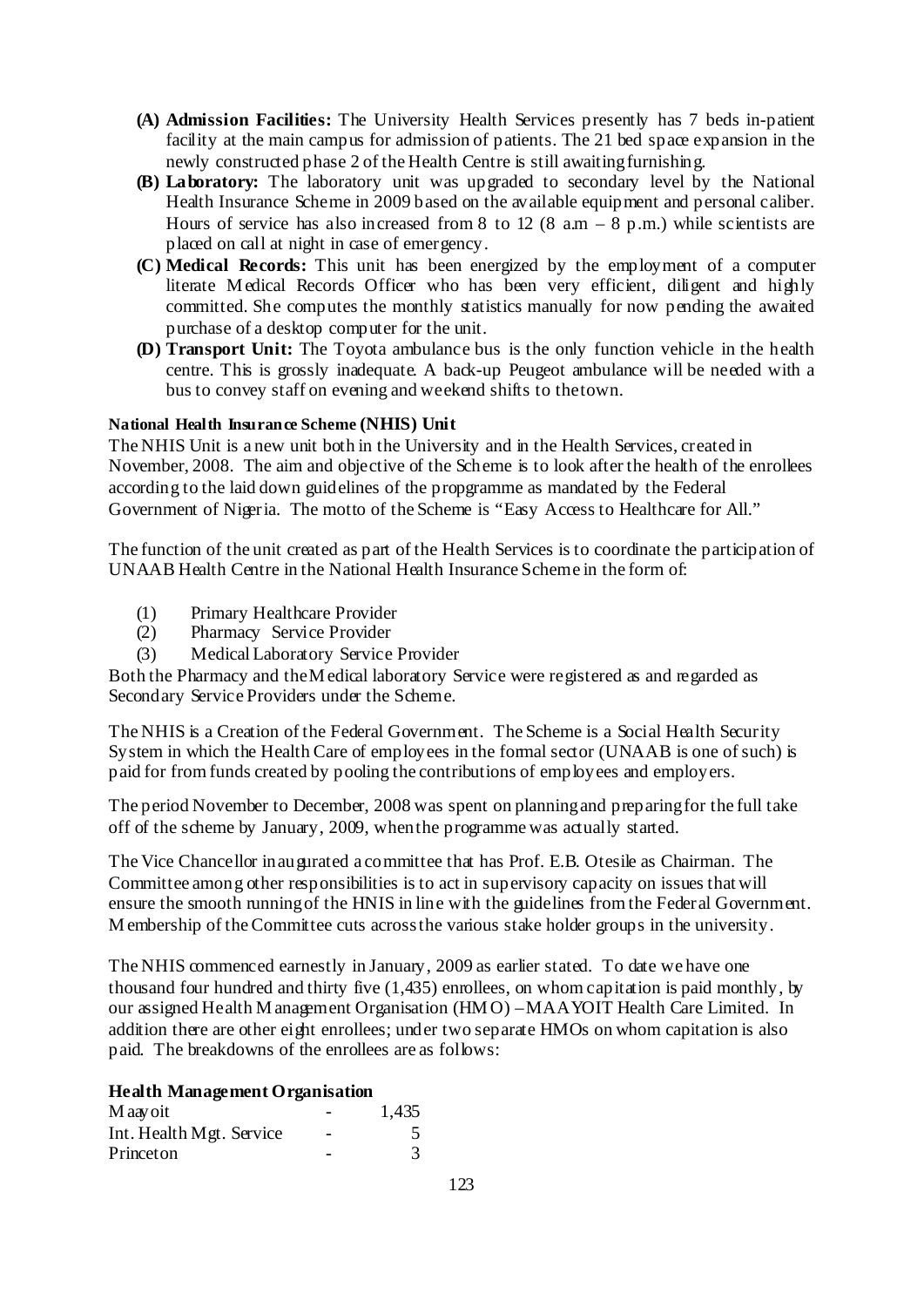| <b>Total</b> |  | 1,443 |
|--------------|--|-------|
|--------------|--|-------|

### **S tatistics**

From January to dater we have treated 1,397 enrollees. Top on the list of ailments treated is M alaria with 503 patients. Detailed statistics is attached herewith.

In addition to the above, 23 cases were referred for various reasons to either Federal Medical Centre (FMC) or State Hospital, Ijaiye. Most of the referrals were surgical cases.

### **Drug**

The law establishing NHIS does not allow for "Out of Stack Syndrome", hence the Unit ensures regular availability of drugs to enrollees. Drug levels are monitored regularly while new stock are always audited and recorded before dispensing them to patients.

### **Funding**

Funding is from two sources, namely:

- (1) Capitation paid by the HMOs on enrollees.
- (2) 10% co-payment on prescriptions by enrollees.

The two funds are paid directly into two separate bank accounts and monitored by the appropriate organ of the University.

### **S taffing**

The activities of the Unit are supervised by the Coordinator, who is the head of the Unit.

The Unit has the following staff:

- (1) The Coordinator
- (2) An Accountant
- (3) A Secretary
- (4) A Schedule Officer
- (5) An Assistant Schedule Officer
- (6) 2 No, Clerical Offers They double as Cashier and Accounts clerk.

### **Future Plans**

- (1) The Unit plans to provide, Antenatal/Maternity facility as mandated by the National Health Insurance Scheme, in addition to the existing services. The Health Centre has the needed manpower to run the service. This we hope to establish in the coming year.
- (2) There is plan to establish an off Campus UNAAB NHIS Centre that will be strategically located in the town for easy accessibility by enrollees/family members, especially after work, at weekends; we also envisage that it will increase patronage of the Scheme by other interested people.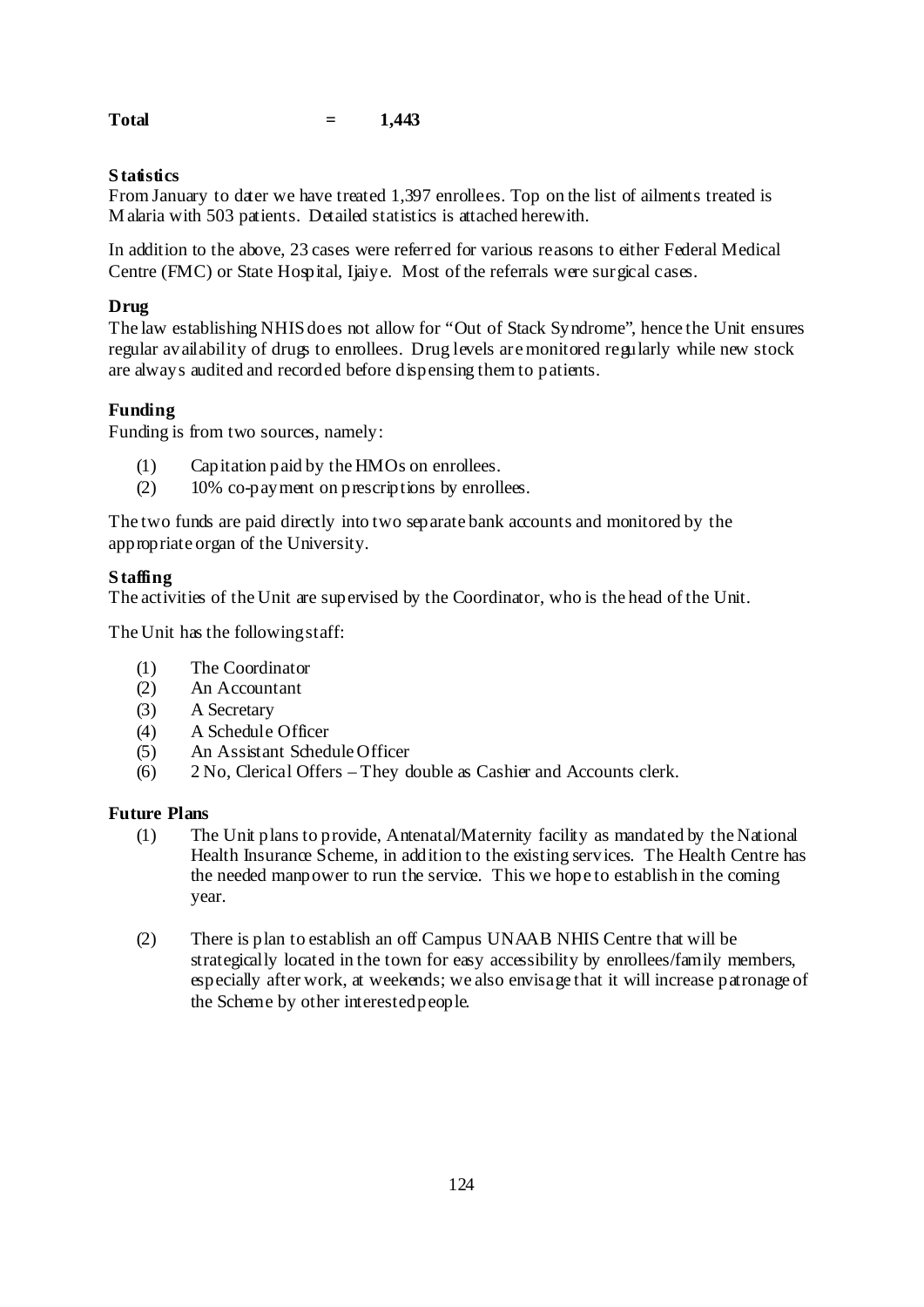#### **`NIMBE AD EDIPE LIBRARY**



The Library building named after the pioneering Vice-Chancellor of the University, Professor 'Nimbe Adedipe is located on the crest of a hill at the core of the University.

At inception as the library of the defunct Federal University of T echnology, Abeokuta in 1983, it started in a rented six flat apartment block at Onikolobo, a suburb of Abeokuta. Few months later, it moved into more spacious quarters at the University Mini-Campus at Isale-Igbehin right in the centre of the town. The library inherited about 16,000 volumes of books and 120 titles of local and foreign journals from its predecessors, i.e. the defunct Federal University of Technology (FUTAB) and the College of Science and T echnology, University of Lagos, Abeokuta (COST AB). Currently, the library has over 50,000 (Fifty thousand) volumes of books and bound journals and subscribes to over 125 local and international journals in print and electronic formats.



#### **PHYS ICAL S TRUCTURE**

The library building is located on the crest of a hill at the core of the University. It is a two storey modern building. The philosophy of the University's master plan was to make the library building the hub around which the other academic and administrative buildings radiates. By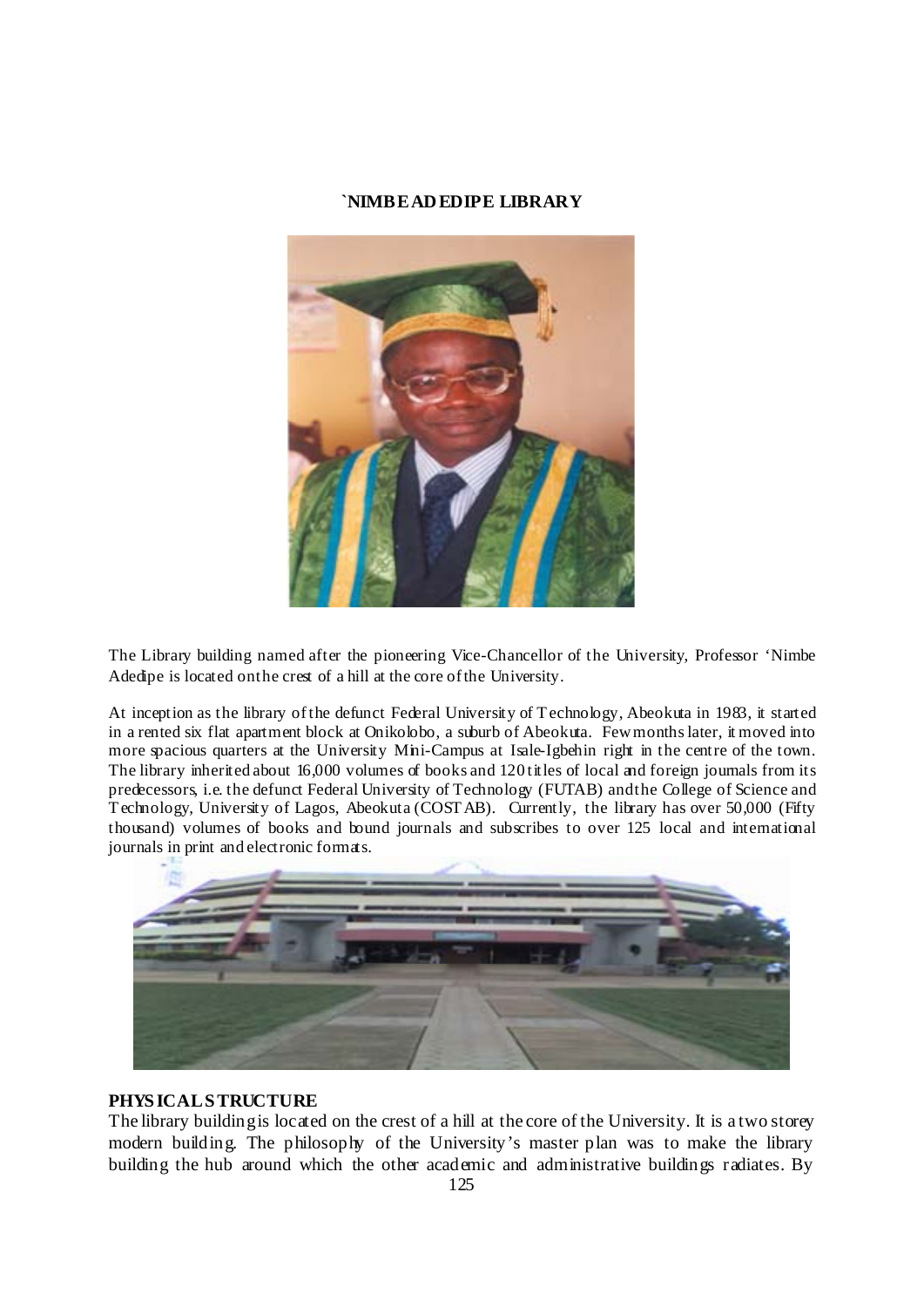virtue of its location, it commands a very good view of the whole campus, thus making it visible from all sides. The library has a seating capacity for 600 users. Another feature of the library is an area designed for use for twenty-four hours. It has a seating capacity of 100 users. Users can stay their and read their own materials for a whole day without any disturbance. Other sections in the library include the Readers' Services, Cataloguing, Automation, Serials, Acquisition, Africana and Osunkeye Food and Nutrition Research Library a collection on food and nutrition donated by Chief Olusegun, Oshunkeye Food which is a special collection named after the Chairman of Nestle Foods PLC and named after him. Recently, the foundation Vice-Chancellor, Prof. 'Nimbe Adedipe donated his entire collection of books to the Library and this has been used to form the nucleus of another special collection called 'Nimbe Adedipe Agricultural Research Collection where at least one copy each of resources on agriculture and the environment in developing countries is housed for research purposes.

#### **COLLECTIONS**

The collection grows annually through purchase, exchange and donations. The library acquires books and subscribes to some 185 local and foreign journals out of which 35 of them are local journals with the foreign titles financed through the Education Trust Fund (ETF) Library Intervention Programme. At present, the library has a total number of 47,000 volumes of books and monographs and 5,000 volumes of bound journals.

#### **S TAFFING**

The staffing situation in the library has improved with the employment of four additional professional librarians. The library now has 12 professional librarians, 9 paraprofessional librarians and 23 supporting staff.

### **ACTIVITIES**

#### **Acquisition**

 Inadequacy of library funds and escalating cost of books continue to inhibit rapid acquisition of books and journals for the library. However, a total number of 1,351 volumes of books were added to the collection through purchase and 810 volumes were received as gifts from different local and international donors with all totaling 2,161 volumes for a student population of over 10,000. This means that the library could only add one book per five students in the university which is a far cry from the stipulated acquisition of five books per student per annum!

#### **Cataloguing**

The Cataloguing Section is the engine where behind the scene activities of the library take place. The section is responsible for the processing of newly acquired book and non-book materials which include cataloguing and classification of such materials for both the main library and the respective colleges.

 During the period under review, a total number of 2,090 volumes of books were processed and sent to the shelves

### **AUTOMATION**

The Automation Section which used to be under the Cataloguing Section is now a section on its own with full complement of staff. The OPAC (On-line Public Access Catalogue) is fully in operation making it possible to catalogue on-line and the users to access the bibliographical information of such materials immediately.

The library has just taken delivery of 72 desktop computers with wireless facility for its e-library. This was made possible by the annual Education Trust Fund through its 2007/2008 Library Intervention Grant of  $\frac{1}{2}$ 16.5m. project. The e-library is expected to fully take off early in 2010. The facility is expected to provide electronic access to information for faculty, postgraduate and undergraduate students in their research activities.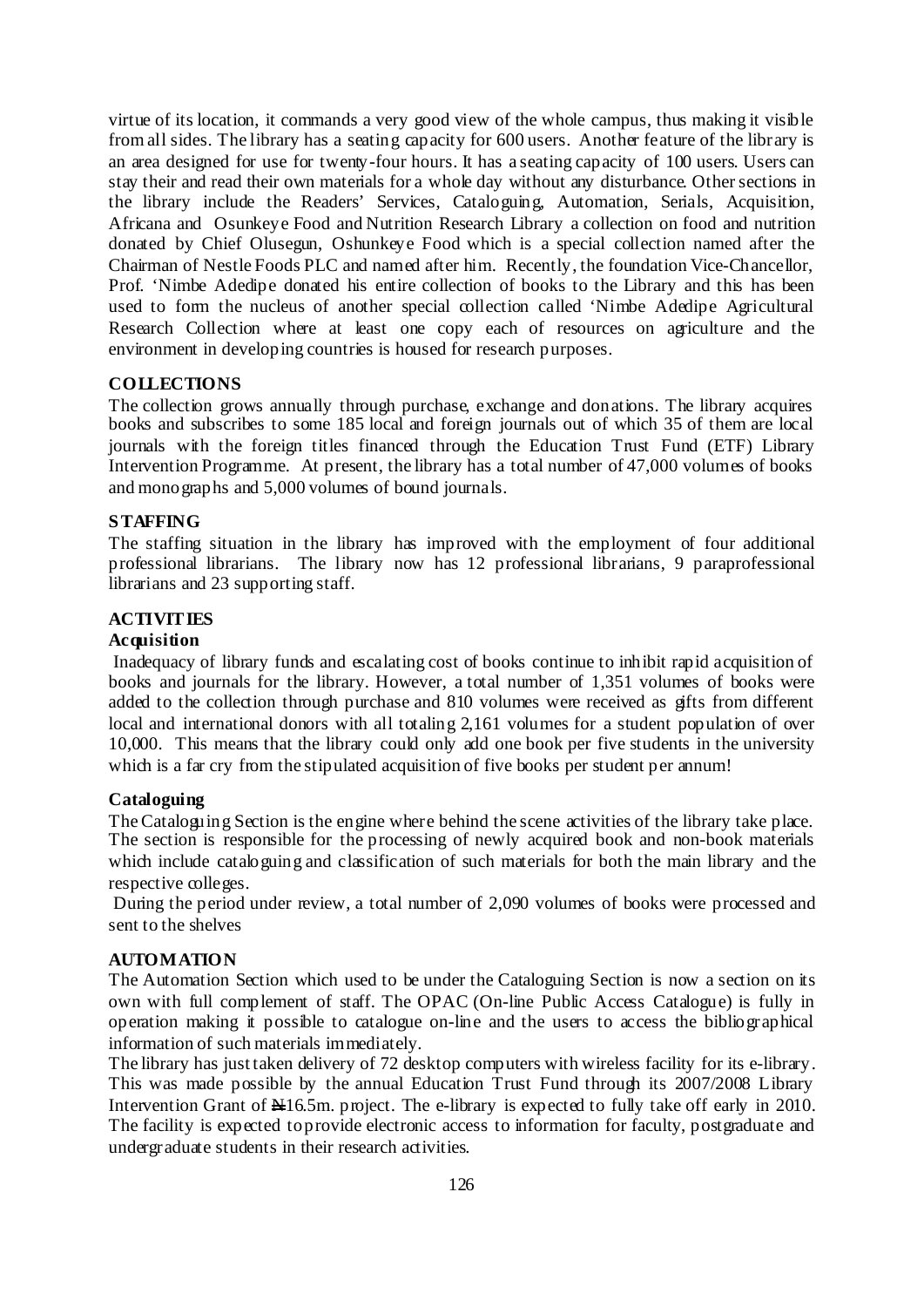The library has access to the following CD-ROM and on-line databases:

\*TEEAL (The Essential Electronic A gricultural Library) \*CAB abstracts on CD-ROM \*TROPAG and RURAL \*OARE (On-line Access to Research on Environment) \*AGORA (Access to Global on-line research in Agriculture \*HINARI (Health International Network Access to Research Initiatives)

#### **EBSCOHOS T ETC.**

Since access to most of these information resources is through the internet, effectiveness of access to them is dependent on steady internet services on the campus. It is hoped that the hiccups associated with internet provision in the university will soon be a thing of the past so that staff and students could be assured of uninterrupted access to library databases, even from the comfort of their offices and hostels. Activities of modern day libraries now revolve around internet access and where this is not available. little could be done to meet the current information needs of staff and students. It is therefore imperative that the current epileptic internet and power supply be urgently addressed.

#### **S ERIALS**

The place of serials in academic research cannot be overemphasized as it is the backbone of research. Serials usually contain current research reports and new discoveries in various disciplines, hence they are treasured sources of information which cannot be toyed with. Access to the Serials Section is therefore, restricted to the academic staff, postgraduate and final year students who are presumed to have attained some level of maturity to appreciate the importance of these materials. The serials collection in 'Nimbe Adedipe Library is made up of print and electronic resources and these are organized in such a way that our numerous users can easily have access to them.

#### **READ ERS' S ERVIC ES**

The Readers' Services Section deals directly with the users through registration, loans transactions, reference queries, etc. It has the mandate to manage on daily basis the library collections of books. The section is made up of the following units: Circulation, Reference, Osunkeye Food and Nutrition Collection, Africana Collection , Reserved Book Room as well as 'Nimbe Adedipe Agricultural Research Collection.

During the period under review, the library registered 2,655 students, 21 staff and 26 external users. The borrowing records showed that 3,049 volumes of books were borrowed for home use, while a total number of 87,920 volumes of books were consulted within the library.

#### **ACHIEVEMENTS**

The achievements of the library during the period under review include:

- i Appointment of 4 professional librarians
- ii. Creation of an Automation Section
- iii Establishment of an e-Library with the acquisition of 72 wireless computers
- iv Acquisition of more books into the library
- v. Partitioning of offices to create privacy for senior members of staff for efficient performance of their duties
- vi Replacement of some damaged ceiling boards
- vii Sponsorship of staff for staff training/development and professional conferences locally and abroad
- viii Promotion of deserving staff to higher positions
- ix Improved services to library clientele.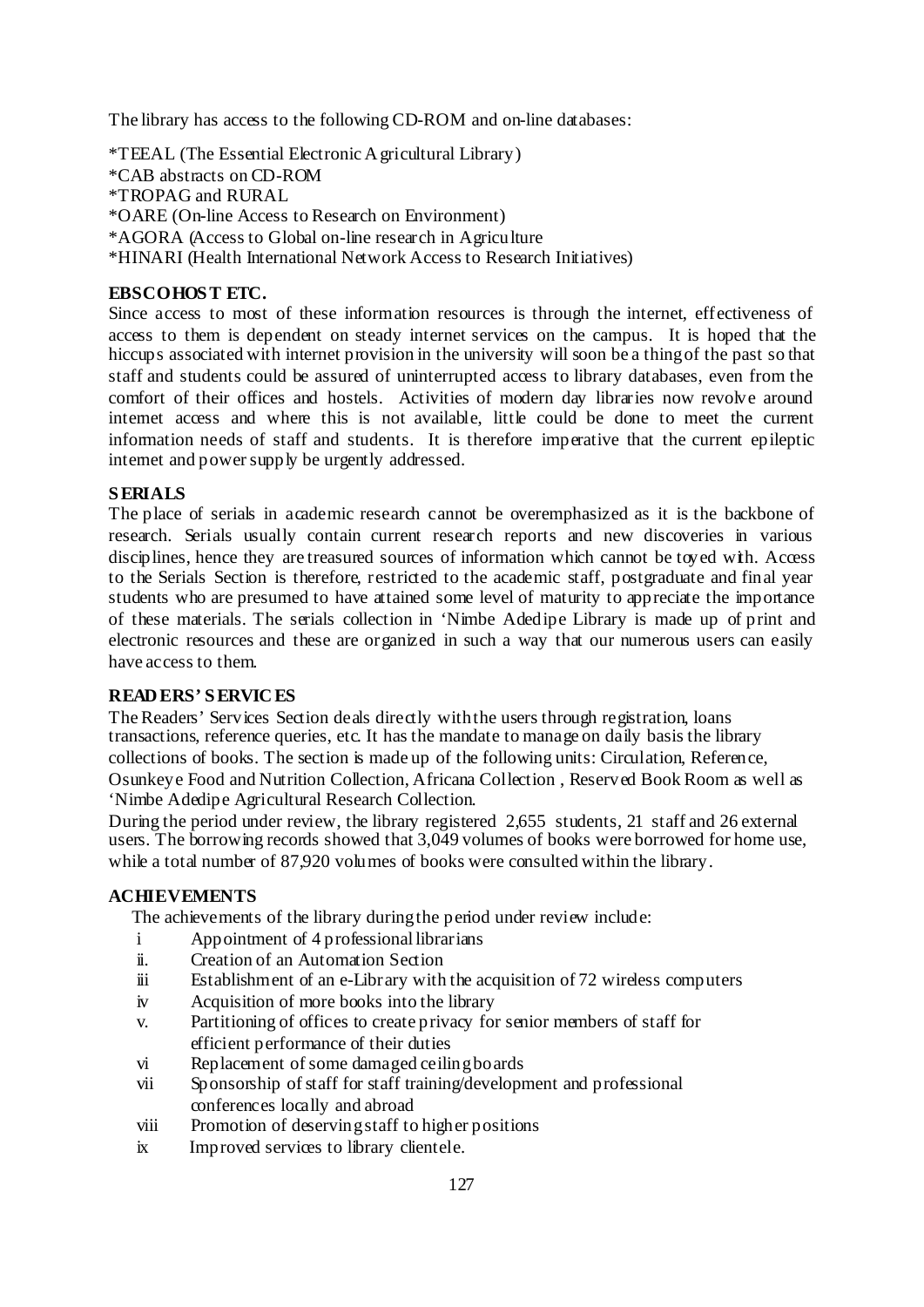# **ACQUSITION S TATIS TICS**

|                    | No of Books Acquired |      |        |
|--------------------|----------------------|------|--------|
| <b>M</b> onths     |                      |      |        |
|                    | 2008                 | 2009 |        |
|                    |                      |      |        |
| January – March    | 776                  | 541  | $-235$ |
| $April - June$     | 542                  | 590  | $+48$  |
| $July - September$ | 214                  | 307  | $+93$  |
| October - December | 678                  | 723  | $+45$  |
| <b>TOTAL</b>       | 2210                 | 2161 | $-49$  |

# **CATALOGUING S TATIS TICS**

|                    | No of Books Catalogued |      | $\%$   |
|--------------------|------------------------|------|--------|
| Months             | 2008                   | 2009 |        |
|                    |                        |      |        |
| January – March    | 225                    | 802  | $+557$ |
| $April$ – June     | 1,126                  | 305  | $-621$ |
| $July - September$ | 763                    | 82   | $-681$ |
| October - December | 389                    | 901  | $+512$ |
| <b>TOTAL</b>       | 2,498                  | 2090 | $-408$ |
|                    |                        |      |        |

| <b>Books Catalogued by Discipline</b> | <b>Numbers</b> |
|---------------------------------------|----------------|
| Science                               | 380            |
| Agriculture                           | 340            |
| Technology                            | 400            |
| Social Sciences                       | 270            |
| Veterinay Medicine                    | 427            |
| Education/Humanity                    | 120            |
| <b>Bound Books</b>                    | 153            |
| Total                                 | 2090           |

# **SERIALS US ESTATISTICS**

|                    | No of Users |      |                          |
|--------------------|-------------|------|--------------------------|
|                    |             |      | $\overline{\phantom{0}}$ |
| <b>M</b> onths     | 2008        | 2009 |                          |
| January – March    | 1420        | 1500 | $+88$                    |
| $April - June$     | 2219        | 2667 | $+448$                   |
| $July - September$ | 1240        | 1206 | $-34$                    |
| October - December | 2058        | 1633 | $-425$                   |
|                    |             |      |                          |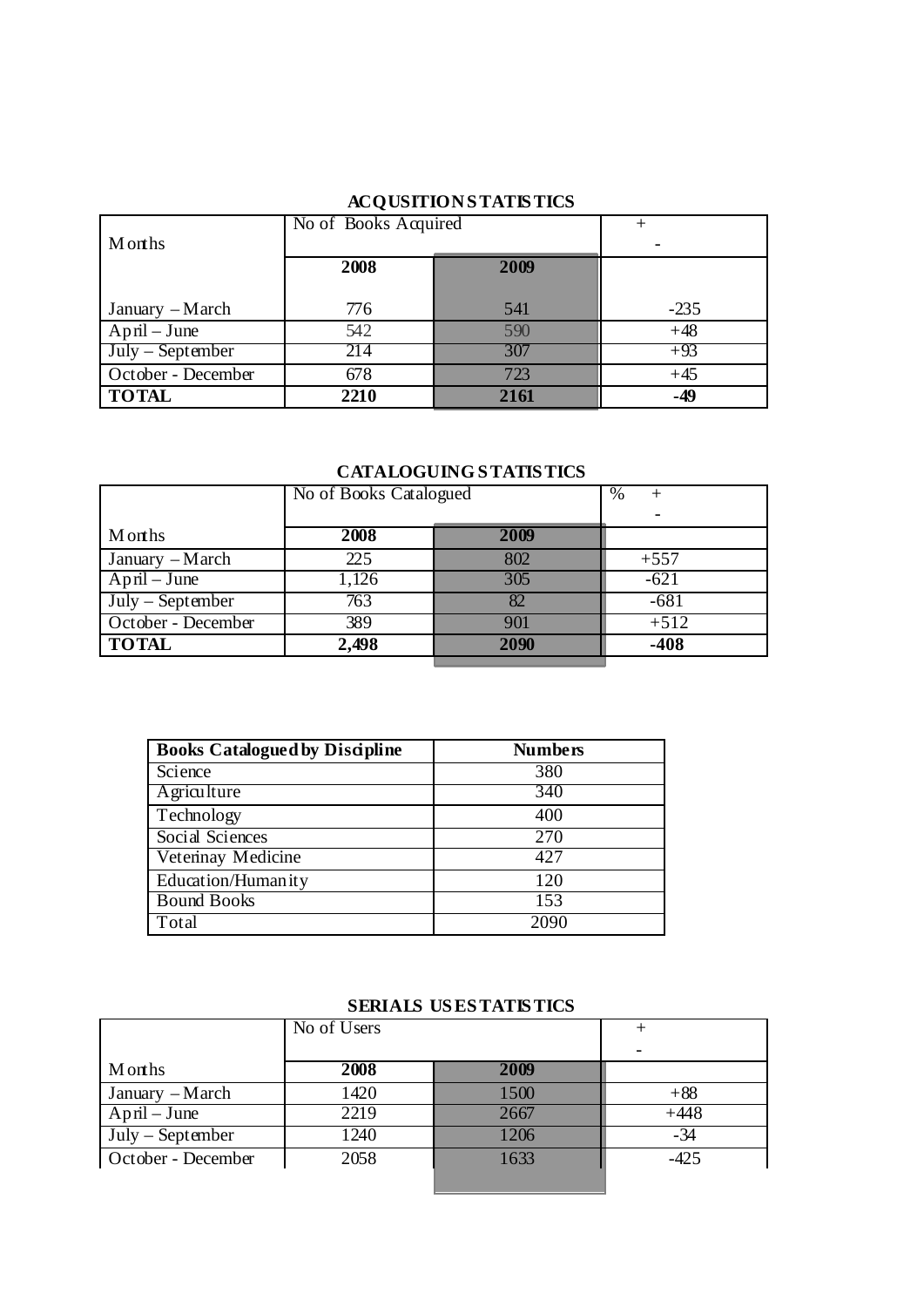| 2.73347<br>m.<br>- 70<br>-----<br>~ | 693<br>JJJ | 7006 | $+69$ |
|-------------------------------------|------------|------|-------|

# **PRINT JOURNAL US E S TATIS TICS**

|                    | No of Print Journals Used |      |        |
|--------------------|---------------------------|------|--------|
|                    |                           |      |        |
| Months             | 2008                      | 2009 |        |
|                    |                           |      |        |
| January $-March$   | 829                       | 1065 | $+236$ |
| $April - June$     | 1,516                     | 986  | $-529$ |
| $July - September$ | 1,012                     | 794  | $-218$ |
| October - December | 1,225                     | 940  | $-286$ |
| <b>TOTAL</b>       | 4,582                     | 3786 | -797   |

### **E-JOURNAL USE S TATIS TICS**

|                    | No of e-Journals used |      |         |
|--------------------|-----------------------|------|---------|
|                    |                       |      |         |
| Months             | 2008                  | 2009 |         |
|                    |                       |      |         |
| January – March    | 1,255                 | 603  | $-652$  |
| $April - June$     | 1,819                 | 862  | $-957$  |
| $July - September$ | 1,849                 | 23   | $-1826$ |
| October - December | 2,116                 | 600  | $-1516$ |
| <b>TOTAL</b>       | 7,039                 | 2088 | $-4951$ |

# **REGIS TERED USER S TATIS TICS**

|                       | No of Registered Users |       | $^+$     |
|-----------------------|------------------------|-------|----------|
|                       |                        |       |          |
| Months                | 2008                   | 2009  |          |
|                       |                        |       |          |
| Academic Staff        | 519                    | 533   | $+14$    |
| Senior Non-Teaching   | 112                    | 116   | $+4$     |
| Junior Staff          | 56                     | 59    |          |
| Students              | 8,020                  | 10675 | $+2,655$ |
| <b>External Users</b> | 178                    | 204   | $+26$    |
| <b>TOTAL</b>          | 8,885                  | 11587 | $+2702$  |

# **BOOK US E S TATIS TICS (HOME BORROWING)**

|                    | No of Books Used |       |          |
|--------------------|------------------|-------|----------|
|                    |                  |       |          |
| Months             | 2008             | 2009  |          |
|                    |                  |       |          |
| $January - March$  | 8,489            | 9505  | $+1016$  |
| $April - June$     | 6,678            | 8130  | $+1,452$ |
| $July - September$ | 18,812           | $0^*$ |          |
| October - December | 11,735           | 12316 | $+581$   |
| <b>TOTAL</b>       | 45,714           | 29951 | $+3049$  |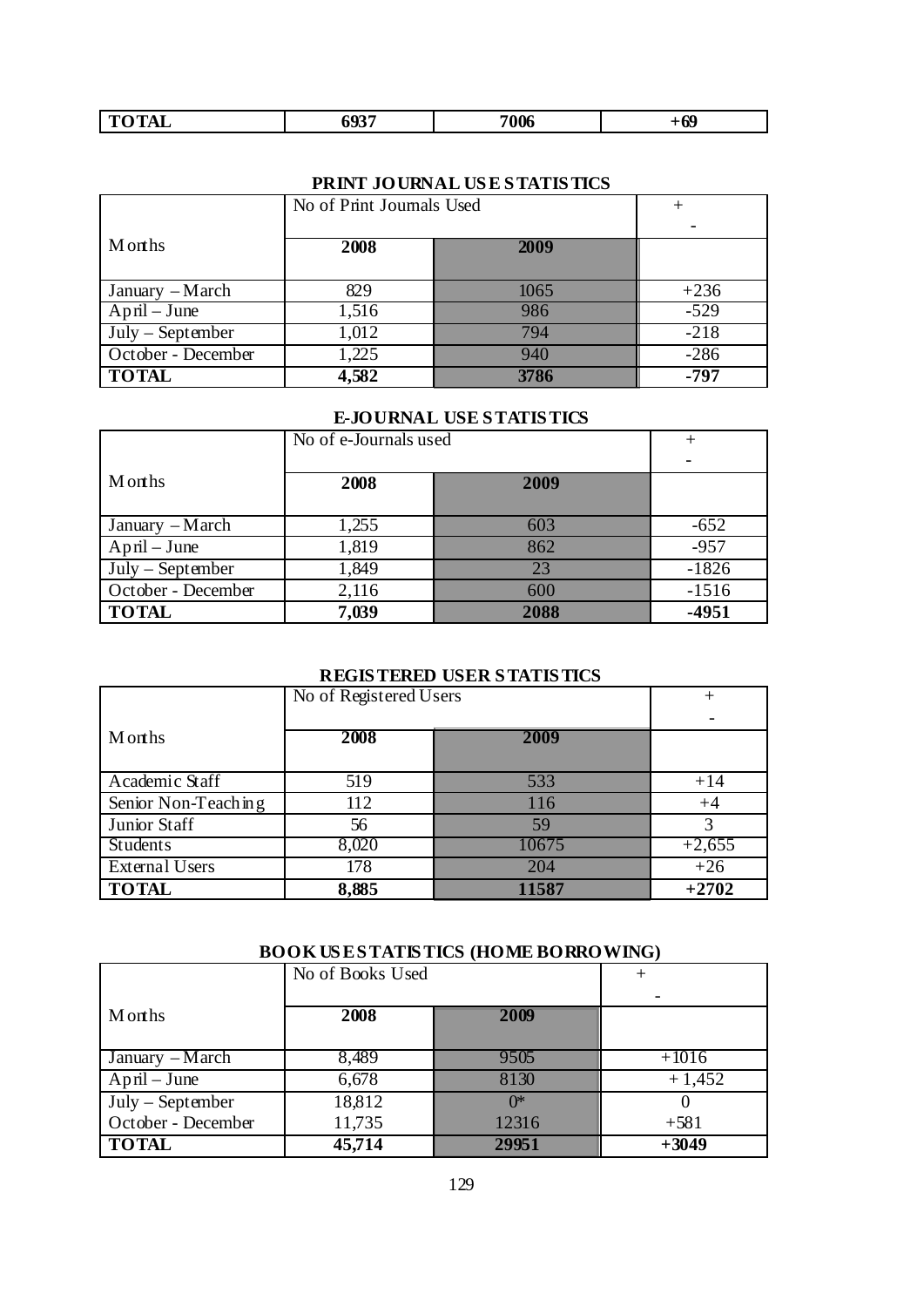\* The University was closed as a result of National Strike embarked upon by all university staff.



**DIRECTORATE OF LINKAGES AND PARTN ERS HIP** 

Dr. O.D. Akinyemi B.Sc.,M.Sc., Ph.D. (Ibadan) Director, Linkages & Partnership

Following the re-establishment of the Directorate of Linkages and Partnership in September 17, 2007, after a year-long merger with the University Research and Development Centre, the Directorate through aggressive and strategic approaches has moved the University towards the path of exploring full opportunities that abound globally. The Directorate has developed strong, mutual and rewarding Linkages and Partnership with national and international institutions, agencies, industries, alumni and other stakeholders with a view to enhancing capacity building, curricular development as well as fund mobilization.

The Directorate has embarked on purposeful collaboration drive for the University towards massive sponsorships and rebranding of UNAAB to attract collaborators and to explore full opportunities that abound around the world for the maximum benefit of the University, particularly the staff and students.

Directorate of Linkages and Partnership is also involved in sourcing for speakers, especially education attaches from the developed world as resource persons for workshop aimed at sensitizing UNAAB community on the various opportunities around and how to benefit from them.

UNAAB is currently engaged in inter University linkages with several reputable institutions. Some of the collaborating institutions are:

- 1. Cornell University Ithaca, New York USA (June 6, 2009)
- 2. The Ohio State University, Columbus, Ohio USA (September 9, 2009)
- 3. Nottingham University, United Kingdom (October 23, 2009)
- 4. University of Alberta, Canada (October 30, 2009)
- 5. Indian Institute of Energy Management, Chennai India (December 12, 2009)

The University has also sent some units heads for training course in Solar energy, Internal Auditing, Strategic Finance, Professional courses in Public Relations, Training course in procurement and Train the Trainer in the following places: London, UK, Dubai, UAE, and Chennai, India from July 2009 to date.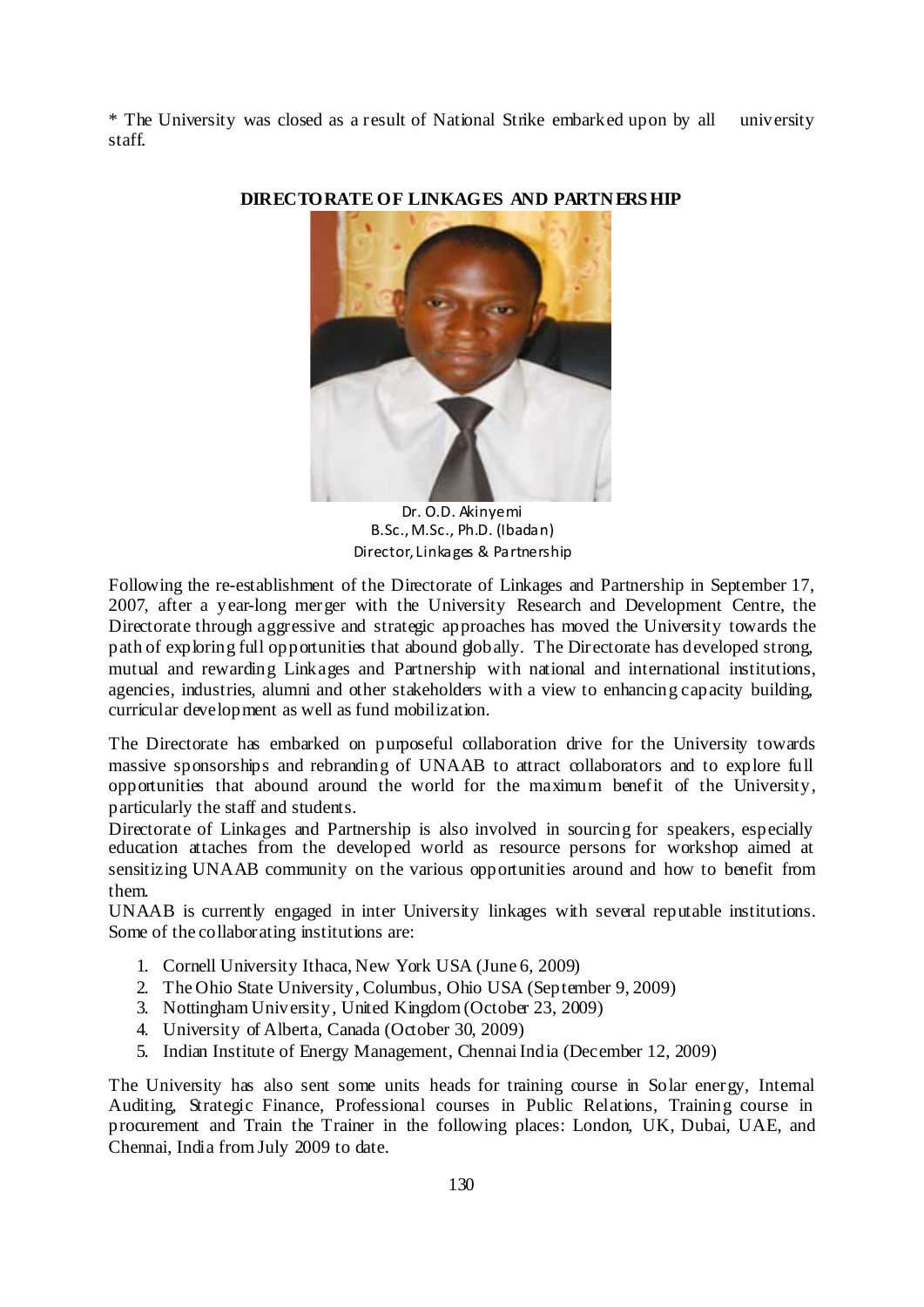In addition, the Vice-Chancellor nominated four (4) academic staff of the University for the Association of Commonwealth Universities (ACU) Scholarships and Titular Fellowships.

For the students, UNAAB has submitted the applications of its overall best students in male and female categories and three other student leaders to attend the World Youth Congress holding in Istanbul, Turkey later this year.

The Directorate of Linkages and Partnership has not faltered in collating the extent and nature of linkages by the various departments, academic centres with other Universities, research centres, industries, laboratories in and outside Nigeria and their relative benefit to the University.

Showcasing of the achieved collaboration is proof of the ability of the University staff to deliver on the resources externally committed to or shared with her. We have also achieved in sourcing for sponsor for our UNAAB Linkages and Partnership News Publication which is expected to be released quarterly and covering Linkages and Partnership news and other opportunities in the area of staff exchange.

#### **A.G. LEVENTIS MEMORIAL CENTRE FOR LEARN ING (LEMCEL)**



Professor L.O. Sanni B.Sc., M.Sc., Ph.D. (Abeokuta ) Director, LEMCEL

The Center, A. G. Leventis Memorial Centre for Learning (LEMCEL) was bequeathed to the University of Agriculture Abeokuta by A. G. Leventis Foundation in October 8, 2003. The Centre also has a school of Art and design which is into production of African Prints and other gift items. The unit started production in August 2004.

LEMCEL is committed to re-orientate investors and industrialists on viable technological discoveries, innovations and good practices to promote sustainable agriculture and industrial growth through networking, workshops, seminars and trainings. The Centre consists of cybercafé section, library section, AG Leventis M usuem section, African print & Art School section. The Centre has 1 Director, 1 Curator, 1 HEO, 1 System Analyst, 1 EO Account, Security Officers, and Cleaners. The following are achievements of the Centre since 2009:

#### **Research Activities**

LEMCEL serves as the secretariat of the *Cassava: Adding Value for Africa (C: AVA) project* worth \$13.3m (\$1.32m for Nigeria) from M ay  $1^{st}$  2008 till 2011. This project is sponsored by Bill & Melinda Gates Foundation through Natural Resources Institute of Greenwich University,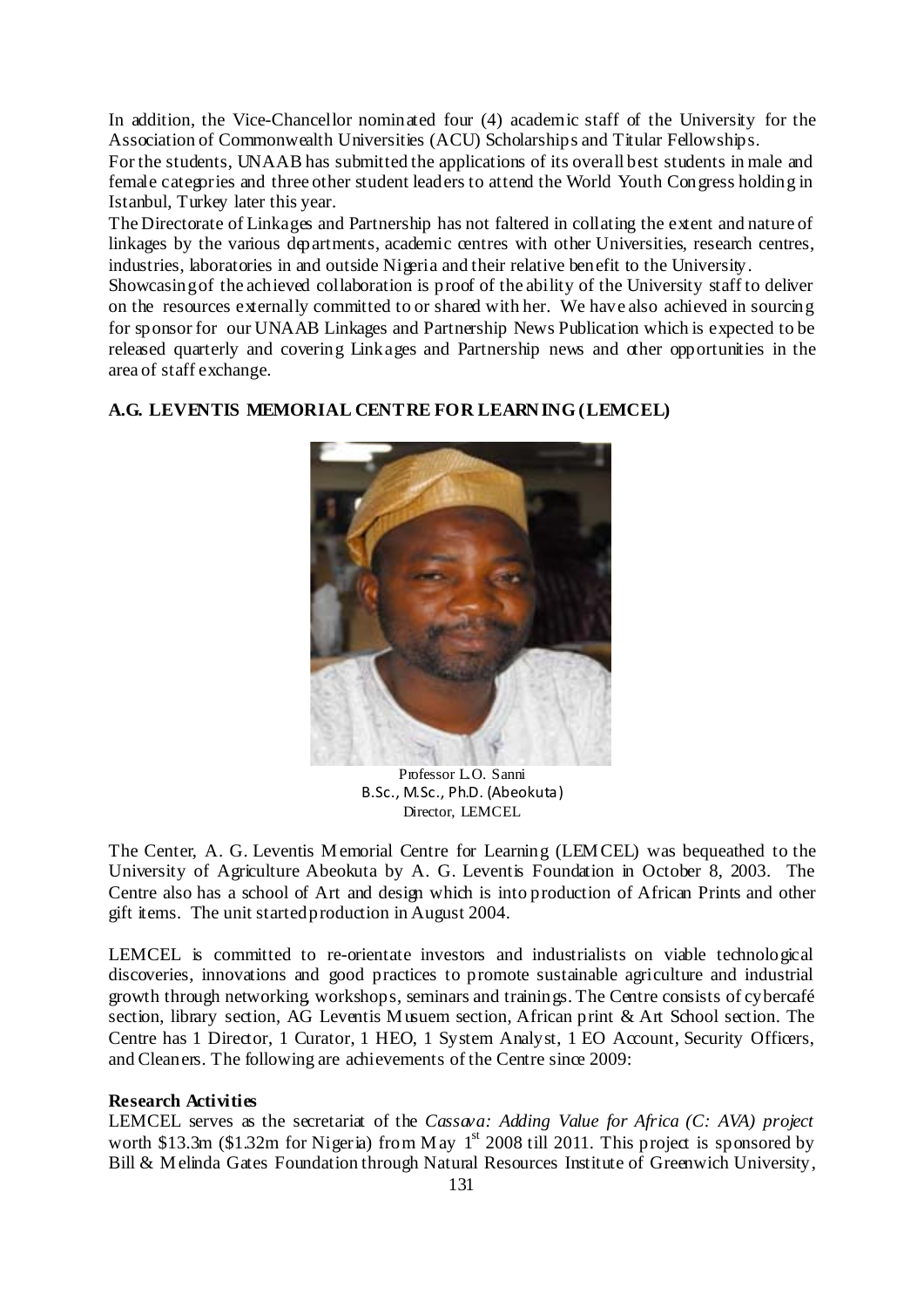Chatham, Kent, UK. UNAAB ensured active collaboration with private and government agencies within our catchment area. The strategy adopted was to work with nine service providers with each having its individual contract terms based on the organisation's area of strength.

LEMCEL also serves as the secretariat to the Association of African University (AAU) collaborative research worth £68,000 on "Partnership for Regional Food Developers' Initiative" with Sierra Leone, Benin Republic and Nigeria, which started November 2008 and to end November 2010.

The Centre through the Director won a project worth £97,500 from DFID/Association of African University (AAU) tagged *Establishment of Food Science and Nutrition Network for Poverty Reduction and Sustainable Rural Livelihood in West Africa [FOSNUT]* in October 2009. The project is to collaborate with Nigerian Institute of Food Science & Technology; West African Association of Food Sc & Tech; University Abomey-Calavi, Benin Republic, Liberia, Sierra Leone, Togo, Cote d'voire and seek to strengthen capacities of scientists working on food science and nutrition in West Africa. The project will commence in 2010 and end 2011.

The Centre through the Director was part of partners that won €815300 EU ACP project on *Science and Technology for enhancing the contribution of Tropical Root Crops to development in ACP Countries* in November 2009. The project partners include: Greenwich University/Natural Resources Institute, UK as well as institutions from Nigeria, Uganda, Carribean, Zambia, St. Vincent and the Grenadines. The project aims to Develop and consolidate an international "community of practice" tightly associated with International Society of Tropical Root Crops to achieve developmental outcomes, Increase capacity of scientists in ACP countries to assess research needs, submit research and development project proposals for funding, better capitalize and disseminate research results on RTCs, and improve the quality of research results on RTCs in ACP countries.

#### **Achievements**

C: AVA successfully worked with the following service providers Ogun State Agricultural Development Programme (OGADEP), Ondo State A gricultural Development Project (ODSADEP), UNAAB Food Science & Technology Department (UNAAB-FST), Federal Institute of Industrial Research Oshodi (FIIRO), Nigerian Institute of Food Science and Technology (NIFST), UNAAB Agriculture Media and Rural Extension Centre (UNAAB-AMREC), Justice, Development and Peace M ovement (JDPM), Federal College of Agriculture, Akure (FECA) and Country Women Association of Nigeria (COWAN).





*Bill & Melinda Gates Foundation programm Officer, Tjada Mckenna at IITA C: AVA plot*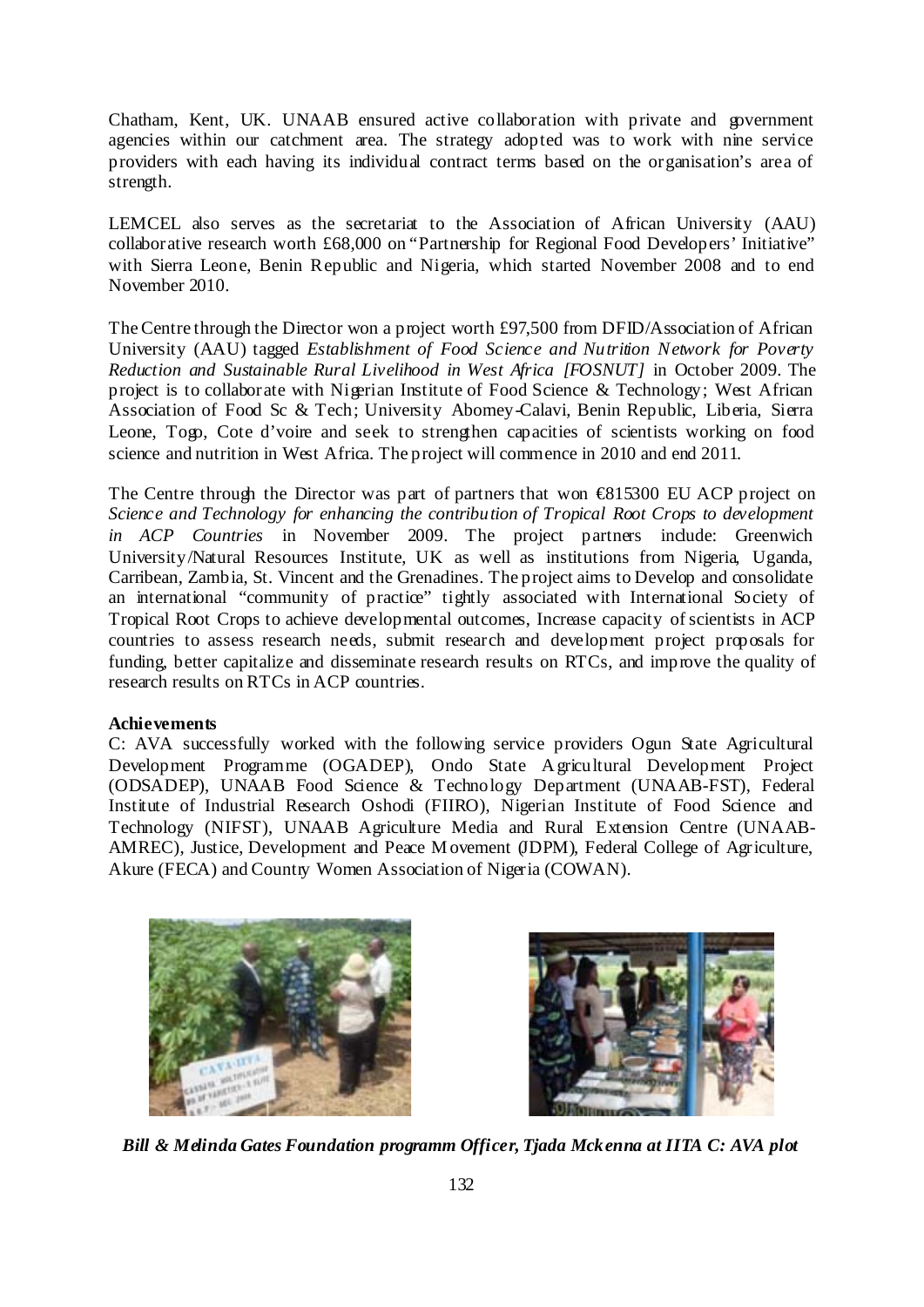Specifically in 2009, C: AVA worked with 113 farmers' group comprising of 2,520 individual farmers, 40% being women; 62 village processing units/CPGs comprising of 1,542 individuals, 90% and 2 SM Es in O gun and Ondo State. A total of 8,775 bundles of the improved cassava varieties have been distributed to 2756 farmers for the establishment of  $500\text{m}^2$  farm each equivalent to 135.3 ha.





*Farmers receiving high maturity stem* 

14 ha M ultiplication farm has been established so far for year 3 and this is made up of multiplication plots at UNAAB, FECA and IITA.

Four locations have been carefully chosen for the Demonstration Farms (8.1 ha) Centres under the supervision of JDPM – two centres per local government area. The locations are Ilaro  $\&$ Oke-Odan  $(0.6^0 42^1 19N, 0.02^0 53^1 18E)$  in Yewa - South LG; and Ado-Odo Farm Settlement  $(0.6^0 62^1 19N, 0.02^0 53^1 18E)$  $37^1$  25N,  $002^0$  58<sup>1</sup> 13E) and Aisunle  $0.06^0$  34<sup>1</sup> 20N,  $0.03^0$   $0.01^1$  16E) in Ado-Odo/Ota LG.





*M & E, Auditor team visit to Demonstration Farms* 

On-site trial of the use of HQCF in bread and confectioneries was done at Labaika Bakery, Akure, Ondo State being the bakery of Ondo State Chairman of Master Bakers & Caterers Association and Tekobo Bakery, Abeokuta, Ogun State, which is equally owned by the Ogun State Chairman of the Association.





*Sausage rolls from UNAAB CAVA/FIIRO demonstration with bakers*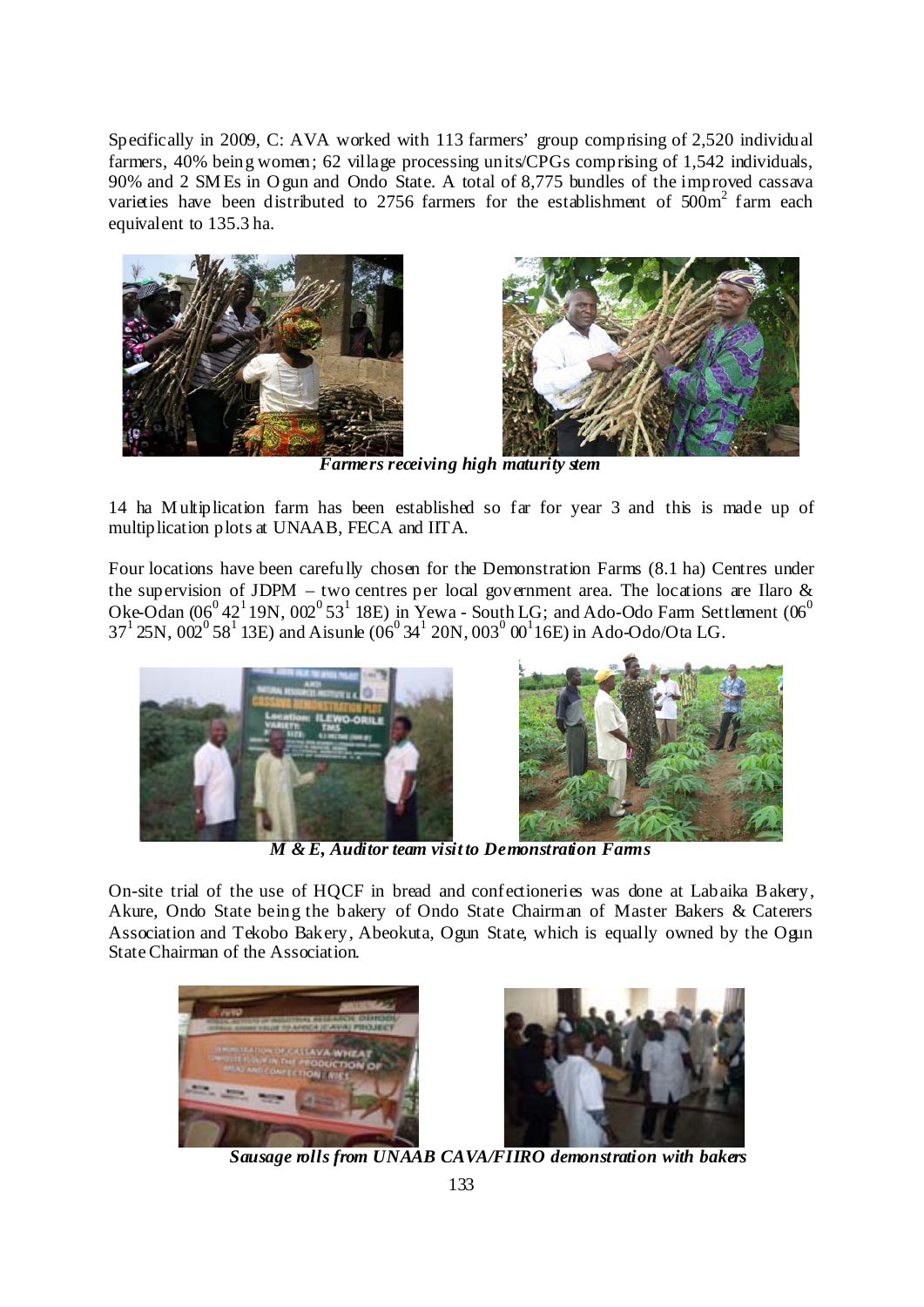#### **Production Efficiency S tudy**

Dr. Louise Abayomi and Andy Merchant of Natural Resources Institute, United Kingdom and UNAAB C: AVA team audited SME factories namely Peak Products Limited in O gun State and M icmakin Limited in Ondo State from the  $25<sup>th</sup>$  to  $30<sup>th</sup>$  September 2009. The activity afforded all the opportunity to ascertain the operational cost of drying facilities, input: output ratio and efficiency in term of energy consumption.





#### **S takeholders' Forum on 10% Inclusion Policy – Abuja 2009**

A one day National Cassava Stakeholders' forum was held at Nicon Luxury, Abuja on Tuesday, November 10, 2009. The theme of the meeting was "Current Status of the Cassava Policy and Implementation towards Industrialisation". In attendance were the Honourable Minister of Commerce and Industry, duly represented by Mrs. B. O. Ope-ewe and Hon. Olakunle Salako, member of the Federal House of Representative.





**Participants at Abuja S takeholders Workshop on 10% inclusion of HQCF in Bread** 

The NIFST National President, Prof. I. A. Adeyemi welcomed all the participants at the event and gave an overview of bringing all stakeholders together to discuss the current status of the cassava policy in Nigeria and its implementation towards industrialisation. And as follow up to that goodwill messages were presented by Prof. L. O. Sanni, C: AVA Country M anager, Engr. Olubori, Chairman, NICAPM A and Dr. (M rs.) Gloria Elemo, representing the Director General of FIIRO.

C: AVA had developed and distributed the following training manuals to project beneficiaries:

i) M anual on Common errors in cassava cultivation has been developed and used for training farmers and Objective 1 service provider organization's staff.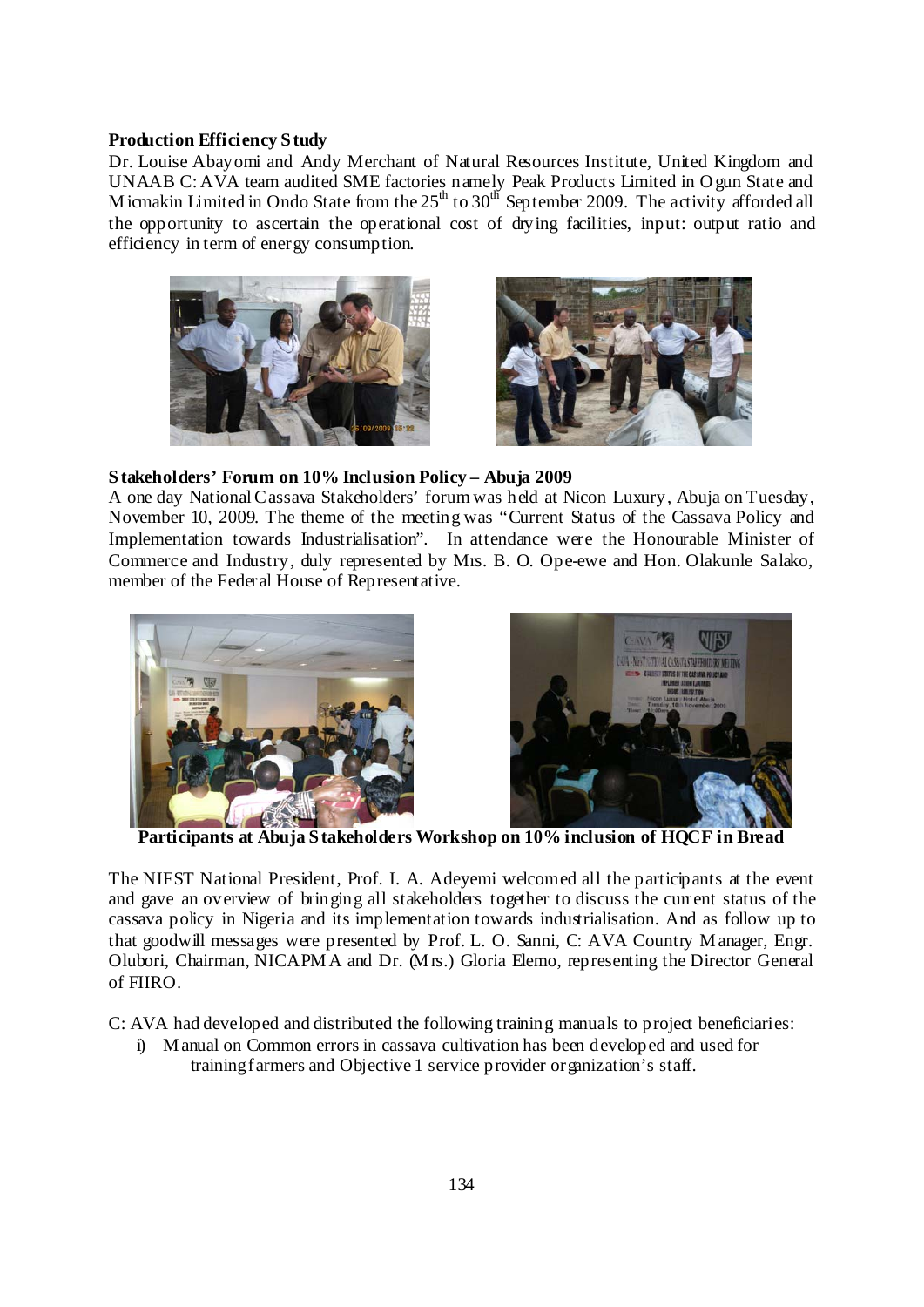

#### **Participants on training on common errors**

ii) Manual for Cassava wet cake production has been developed and the translation into Yoruba language is almost ready.



*Moisture determination using infrared moisture meter at Peak Cassava SME in Ogun state by NIFST-UNAAB C: AVA* 

iii) Manual for the use of HQCF in bread and confectioneries making has been developed and used for the training of M aster Bakers & Caterers in Ondo and Ogun States. iv) The development of the M anual on Total Quality Management in HQCF production is ongoing

#### **New Product Development at UAC Foods, Lagos**

Cassava: Adding Value for Africa (C: AVA) Nigerian office in collaboration with Crop Utilization Unit of the International Institute of Tropical Agriculture (IITA), Ibadan, Nigeria and the Department of Food Science and Technology, University of Agriculture, Abeokuta, Nigeria practically demonstrated on automated process of adding value to cassava by producing a cassava -legume (cow-pea) based snacks at different proportion with seasonings. As a foremost and leading food conglomerate in the country, local sourcing of materials to produce safe and profitable food product that is compatible with the company's automation system is one of the driving forces for this R 4 D. Legume (cow-pea) flour and HQCF were sourced directly from indigenous factories in Lagos and Abeokuta respectively. Other ingredients (vegetable oil, seasonings and condiments) were owned by UAC foods. The process has potential of using cold or hot extrusion technology.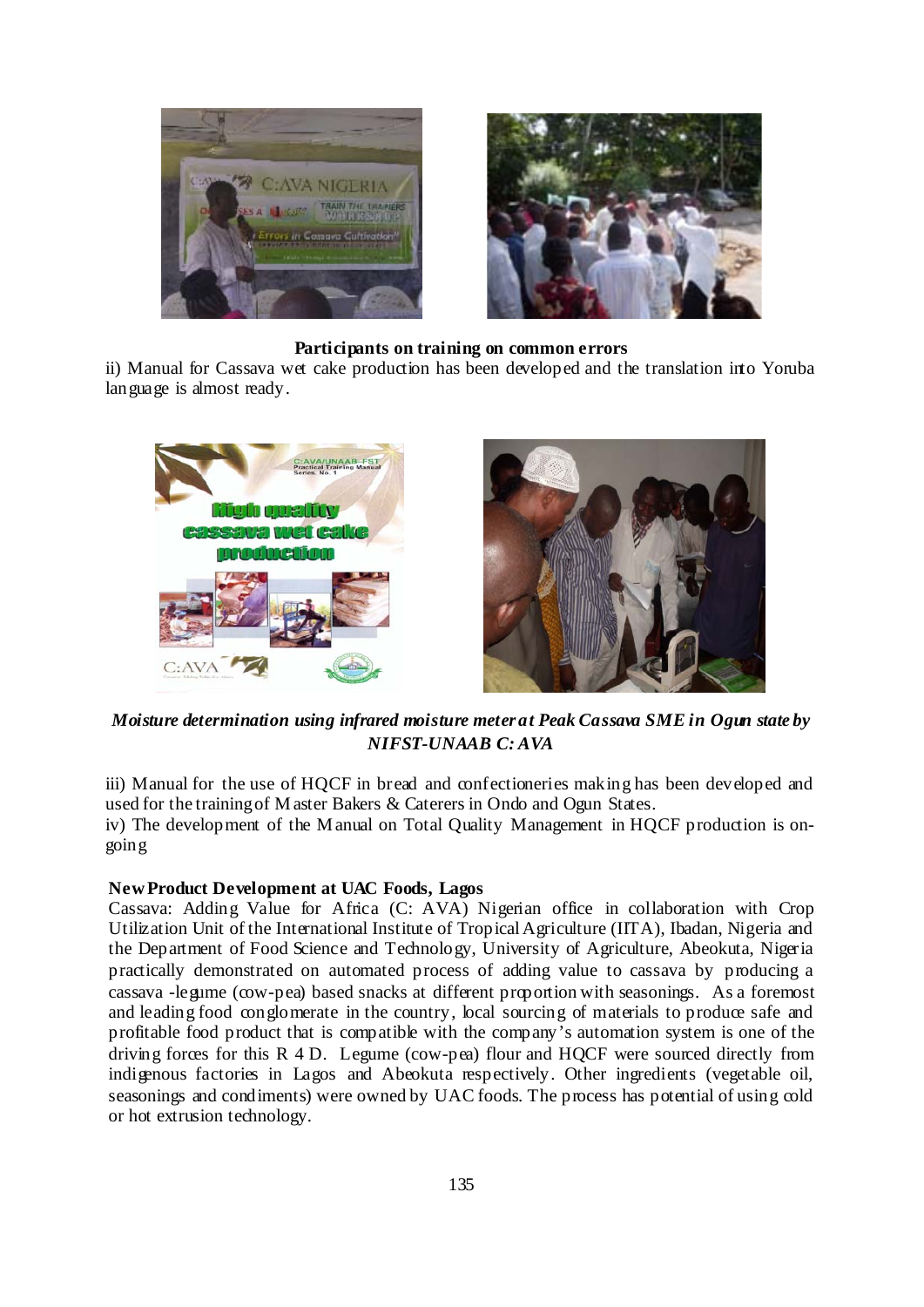



#### **Cassava-cowpea snack trial run at UAC Foods**

**Research Grants to Postgraduate S tudents**: Eight postgraduate students (5 from Nigeria, 3 from Benin Republic) as well as 3 young scientists from Sierra Leone had received £500 each for M Sc and PhD research works. The fund is to assist in executing their research activities under able supervision of the members of the Food Developer Initiative Project.





*M & E Visit to UNAAB AAU Food Developer Initiative in West Africa* 

### **Innovative Use of S tatistical S oftware made available to West African Researchers, S tudents and Academia**

The Nigeria Institute of Food Science & Technology (NIFST) in collaboration with Association of African Universities (AAU) and A.G. Leventis M emorial Centre for Learning (LEM CEL), University of Agriculture, Abeokuta (UNAAB) organised a West Africa regional workshop on the *use of Statistical Software in Data Analysis & Documentation* on  $19^{th} - 22^{nd}$  M ay 2009.

In attendance at the opening ceremony, held at the Senate Chamber of the university, the Vice Chancellor, who was represented by the Deputy Vice Chancellor (DVC) – Academics, Prof. Eromosele; National President, NIFST, Prof. Adeyemi; Keynote speakers – Dr. M ichael Ngadi & Prof. Vijaya Raghavan, both from McGill University, Quebec, Canada; Prof. M outairou Egounletty, University of Abomey-Calavi, Cotonou, Republic of Benin; Directors of Various Centres of UNAAB; Resource Persons and over 50 participants including those from Sierra Leone and Benin Republic.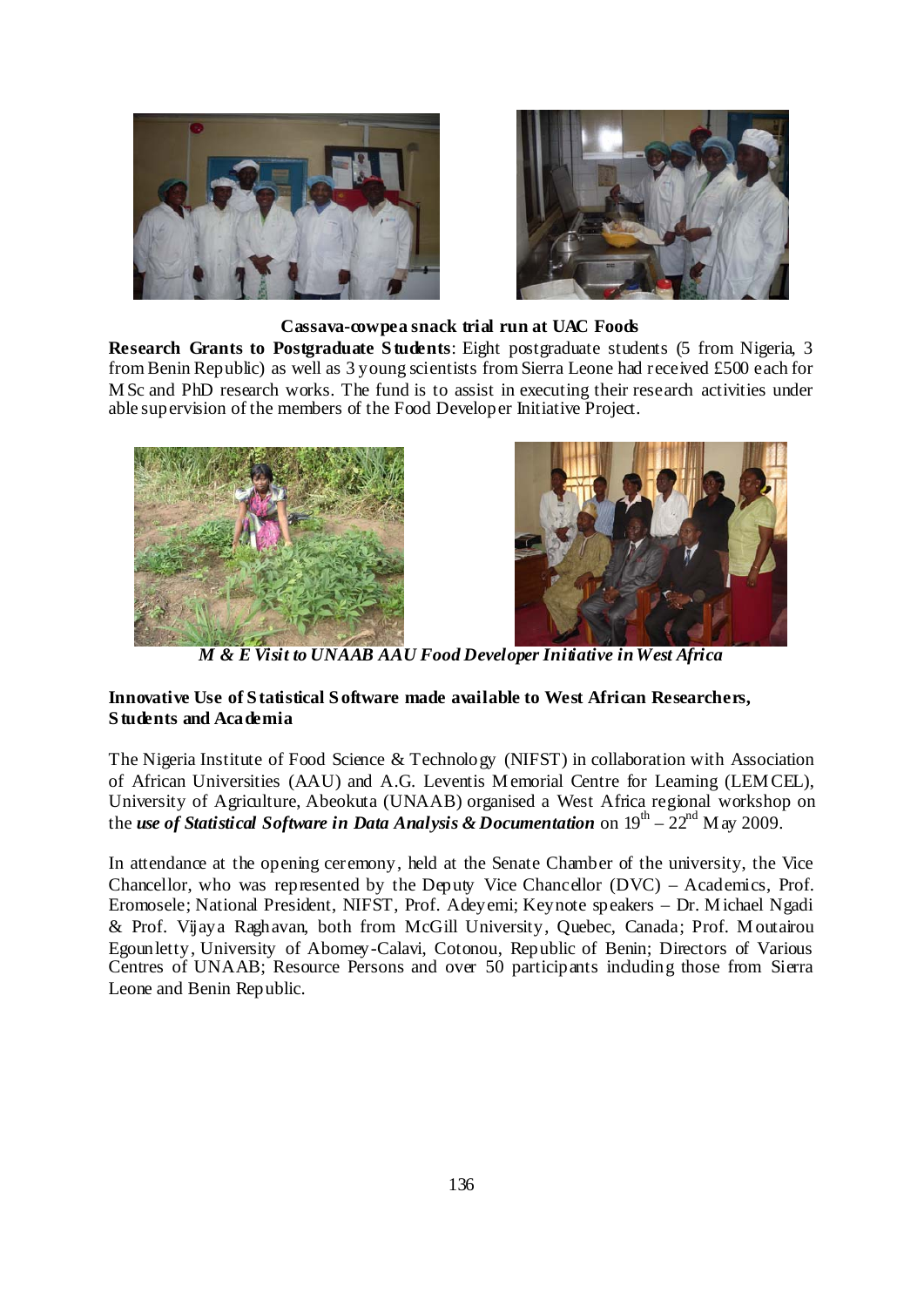

*International Students with their Certificates Cross Section of participants* 



 *Prof. G. S. Vijaya Raghavan Dr. Michael O. Ngadi from McGill University, Quebec, Canada* 





Formation of Food and Organic Agriculture Network of West Africa (FOANWA) with UNAAB as the Secretariat.



*Publications* 

# **Annual Career Day**

The  $1<sup>st</sup>$  Annual Career Day was organized by the A.G. Leventis M emorial Centre for Learning of the University of Agriculture (LEMCEL) the programme took place on 18<sup>th</sup> March, 2009 at JAO Lecture Theatre, UNAAB Permanent Site, Alabata Road, Abeokuta where 50 public and private secondary schools in Ogun State were invited to participate.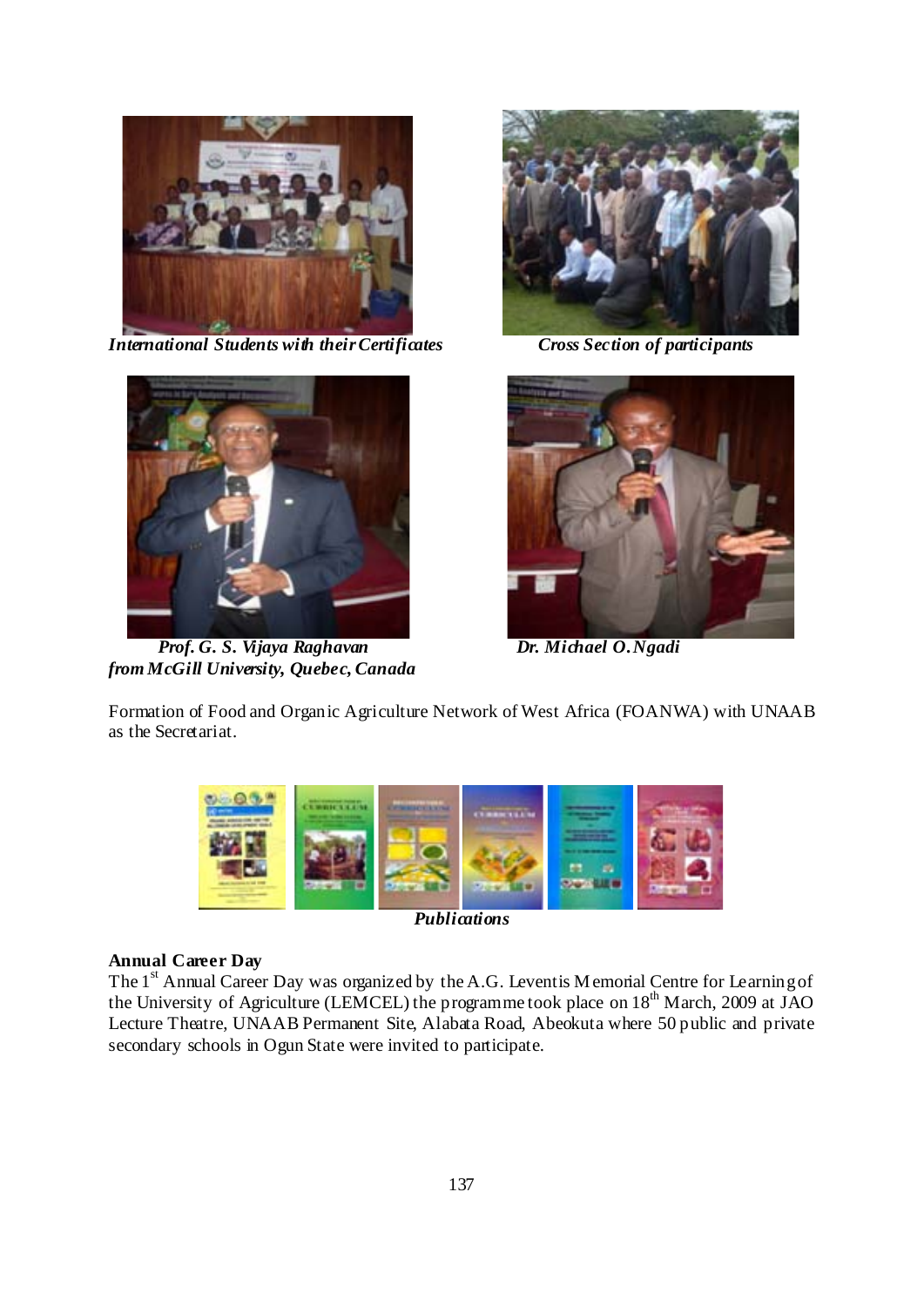

*LEMCEL Annual Career Day for Secondary Schools in Abeokuta* 

The aim of the symposium was to improve and broaden the knowledge of students and help in the development of their future careers especially on innovative agriculture. Seven resource persons presented papers on agriculture, education, arts & design, engineering, law, social sciences, health and life sciences. It was indeed a memorable day for the students that were in attendance, it was obvious from peoples comment that the career day was successful. The success of the programme resulted in many student s asking that we should organize and enlarge attendance to encompass large number of secondary schools.

### **Industrial Trainings**

The school of art and design section of the centre had trained total of six students on industrial attachment (IT) all from the Department of Home Science and M anagement (HSM ) UNAAB. The students started from December  $1<sup>st</sup> 2009$  and finished M arch, 2010. The section also has two students under skills acquisition training for six month.

### **Challenges**

The Centre is in need of:

- 1. Partners from National Agricultural Research Centres and Universities to sustain our innovative best practices in the West Africa sub region
- 2. Functional Centre's bus, Director's Vehicle, and generating set
- 3. Replacement of old and non functional computers (18 in number)  $\&$  internet facilities for researches and trainings
- 4. Re-organisation of the Art School and provision of more staff, and materials for its effective operations
- 5. Re-stocking of AG Leventis Library & Refurbishment of AG Leventis Musuem
- 6. Provision of multimedia projects, public address system, flip board, TV and DVD Player & other training facilities
- 7. Confidential Secretary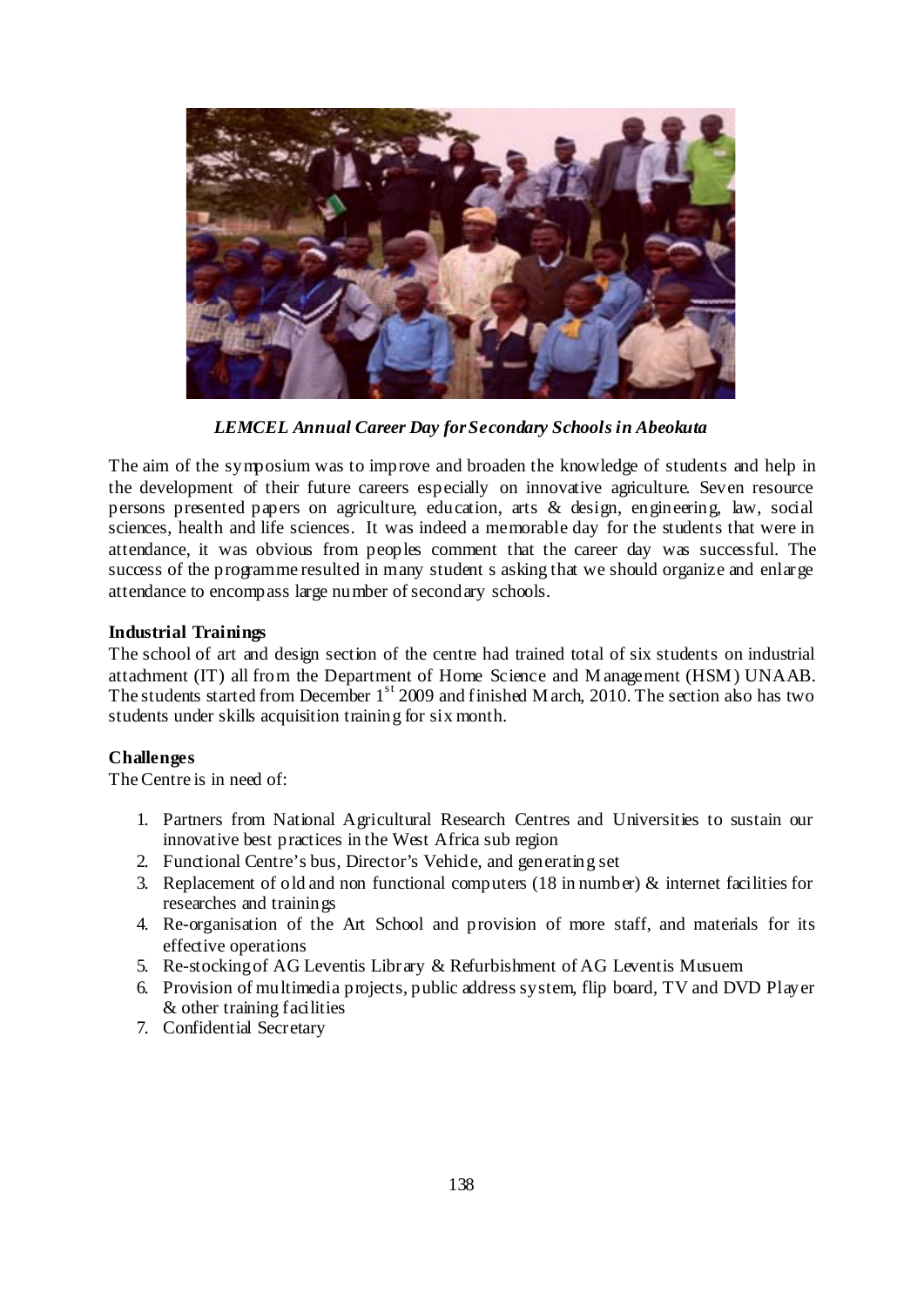### **WORKS AND S ERVICES DEPARTMENT**



Professor S.B. Adejuyigbe Director, Works and Services Department

Works and Services Department was established in February 1984 by the defunct Federal University of Technology, Abeokuta (FUTAB), which transformed into the University of Agriculture, Abeokuta (UNAAB) in January, 1988.

From inception till now the mandate of the department has been to maintain the physical and infrastructural facilities of the institution.

The Department started with an Engineer, three technologists and five craftsmen and its main activities were in the areas of general building and vehicle maintenance. The department has grown over the years and now comprises:

- Electrical Maintenance Division with Power, General Electrical and Telecom units.
- Mechanical Engineering Maintenance Division with Refrigeration / Air-conditioning, Diesel Engine and Petrol Engine units, and
- Civil Engineering Maintenance Division.

Works and Service Department is vested with the M aintenance of infrastructures, road, electricity supply, water supply, vehicles air-conditioner and other conveniences of the university.

### **Electrical Unit**

The Unit is one of the integral parts of the Department. The Unit has been effectively stream lined to two major parts, for ease of operations within the campus. They are:

- 1. **Domestics**
- 2. **Power (Network)**

The Unit is responsible for regular supply of power (electricity) within the University campus and her sisters' communities/building (mini campus, LEM CEL, Vice-Chancellor's Lodge etc). To ensure this, the Unit need maintain and operate all electrical equipment and facilities required for the supply of power. A high percentage of the Unit staff also run shift for effective performance.

### *Challenges:-*

**1. Humn Resources:** Because we are a service unit whose job/service is paramount (for others to do theirs) we must be adequately staffed (with enough Technicians) to perform optimally, as energy (Power) is the source of other activities/operations.